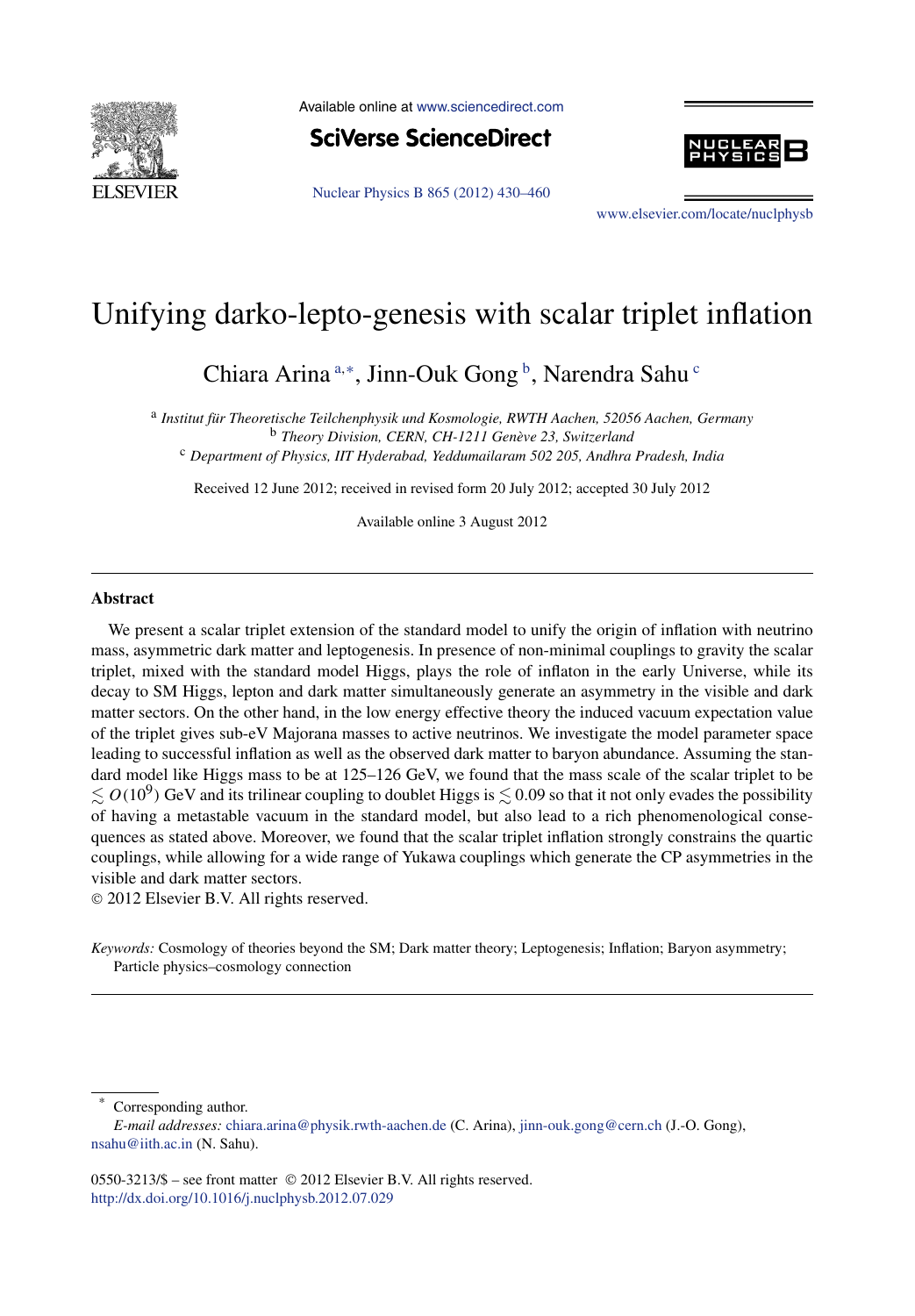## **1. Introduction**

A widely accepted theory of the early Universe supposes that there has been a period of cosmic inflation [\[1–3\]](#page-27-0) which not only explains the drawbacks of standard cosmology, but also provides seed for the temperature anisotropy in the cosmic microwave background [\[4–8\].](#page-27-0) Finding a particle physics model for the inflaton is a non-trivial task however. In the standard model (SM) of particle physics, the only scalar field is the *SU(*2*)* doublet Higgs, whose quartic coupling  $\lambda_H$  is not a free parameter once its mass is fixed. Hence a model of chaotic inflation is not possible within the framework of SM. However, by adding one more coupling  $\xi_H$  between the Higgs and gravity  $[9-11]$ , the potential could be made flat enough for producing approxithe Higgs and gravity  $\left[\frac{9-11}{11}\right]$ , the potential could be made flat enough for producing approximately 60 *e*-folds of inflation. Indeed there is a plateau for value of the field  $h \gg M_{pl}/\sqrt{\xi_H}$ , where  $M_{\text{pl}}$  is the reduced Planck mass. The phenomenological inflationary constraints are met when  $\lambda_H/\xi_H^2$  matches the amplitude of density perturbations. For instance with a quartic coupling of  $\mathcal{O}(0.1)$  the non-minimal coupling to gravity  $\xi_H$  is bounded to be  $\mathcal{O}(10^4)$ , and hence inflation takes place at the unitarity scale  $M_{\text{pl}}/\xi_H \simeq 10^{14}$  GeV [\[12–15\].](#page-27-0) This is the so-called Higgs inflation [\[16–18\].](#page-27-0) However, the indication of SM like Higgs at 125–126 GeV [\[19,20\]](#page-28-0) lead to a metastable vacuum [\[21,22\]](#page-28-0) at around  $10^9$  GeV, which is much below the unitarity scale. The current uncertainties in the experimental measurements although allow one to extend the vacuum instability up to Planck scale, but it can only be resolved at future experiments. One of the possibilities to evade this issue is to widen the scalar field content of the SM. Extension of Higgs inflation by means of a scalar singlet or the inert doublet have been discussed in [\[23–27\].](#page-28-0)

It is paramount to restore a thermal bath at the end of inflation to generate visible and dark matter (DM) observed today. At present a number of evidences suggests the existence of DM, which constitutes one quarter of the total energy budget of the Universe [\[28,29\].](#page-28-0) However, hitherto a definite mechanism that gives rise to the observed relic abundance of DM is unknown. Usually it is assumed that the DM particle is in thermal equilibrium in the early Universe and freeze-out below its mass scale [\[30\].](#page-28-0) However, an alternative scenario to the freeze-out mechanism is that the relic abundance of DM can be accounted by an asymmetric component rather than by the symmetric one [\[31–69\].](#page-28-0) Since none of the particles in the SM can be a candidate of DM, one needs to explore physics beyond SM to have a particle physics candidate for DM. Apart from DM, the non-zero neutrino masses as confirmed by the oscillation data are required to be explained in a beyond SM framework. Recall that neutrinos are exactly massless within SM because of the conservation of lepton number up to all orders in perturbation theory.

Besides DM and neutrino mass, an explanation for the observed matter–antimatter asymmetry required for the big bang nucleosynthesis is still missing within the framework of SM. If the reheating temperature is less than electroweak (EW) scale then it is difficult to generate both DM and the observed baryon asymmetry [\[70\].](#page-29-0) On the other hand, if the reheating temperature is larger than EW scale, several mechanisms are available which can give rise to required baryon asymmetry, while leaving a large temperature window for creating DM species observed today. In the past years a lot of effort have been made to unify the mechanism giving rise to the asymmetry both in the DM and baryonic sectors  $[31–45,47–60,66,67,71–75]$ . An attempt to unify DM and baryon asymmetry via leptogenesis route has also been proposed by two of the authors in [\[58\],](#page-29-0) where SM is extended by introducing a  $SU(2)_L$  scalar triplet and a fermionic doublet dark matter candidate, stable by means of a remnant  $Z_2$  flavour symmetry. The triplet is taken to be at high scale such that its out-of-equilibrium decay can produce asymmetric DM as well as visible matter through leptogenesis mechanism [\[76,77\].](#page-29-0) Moreover, in the low energy effective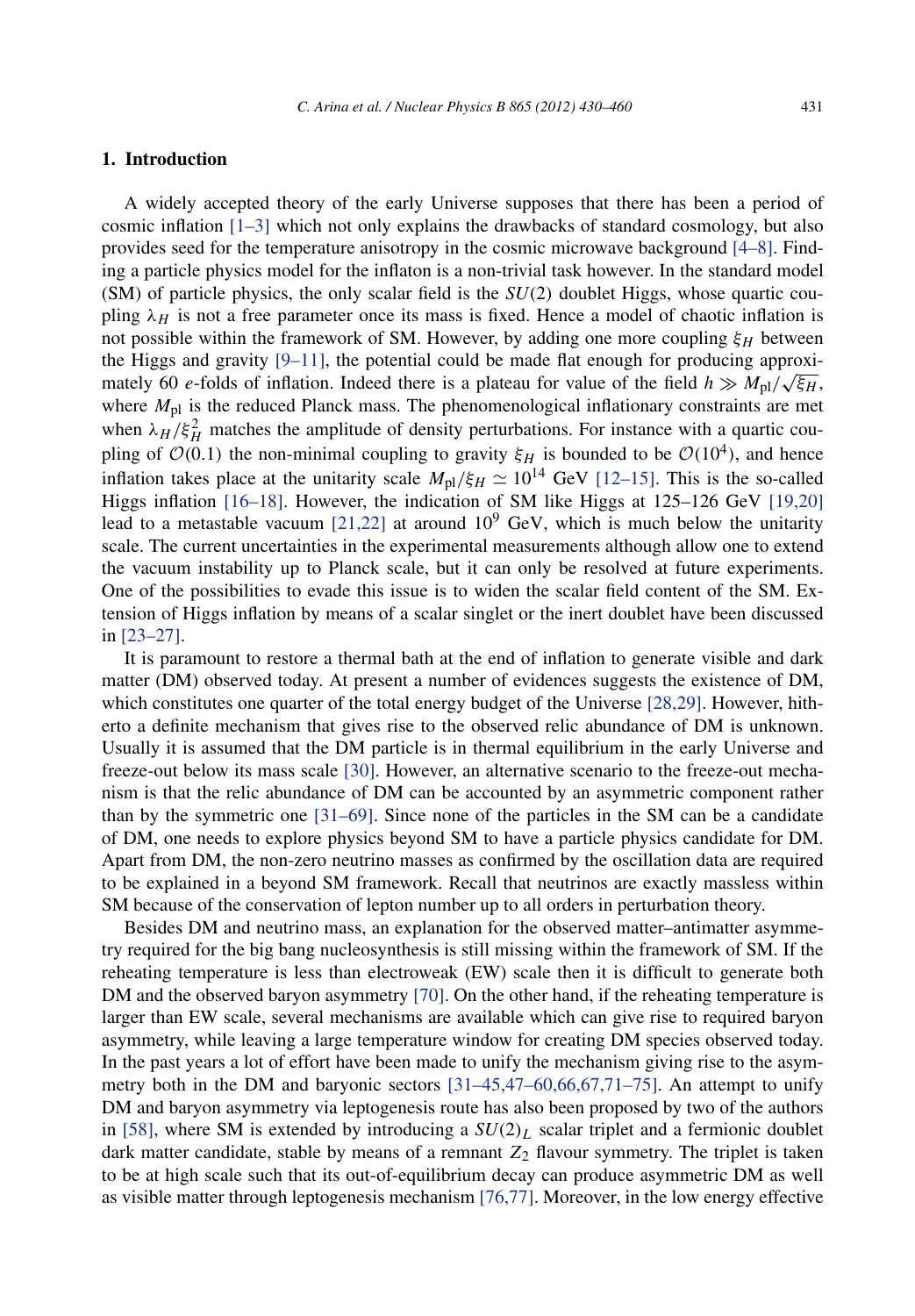<span id="page-2-0"></span>theory the induced vacuum expectation value (vev) of the scalar triplet could give rise sub-eV Majorana masses to the active neutrinos. Thus a triple unification of asymmetric DM, baryon asymmetry and neutrino masses in a minimal extension of the SM is achieved.

In this article, we realize primordial inflation in the presence of non-minimal coupling  $\xi_{\Delta}$ to gravity in a scalar triplet  $(\Delta)$  extension of the SM and study the consequent low energy phenomenology. An early attempt of triplet inflation has been discussed in [\[78\]](#page-29-0) within the framework of chaotic inflation, where the quartic coupling of the triplet is supposed to be negligibly small (less than  $10^{-13}$ ) and the dominant term in the scalar potential is the triplet mass, around  $10^{13}$  GeV. In presence of the non-minimal coupling of the scalar triplet to gravity the mass scale of the triplet can be much below than  $10^{13}$  GeV without fine tuning the quartic coupling. We take the mass scale of triplet to be around  $10^8-10^9$  GeV such that it not only give neutrino masses, dark matter abundance and baryon asymmetry, but also evade the possibility of hav-ing a metastable vacuum in the SM [\[21,22\].](#page-28-0) In presence of non-minimal couplings  $\xi_{\Delta}$  and  $\xi_{H}$ to gravity the scalar triplet, together with the SM Higgs field, behaves as inflaton. From this multi-field inflationary scenario a single field model can be retrieved as we demonstrate below. We show that once the heavy mode is settled down at the minimum, the scalar potential is positive definite only if the mass term and the lepton number violating term  $(\mu_H \Delta^{\dagger} H H)$  are negligible. However, the inflaton can be an admixture of both triplet and SM Higgs moduli or a pure state. We demonstrate in detail how these three cases give rise to different constraints on the model parameter space. Subsequently, we explain how the decay of scalar triplet [\[58\]](#page-29-0) can generate an asymmetric dark matter and visible matter observed today.

The article is organized as follows. In Section 2 we briefly underline the main features of the model, which has been introduced in [\[58\]](#page-29-0) and point out new constraints in the parameter space. We then describe the inflationary picture in Section [3,](#page-4-0) where we work out the slow-roll predictions for single field inflation after having discussions regarding the numerical and analytical estimates of all the terms in the scalar potential. The generation of the asymmetries in the dark and visible sectors are discussed in Section [4.](#page-11-0) The ensuing Section [5](#page-13-0) details the renormalization group (RG) equations accounting for the additional field content with respect to the SM ones. Our results are presented in Section [6](#page-17-0) and we conclude in Section [7.](#page-24-0) We recall in [Appendix A](#page-26-0) the main Boltzmann equations for the production of the asymmetries in both baryonic and DM sectors.

# **2. Scalar triplet as the origin of inflation and darko-lepto-genesis**

We extend SM by introducing a scalar triplet  $\Delta(3, 2)$ , where the quantum numbers in the parenthesis are the charge under the gauge group  $SU(2)_L \times U(1)_Y$ . Since the hypercharge of  $\Delta$  is 2, it can have bilinear coupling to the Higgs doublet *H*. As a result the scalar potential involving  $\Delta$  and *H* can be given as follows:

$$
V_J(\Delta, H) = M_{\Delta}^2 \Delta^{\dagger} \Delta + \frac{\lambda_{\Delta}}{2} (\Delta^{\dagger} \Delta)^2 - M_H^2 H^{\dagger} H + \frac{\lambda_H}{2} (H^{\dagger} H)^2
$$
  
+  $\lambda_{\Delta H} H^{\dagger} H \Delta^{\dagger} \Delta + \frac{1}{\sqrt{2}} [\mu_H \Delta^{\dagger} H H + \text{h.c.}],$  (1)

where the index *J* stands for the Jordan frame, as will be explained in Section [3.](#page-4-0) The  $2 \times 2$ representation of the scalar triplet is

$$
\Delta = \begin{pmatrix} \Delta^+/\sqrt{2} & \Delta^{++} \\ \Delta^0 & -\Delta^+/\sqrt{2} \end{pmatrix} . \tag{2}
$$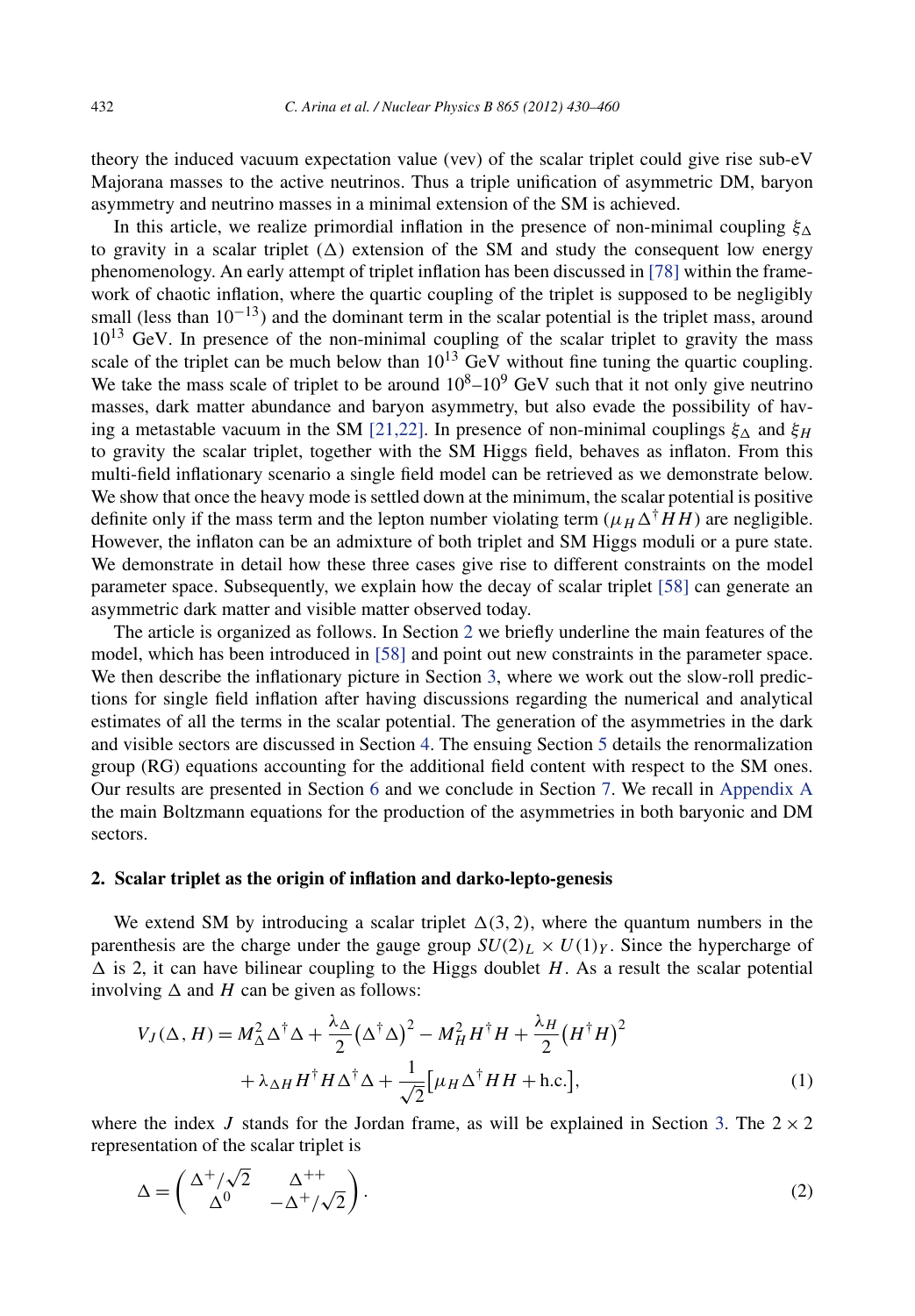<span id="page-3-0"></span>In the fermion sector we introduce a vector-like doublet  $\psi \equiv (\psi_{DM}, \psi_{-})$  with hypercharge *Y* = −1 [\[58\].](#page-29-0) As a result the bilinear couplings of  $\Delta$  to the lepton doublets *L*,  $\psi$  and *H* are given as follows:

$$
-\mathcal{L} \supset i \overline{\psi} \gamma^{\mu} \mathcal{D}_{\mu} \psi + M_{D} \overline{\psi} \psi + \frac{1}{\sqrt{2}} \big[ f_{H} \Delta^{\dagger} H H + f_{L} \Delta L L + f_{\psi} \Delta \psi \psi + \text{h.c.} \big],\tag{3}
$$

where  $f_H = \mu_H / M_\Delta$ . The covariant derivative  $\mathcal{D}_\mu$  is defined as

$$
\mathcal{D}_{\mu} = \partial_{\mu} + i \sqrt{\frac{3}{5}} g_1 B_{\mu} + i g_2 t W_{\mu}, \tag{4}
$$

where *t* represents the Pauli spin matrices. For the hypercharge coupling we have used the grand unified theory (GUT) charge normalization:  $3(g_1^{\text{GUT}})^2/5 = (g_1^{\text{SM}})^2$ .

From  $(1)$  and  $(3)$  we notice that:

- 1. The bilinear coupling of  $\Delta$  to the Higgs and lepton doublets jointly violate lepton number by two units. Moreover, the couplings are complex and hence can accommodate a net CP violation. As a result the out-of-equilibrium decay of  $\Delta$  to *LL* and *HH* in the early Universe can give rise to the observed matter–antimatter asymmetry via leptogenesis route [\[76,77\].](#page-29-0)
- 2. The Lagrangian is invariant under a remnant  $Z_2$  symmetry, with  $\psi$  being odd while all the other fields even. This ensures the stability of  $\psi_{DM}$ , the neutral component of  $\psi$ , which can be a candidate of dark matter. Hereafter  $\psi_{DM}$  is the inert fermion doublet DM [\[58\].](#page-29-0) Since the bilinear coupling of  $\Delta$  to  $\psi \psi$  is in general complex, it can accommodate a net CP violation. Therefore, the out-of-equilibrium decay of  $\Delta \rightarrow \psi \psi$  in the early Universe can generate an asymmetry in DM sector in a similar way the lepton asymmetry is generated via the decay  $\Delta \rightarrow LL$  and  $\Delta \rightarrow HH$ .

In the effective theory the bilinear coupling of  $\Delta$  to *HH* and  $\psi \psi$  generates a dimension-five operator  $\mathcal{O}_5 = \psi \psi H H$  suppressed by the mass scale of  $\Delta$ . This is an equivalent type-II seesaw for Majorana mass of DM. Below EW phase transition this operator generates small Majorana mass for *ψ*DM as given by

$$
m = \sqrt{2} f_{\psi} \langle \Delta \rangle = f_H f_{\psi} \frac{-v^2}{M_{\Delta}},\tag{5}
$$

where  $v = \langle H \rangle$  is the vev of the SM Higgs. Since  $\psi_{DM}$  is a vector-like Dirac fermion, it can be expressed as a sum of two Majorana fermions, i.e.  $\psi_{DM} = (\psi_{DM})_L + (\psi_{DM})_R$ . Therefore, in a flavour basis  $((\psi_{DM})_L, (\psi_{DM})_R^c)$ , the mass matrix of DM is given by

$$
\mathcal{M} = \begin{pmatrix} M_D & m/2 \\ m/2 & M_D \end{pmatrix} . \tag{6}
$$

Diagonalizing the above mass matrix we get two mass eigenstates  $(\psi_{DM})_1$  and  $(\psi_{DM})_2$  with masses  $M_D + m/2$  and  $M_D - m/2$ . The mass splitting  $\delta \sim m$  between the two states is required to be  $\mathcal{O}(100)$  keV in order to explain the high precision annual modulation signal at DAMA [\[79–81,58\]](#page-29-0) while the null result at Xenon100 [\[82\].](#page-29-0) This implies a lower bound on *fψ* to be

$$
f_{\psi} = \frac{m}{\sqrt{2} \langle \Delta \rangle} \gtrsim 10^{-4},\tag{7}
$$

where we have assumed  $\langle \Delta \rangle \lesssim \mathcal{O}(1)$  GeV as required by the  $\rho$  parameter of SM.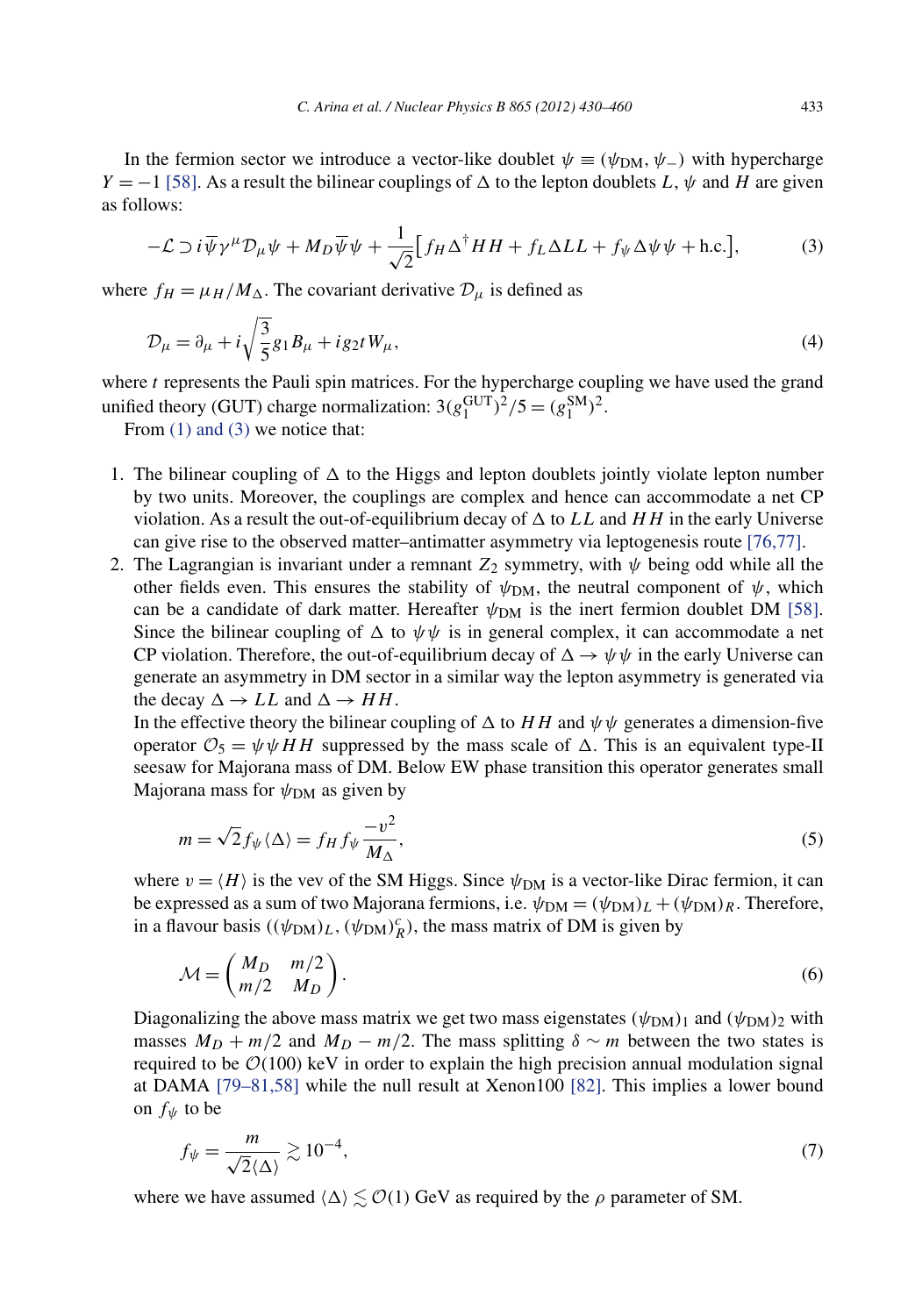<span id="page-4-0"></span>3. In the effective low energy theory the bilinear coupling of  $\Delta$  to lepton and Higgs doublets also generate a dimension-five operator  $\mathcal{O}_5 = L L H H$ , suppressed by the mass scale of  $\Delta$ , for neutrino masses. When *H* acquires a vev, this operator then induces sub-eV Majorana masses to active neutrinos given by:

$$
M_{\nu} = \sqrt{2} f_L \langle \Delta \rangle = f_L f_H \frac{-v^2}{M_{\Delta}}.
$$
\n(8)

For  $M_{\Lambda} \gg v$ , we can easily obtain sub-eV masses of active neutrinos for a wide range of values of the couplings  $f_L$  and  $f_H$ . For example, taking  $f_L$  and  $f_H$  to be order unity we need  $M_A \sim 10^{12}$  GeV to get sub-eV neutrino masses. For lighter  $\Delta$  one can get neutrino masses in the ball park of oscillation data by taking smaller values of  $f_L$ , yet maintaining vev of  $\Delta$  to be less than  $\mathcal{O}(1)$  GeV. An advantage for smaller values of  $f_L$  is that we can easily explain the required ratio:

$$
R \equiv \frac{M_{\nu}}{m} = \frac{f_L}{f_{\psi}} \approx \mathcal{O}\left(10^{-5}\right). \tag{9}
$$

Thus for  $f_{\psi} \gtrsim 10^{-4}$ , we expect  $f_L \gtrsim 10^{-9}$ .

4. In the presence of the non-minimal couplings of  $\Delta$  and  $H$  to gravity, the scalar potential [\(1\)](#page-2-0) can give rise to inflation in the early Universe [\[16–18\].](#page-27-0) The scale of inflation at which the power spectrum is normalized (see later section) is  $[V(\Delta, H)/\epsilon]^{1/4} \simeq 10^{16}$  GeV, which is much below the Planck scale. At the end of inflation, the Universe becomes radiation dominated, during which the interactions of  $\Delta$  as given in [\(3\)](#page-3-0) generate asymmetries in visible and DM sectors.

# **3. Scalar triplet – Higgs inflation**

## *3.1. Action in the Einstein frame*

The model for the scalar fields has been defined in the previous section. The scope of this section is to work out the action for inflation. The physical fields are defined in the Jordan frame denoted by an index *J* . We introduce for both scalar components non-minimal couplings to the Ricci scalar *R*. Hence the action in the Jordan frame is:

$$
S_J = \int d^4x \sqrt{-g} \left[ \frac{R}{2} + (\xi_H H^\dagger H + \xi_\Delta \Delta^\dagger \Delta + \text{c.c.}) R - |\mathcal{D}_\mu H|^2 - |\mathcal{D}_\mu \Delta|^2 - V_J(H, \Delta) \right],\tag{10}
$$

with the reduced Planck mass set to unity, i.e.  $M_{\text{pl}}^2 = m_{\text{pl}}^2/(8\pi) = 1$ .

In the Jordan frame the couplings  $\xi$ <sub>*i*</sub> make the gravitational interactions non-standard. It is therefore convenient to perform a conformal transformation into the Einstein frame, for which we put no index, to retrieve the standard form of the Einstein equations as far as gravity concern, but at the expense of having non-standard kinetic terms for the scalar fields. A conformal transformation preserves the causal structure of space–time in both frames and is given by a smooth and strictly positive function of the fields:

$$
\Omega^2 = 1 + 2\xi_{\Delta} |\Delta|^2 + 2\xi_H |H|^2. \tag{11}
$$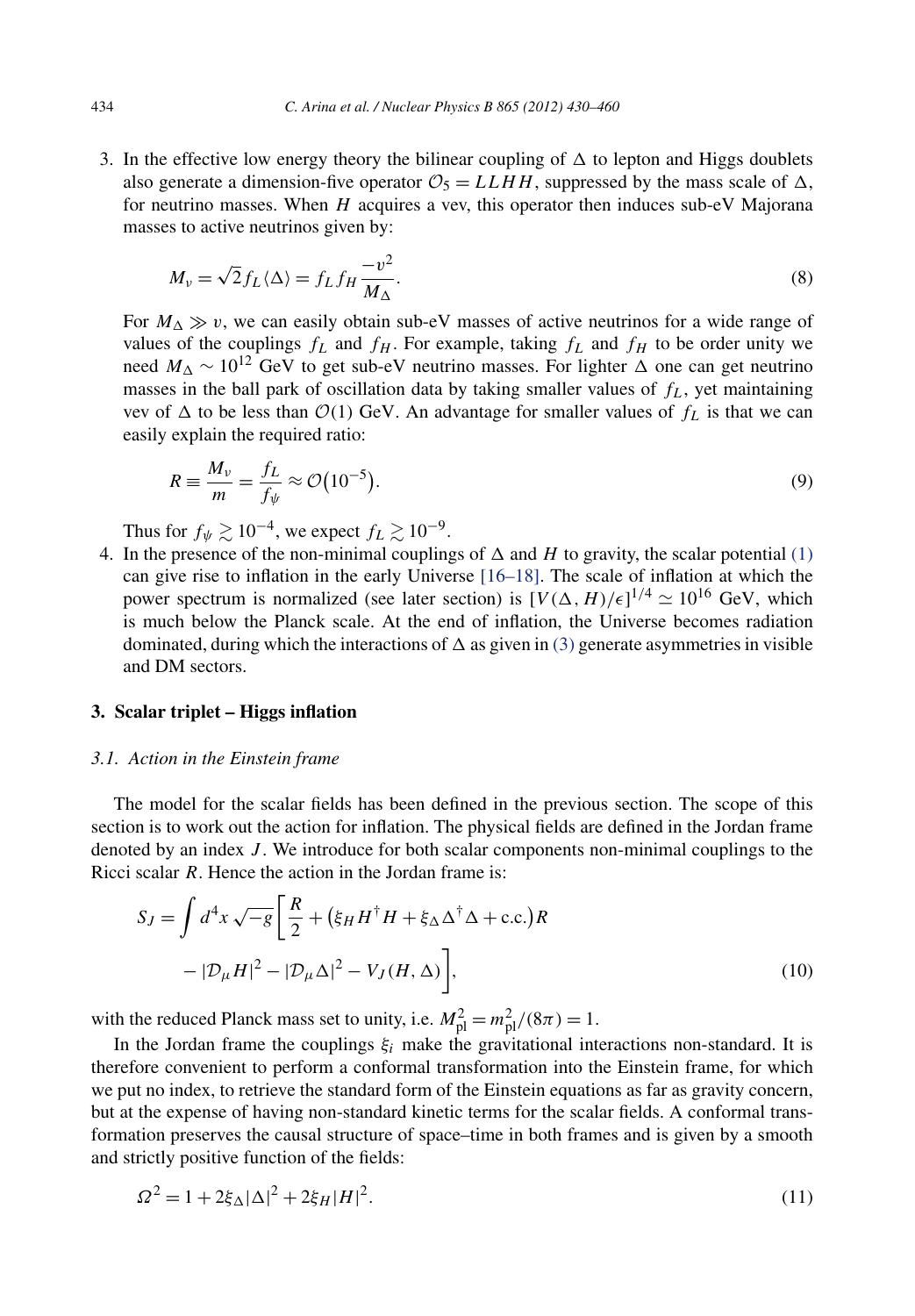<span id="page-5-0"></span>Note that both frame are equivalent for small field values. The metric and the potential transform as:

$$
\tilde{g}_{\mu\nu} = \Omega^2 g_{\mu\nu}^J,\tag{12}
$$

$$
V(H, \Delta) = \frac{V_J(H, \Delta)}{\Omega^4}.
$$
\n(13)

The doublet and triplet scalar fields are defined in the unitary gauge as following:

$$
H = \frac{1}{\sqrt{2}} \begin{pmatrix} 0 \\ h \end{pmatrix},\tag{14}
$$

$$
\Delta = \frac{1}{\sqrt{2}} \begin{pmatrix} 0 & 0 \\ \delta e^{i\theta} & 0 \end{pmatrix},\tag{15}
$$

where  $\delta$  and  $\theta$  account for the two degrees of freedom of the triplet neutral component, defined where  $\delta$  and  $\theta$  account for the two<br>as  $\Delta^0 = [\text{Re}(\Delta^0) + i \text{Im}(\Delta^0)]/\sqrt{2}$ .

Now taking the large field limit  $\xi \Delta \delta^2 + \xi_H h^2 \gg 1$  and redefining fields as:

$$
\varphi = \sqrt{\frac{3}{2}} \log \left( 1 + \xi_{\Delta} \delta^2 + \xi_H h^2 \right),\tag{16}
$$
\n
$$
r = \frac{\delta}{h},\tag{17}
$$

Eq. [\(10\)](#page-4-0) reads:

$$
S = \int d^4x \sqrt{-\tilde{g}} \left[ \frac{\tilde{R}}{2} - \frac{1}{2} \left( 1 + \frac{1}{6} \frac{r^2 + 1}{\xi_H + \xi_{\Delta} r^2} \right) (\partial_{\mu} \varphi)^2 - \frac{1}{\sqrt{6}} \frac{(\xi_H - \xi_{\Delta}) r}{(\xi_H + \xi_{\Delta} r^2)^2} (\partial_{\mu} \varphi) (\partial_{\mu} r) - \frac{1}{2} \frac{\xi_H^2 + \xi_{\Delta}^2 r^2}{(\xi_H + \xi_{\Delta} r^2)^3} (\partial_{\mu} r)^2 - \frac{1}{2} \frac{r^2}{\xi_H + \xi_{\Delta} r^2} (1 - e^{-2\varphi/\sqrt{6}}) (\partial_{\mu} \theta)^2 - V(r, \varphi, \theta) \right]. \tag{18}
$$

Note that the kinetic part is highly non-trivial for all fields  $\varphi$ , *r* and  $\theta$ . However the potential, with the field redefinition, takes the form:

$$
V(r, \varphi, \theta) = \frac{\lambda_H/2 + \lambda_{H\Delta}r^2 + \lambda_{\Delta}r^4/2}{4(\xi_H + \xi_{\Delta}r^2)^2} \left(1 - e^{-2\varphi/\sqrt{6}}\right)^2 + \frac{M_H^2 + M_{\Delta}^2r^2}{2(\xi_H + \xi_{\Delta}r^2)} e^{-2\varphi/\sqrt{6}} \left(1 - e^{-2\varphi/\sqrt{6}}\right) + \frac{\mu_H r \cos \theta}{2(\xi_H + \xi_{\Delta}r^2)^{3/2}} e^{-\varphi/\sqrt{6}} \left(1 - e^{-2\varphi/\sqrt{6}}\right)^{3/2}.
$$
(19)

## *3.2. Scalar potential analysis*

During inflation the mass eigenvalue of *r* is very large as compared to the Hubble parameter  $[25]$ . Therefore *r* is minimized at  $r_0$  and we find the effective theory for the light inflatons. The action then becomes:

$$
\frac{\mathcal{L}}{\sqrt{-\tilde{g}}} = -\frac{1}{2} \bigg[ 1 + \frac{1 + r_0^2}{6(\xi_H + \xi_\Delta r_0^2)} \bigg] (\partial_\mu \varphi)^2 \n- \frac{1}{2} \frac{r_0^2}{\xi_H + \xi_\Delta r_0^2} (1 - e^{-2\varphi/\sqrt{6}}) (\partial_\mu \theta)^2 - V(\varphi, \theta),
$$
\n(20)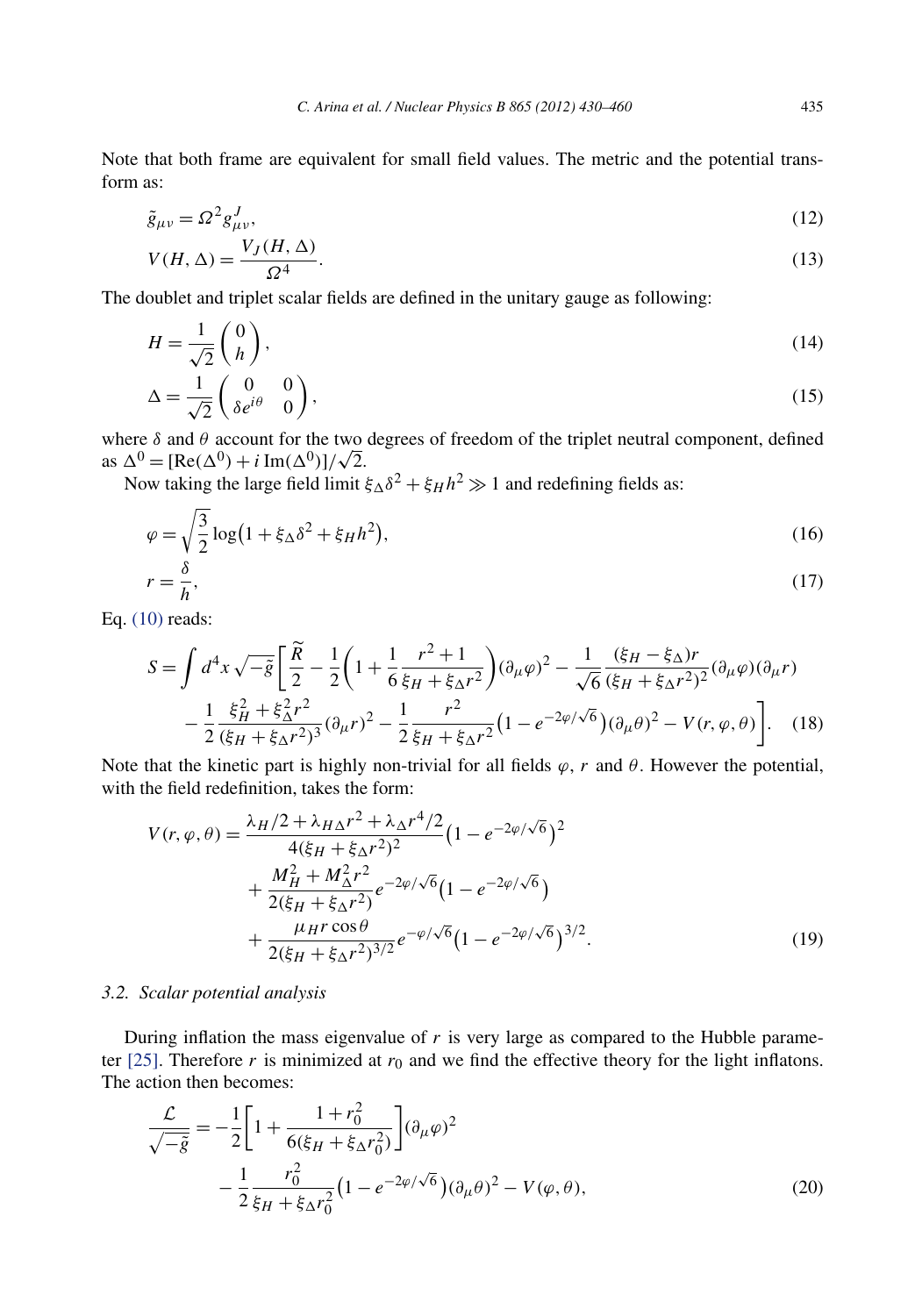<span id="page-6-0"></span>with  $V(\varphi, \theta) = V(r \to r_0, \varphi, \theta)$ . Note that the stabilization of *r* demands important constraints on the couplings, which will be discussed in the following section. For a finite value of  $r_0$ , with

$$
\lambda_{\text{eff}} = \frac{\lambda_H}{2} + \lambda_{H\Delta} r_0^2 + \frac{\lambda_{\Delta}}{2} r_0^4,\tag{21}
$$

$$
\xi_{\text{eff}} = \xi_H + \xi_\Delta r_0^2,\tag{22}
$$

we can further approximate the kinetic sector as

$$
\frac{\mathcal{L}_{\text{kin}}}{\sqrt{-\tilde{g}}} = \frac{1}{2} (\partial_{\mu} \varphi)^2 + \frac{1}{2} (1 - e^{-2\varphi/\sqrt{6}}) (\partial_{\mu} \chi)^2,
$$
\n(23)

where  $\chi = \theta r_0 / \sqrt{\xi_{\text{eff}}}.$ 

For the potential, as can be seen from  $(19)$ , it consists of three contributions – quartic, quadratic and the *μ*-terms. Since the latter two are exponentially suppressed, one may be tempted to drop them from the beginning for simplicity. However we must check explicitly if quartic term is really dominant, only after then we can make any simplification. First let us compare the quartic term with the quadratic mass term:

$$
\frac{V_M}{V_\lambda} \sim M_\Delta^2 r_0^2 e^{-2\varphi/\sqrt{6}} \frac{\xi_{\text{eff}}}{\lambda_{\text{eff}}}.
$$
\n(24)

Here we first *assume* the quartic term is dominant, which normalizes the combination  $\lambda_{\text{eff}}/\xi_{\text{eff}}^2 \sim$  $10^{-9}$  from the amplitude of the power spectrum (see later section). We will justify this assumption a posteriori. Then, with the typical value of  $\varphi$  during inflation, say  $\varphi \sim 5$ , we have  $e^{-2\varphi/\sqrt{6}} \sim 10^{-2}$  so that the ratio becomes

$$
\frac{V_M}{V_\lambda} \sim M_\Delta^2 10^{-2} \frac{10^9}{\xi_{\text{eff}}} r_0^2 \sim 10^7 M_\Delta^2 \frac{r_0^2}{\xi_{\text{eff}}}.
$$
\n(25)

It is not difficult to set this ratio negligibly small with large enough *ξ*eff and not too large *r*<sup>0</sup> and  $M_{\Delta}$ : for  $M_{\Delta} \sim 10^{-6}$  ( $M_{\Delta} \sim 10^{12}$  GeV), this ratio becomes  $10^{-5} r_0^2/\xi_{eff}$  which can be easily made small, and even easier if we let  $M_{\Delta}$  smaller than 10<sup>-6</sup>. For the triplet term with  $\mu_H$  we can proceed similarly, and obtain

$$
\frac{V_{\mu}}{V_{\lambda}} \sim \mu_{H} e^{-\varphi/\sqrt{6}} \frac{1}{\lambda_{\text{eff}}/\xi_{\text{eff}}^{2}} \frac{r_{0}}{\xi_{\text{eff}}^{3/2}} \sim 10^{8} \mu_{H} \frac{r_{0}}{\xi_{\text{eff}}^{3/2}},\tag{26}
$$

which looks more stringent than  $V_M/V_\lambda$  and there indeed is a tension: with large enough  $r_0$ and  $\mu_H$  and not too large  $\xi_{\text{eff}}$  this ratio may be close to 1 and we should not neglect  $V_\mu$ . However there is another constraint that the potential be positive everywhere. For simplicity, let us neglect  $V_M$  which can be made easily negligible, then the potential is

$$
V \sim 10^{-10} \left(1 - e^{-2\varphi/\sqrt{6}}\right)^2 + \frac{r_0}{2\xi_{\text{eff}}^{3/2}} \mu_H \cos\theta e^{-\varphi/\sqrt{6}} \left(1 - e^{-2\varphi/\sqrt{6}}\right)^{3/2},\tag{27}
$$

which should be positive definite. This gives

$$
\mu_H \frac{r_0}{\xi_{\text{eff}}^{3/2}} \lesssim 10^{-10} e^{\varphi/\sqrt{6}} \left(1 - e^{-2\varphi/\sqrt{6}}\right)^{1/2}.
$$
\n(28)

We can easily note that  $e^{\varphi/\sqrt{6}}(1 - e^{-2\varphi/\sqrt{6}})^{1/2}$  is a mildly increasing function of  $\varphi$  with the values 1.12364 at  $\varphi = 1$  and 7.63495 at  $\varphi = 5$ . Thus, to guarantee the positivity of the potential until the end of inflation where  $\varphi_e \sim 1$  provided that  $V_\lambda$  is dominant, we should demand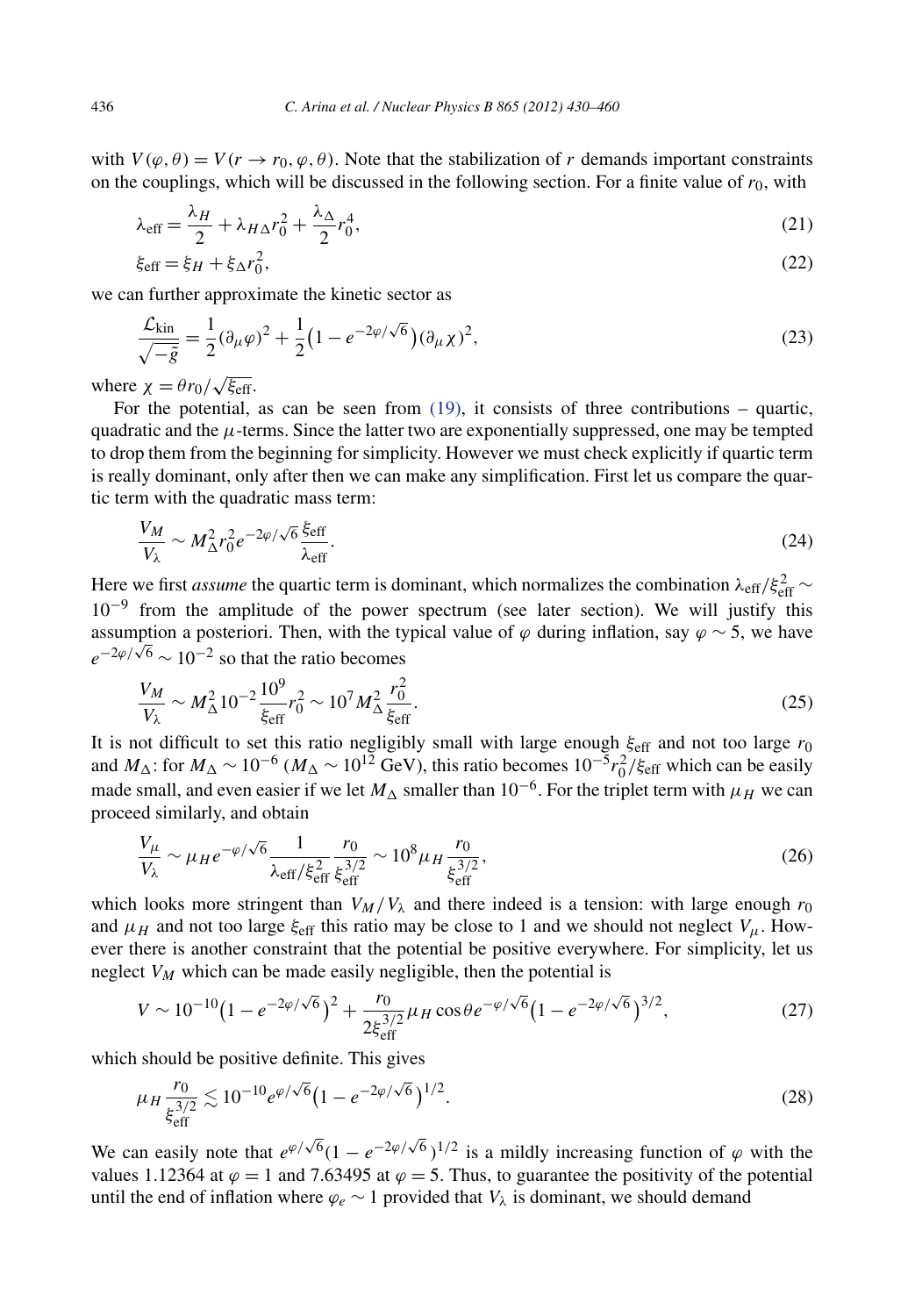<span id="page-7-0"></span>Table 1

Numerical estimates of the contributions of the fields *ϕ* and *χ* to the total number of *e*-folds *N*0. For the first case the bound (29) is saturated, while the rest examples satisfy it trivially.

|                                                                                                                | $N_0$   | $\partial N/\partial \varphi_{\star}$ | $\partial N/\partial x_{\star}$ |
|----------------------------------------------------------------------------------------------------------------|---------|---------------------------------------|---------------------------------|
| $r_0 = 1$ , $\xi_{\text{eff}} = 10^4$ , $\mu_H = 10^{-7}$ , $\varphi_{\star} = 5$ , $\chi_{\star} = 10^{-3}$   | 42.0850 | 35.9478                               | $-2.98106$                      |
| The same as above but $\varphi_{\star} = 5.5$                                                                  | 64.3191 | 54.2294                               | $-5.24260$                      |
| The same as above but $\chi_{\star} = 10^{-3.5}$                                                               | 42.0884 | 35.9508                               | $-8.89659$                      |
| $r_0 = 10$ , $\xi_{\text{eff}} = 10^3$ , $\mu_H = 10^{-9}$ , $\varphi_{\star} = 5$ , $\chi_{\star} = 10^{-3}$  | 42.1880 | 36.0828                               | $-1.07484 \times 10^{-3}$       |
| The same as above but $\varphi_{\star} = 5.5$                                                                  | 64.5161 | 54.4816                               | $-1.98455 \times 10^{-3}$       |
| The same as above but $\chi_{\star} = 10^{-3.5}$                                                               | 42.1880 | 36.0828                               | $-3.39071 \times 10^{-4}$       |
| $r_0 = 10^2$ , $\xi_{\text{eff}} = 50$ , $\mu_H = 10^{-11}$ , $\varphi_{\star} = 5$ , $\chi_{\star} = 10^{-3}$ | 42.1785 | 36.0711                               | $-4.19220 \times 10^{-7}$       |
| The same as above but $\varphi$ = 5.5                                                                          | 64.4986 | 54.4600                               | $-9.66338 \times 10^{-7}$       |
| The same as above but $\chi_{\star} = 10^{-3.5}$                                                               | 42.1785 | 36.0711                               | $-3.55271 \times 10^{-8}$       |

$$
\mu_H \frac{r_0}{\xi_{\text{eff}}^{3/2}} \lesssim 10^{-10},\tag{29}
$$

which in turn gives, combined with  $(26)$ ,

$$
\frac{V_{\mu}}{V_{\lambda}} \sim 10^8 \mu_H \frac{r_0}{\xi_{\text{eff}}^{3/2}} \lesssim 10^{-2}.
$$
 (30)

That is, the positivity of the potential demands that the quartic term be dominant, with the fraction of the triplet term contribution at most  $\mathcal{O}(1)$  percent. Further, returning back to [\(25\),](#page-6-0) using (29) we find

$$
\frac{V_M}{V_\lambda} \lesssim 10^{-13} \left(\frac{M_\Delta}{\mu_H}\right)^2 \xi_{\text{eff}}^2. \tag{31}
$$

Thus, for  $M_{\Delta} \sim \mu_H$ ,  $V_M$  remains indeed negligible compared with  $V_{\lambda}$  unless  $\xi_{\text{eff}}$  is very large. However too large *ξ*eff will pull down the unitarity scale further, greatly harming the validity of the effective theory: if  $\xi_{\text{eff}} \sim 10^6$ , *V<sub>M</sub>* may compete with *V*<sub> $\lambda$ </sub> up to  $\mathcal{O}(10)$  percent, but the unitarity scale  $\mu_U \sim \xi_{\text{eff}}^{-1} \sim 10^{-6}$  may well be saturated near  $M_{\Delta} \sim \mu_H \sim 10^{-6}$  and the low energy approximation cannot be trusted. So not too large  $\xi_{\text{eff}}$  guarantees negligible contribution of  $V_M$ . All these a posteriori justify our assumption at the beginning that the potential is dominated by the quartic term so that  $\lambda_{\text{eff}}/\xi_{\text{eff}}^2 \sim 10^{-9}$ .

This estimate gives us the idea that the contributions of  $\chi$  to the observable quantities are not significant. To check this, we first compute numerically the change in the number of *e*-folds *N* as follows. We compute  $N(\varphi_{\star}, \chi_{\star})$  from the moment  $\star$ , when the scale of our interest exits the horizon, to *e*, the end of inflation, with a given set of initial conditions of  $\varphi_{\star}$  and  $\chi_{\star}$ . Then we repeats with slightly different initial conditions to find  $N(\varphi_{\star} + \Delta \varphi, \chi_{\star})$  and  $N(\varphi_{\star}, \chi_{\star} + \Delta \chi)$ . Then, we find *δN* according to the change in the initial field values. In Table 1 we show  $\partial N/\partial \varphi_{\star}$ and  $\partial N/\partial \chi_{\star}$  for several values of  $\mu_H$ ,  $\xi_{\text{eff}}$  and  $r_0$  (note that the amplitude of the power spectrum fixes  $\lambda_{\text{eff}}$  for a given  $\xi_{\text{eff}}$ ). Single field analytic estimate [\(52\)](#page-11-0) gives  $\frac{\partial N}{\partial \varphi_{\star}} = 35.6967$  (54.0031) for  $\varphi_{\star} = 5$  (5.5).

#### *3.3. Constraints on the scalar potential*

From now on, as discussed in the previous section, we only consider single field case where  $\mu_H$  term does not contribute and only  $\varphi$  drives inflation. However as mentioned at the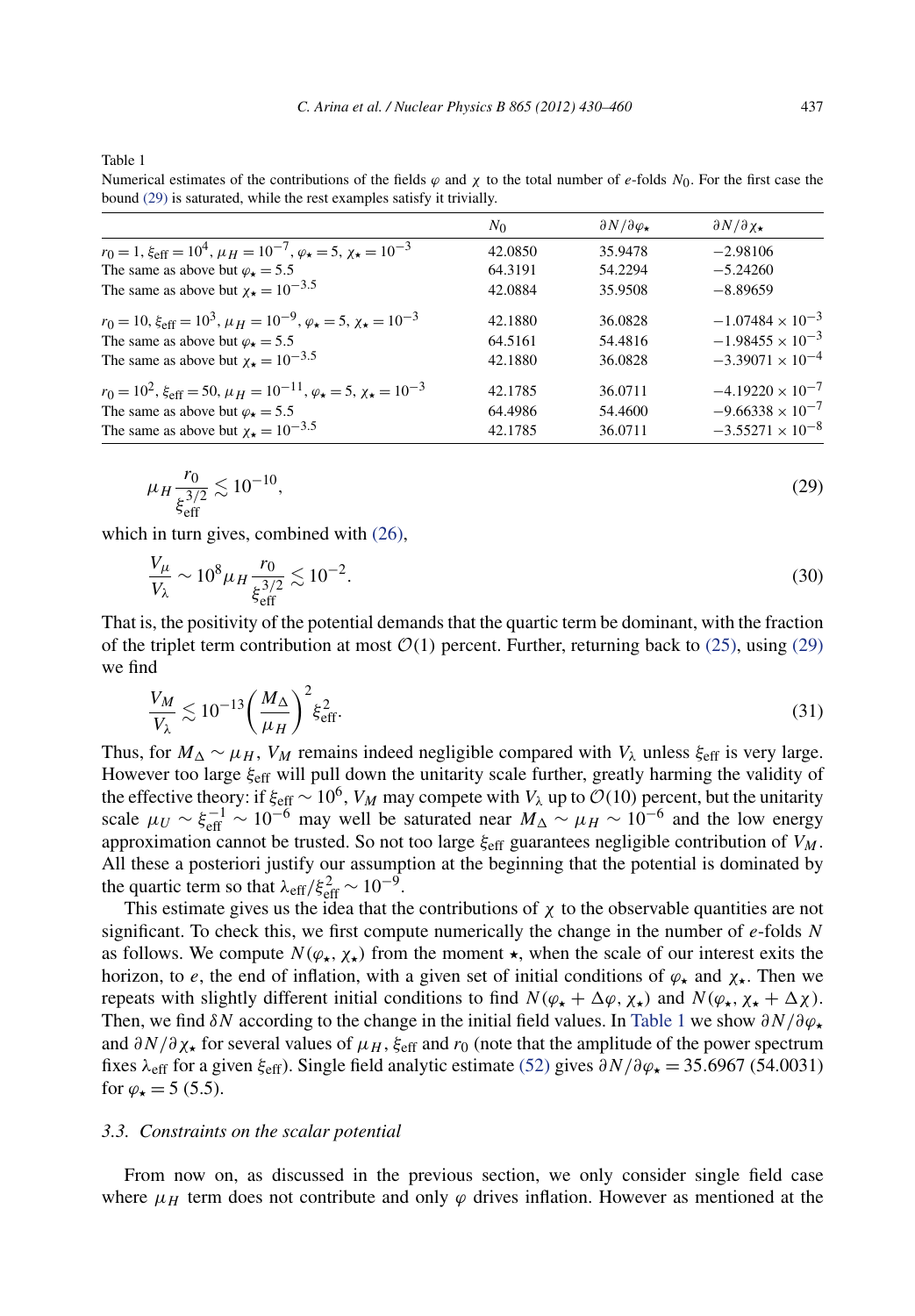<span id="page-8-0"></span>beginning, we *assume* that *r* is stabilized already. For this to happen, we need to study in detail this stabilization which gives constraints on the couplings. These constraints do affect low energy phenomenology by incorporating RG equations, even  $\mu_H$  which does not participate in the inflationary dynamics but whose RG equation does include quartic couplings.

We first have to ensure that the potential, quartic terms alone, is positive definite everywhere. This is necessary because we may not have to ensure  $\lambda_{H\Delta} > 0$ . Indeed, we must have  $\lambda_H > 0$ ,  $\lambda_{\Delta} > 0$  and

$$
\lambda_{H\Delta} + \sqrt{\lambda_H \lambda_\Delta} > 0,\tag{32}
$$

for positive potential.

Coming back to the definition of the potential in terms of  $r$  and  $\varphi$ , as the mass eigenvalue for  $r$ is very large compared to *H* (see Appendix B of [\[25\]](#page-28-0) and [\[83–85\]\)](#page-30-0) we assume *r* is stabilized at  $r = r_0$  throughout the whole process of our interest. The different minima in which the heavy field *r* quickly sets in, are found minimizing the potential part independent of  $\varphi$ :

$$
V_{\varphi\text{-indep}} = \frac{\lambda_H/2 + \lambda_\Delta/2r^4 + \lambda_{H\Delta}r^2}{4(\xi_H + \xi_\Delta r^2)^2}.
$$
\n(33)

The minima are listed below together with the corresponding minimum energy and constraints for vacuum stability. At  $r = 0$  and  $r = \infty$  inflation is driven by pure Higgs ( $r = 0$ ) or pure triplet  $(r = \infty)$ . At the finite minimum, inflation is driven by an admixture of both fields.

1.  $r^2 = (\lambda_H \Delta \xi_H - \lambda_H \xi_\Delta)/(\lambda_H \Delta \xi_\Delta - \lambda_\Delta \xi_H)$ : Then,  $V_{\varphi}$ -indep becomes a constant, i.e. vacuum energy, of the value:

$$
V_{\varphi\text{-indep}} \equiv V_0^{\text{(mixed)}} = \frac{\lambda_\Delta \lambda_H - \lambda_{H\Delta}^2}{8(\lambda_\Delta \xi_H^2 + \lambda_H \xi_\Delta^2 - 2\lambda_{H\Delta} \xi_\Delta \xi_H)}.\tag{34}
$$

We demand that  $V_0^{(\text{mixed})} > 0$  and  $dV^2/dr^2|_{r^2=r_0^2} > 0$ . Then, we must satisfy the conditions

$$
\lambda_H \lambda_\Delta - \lambda_{H\Delta}^2 > 0,\tag{35}
$$

$$
\xi_H \lambda_{H\Delta} - \xi_\Delta \lambda_H < 0,\tag{36}
$$

$$
\xi_{\Delta}\lambda_{H\Delta} - \xi_{H}\lambda_{\Delta} < 0. \tag{37}
$$

Note that the first condition is also equivalent to demanding that the numerator of (33), which is essentially a quadratic equation of  $r^2$ , is always positive, i.e. the equation has no solution of  $r^2 = 0$ .

2.  $r^2 \rightarrow 0$ : In this case  $\delta \rightarrow 0$  so this corresponds to pure Higgs inflation, i.e. the Higgs moduli alone drives inflation.  $V_{\varphi\text{-index}}$  becomes a constant, i.e. vacuum energy, of the value

$$
V_{\varphi\text{-indep}} \equiv V_0^{(H)} = \frac{\lambda_H}{8\xi_H^2}.\tag{38}
$$

In this case  $d^2V/dr^2|_{r^2=0} > 0$  gives

$$
\xi_H \lambda_{H\Delta} - \xi_\Delta \lambda_H > 0,\tag{39}
$$

$$
\xi_{\Delta}\lambda_{H\Delta} - \xi_H\lambda_{\Delta} < 0. \tag{40}
$$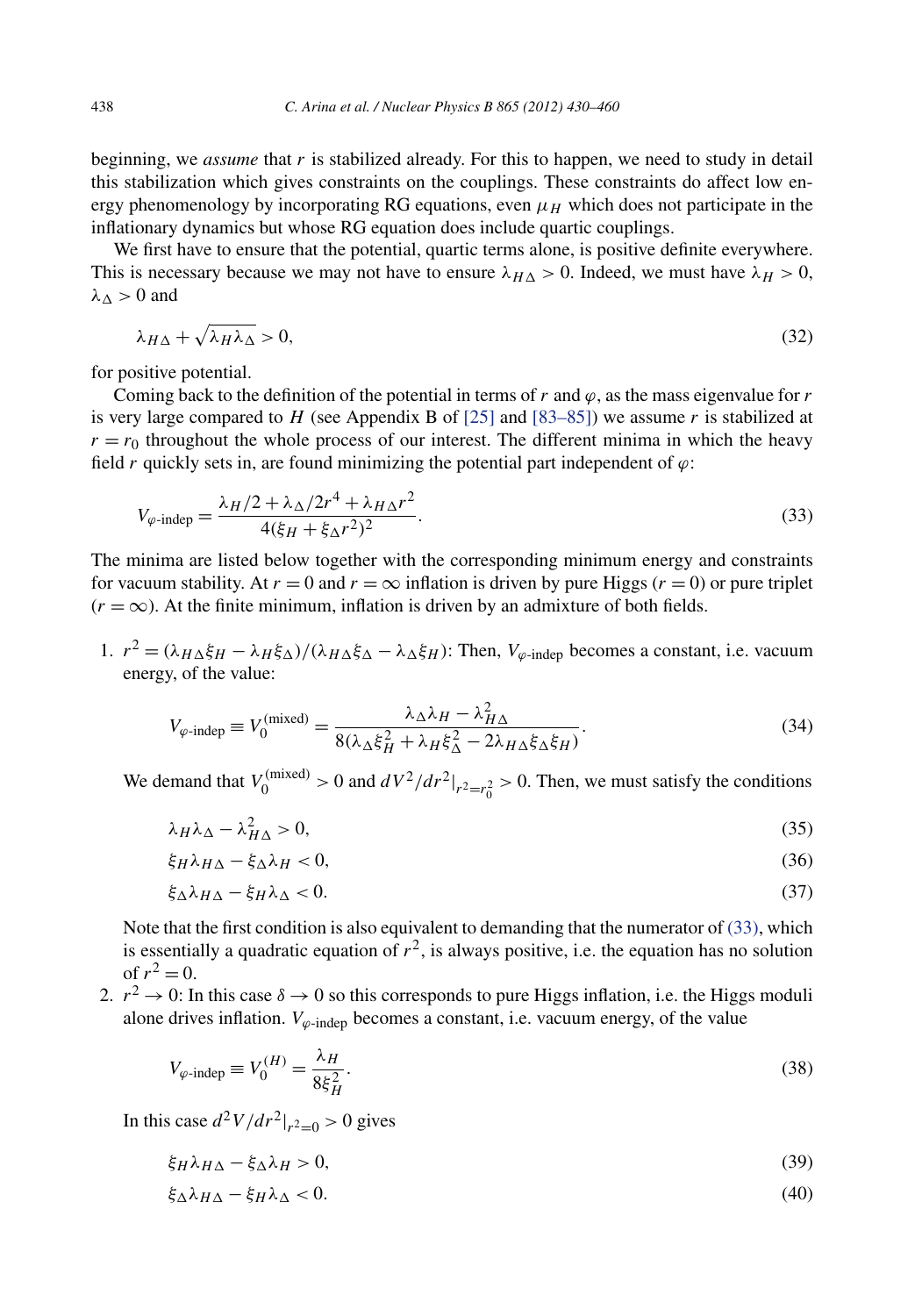<span id="page-9-0"></span>3.  $r^2 \to \infty$ : In this case  $h \to 0$  so this corresponds to pure triplet inflation (in this case the triplet moduli alone drives inflation) with:

$$
V_{\varphi\text{-indep}} \equiv V_0^{(\Delta)} = \frac{\lambda_\Delta}{8\xi_\Delta^2}.\tag{41}
$$

In this case  $d^2V/dr^2|_{r^2=\infty} > 0$  gives

$$
\xi_H \lambda_{H\Delta} - \xi_\Delta \lambda_H < 0,\tag{42}
$$

$$
\xi_{\Delta}\lambda_{H\Delta} - \xi_{H}\lambda_{\Delta} > 0. \tag{43}
$$

Notice that because of [\(39\) and \(43\)](#page-8-0) for pure Higgs and triplet inflation  $\lambda_{H\Delta} > 0$  is preferred.

# *3.4. Slow-roll analysis for single field inflation*

Provided that the quartic potential alone is dominant over quadratic or triplet contributions to the potential, we may estimate the inflationary predictions using the so-called  $\delta N$  formalism [\[86–90\].](#page-30-0) Essentially, the *δN* formalism tells us that the perturbation in the number of *e*-folds, which is the same in both frames [\[91\],](#page-30-0) is equivalent to the curvature perturbation on superhorizon scales. Then the slow-roll approximation, described by the parameters  $\epsilon$  and  $\eta$  is working well $1$ <sup>1</sup>

Before going into the detail of slow-roll inflation let us make comments about the reheating. Inflation not only consists of the slow-roll period but also a reheating phase since it permits to link inflation with the subsequent radiation dominated era. This phase is connected to the potential part close to the minimum and takes place during a few *e*-folds. The reheating phase is poorly known and technically difficult to model properly. To take into account uncertainties on this post inflationary phase we use the reheating parameter  $R_{rad}$  described in [\[93\]](#page-30-0) as

$$
\log R_{\rm rad} = \frac{\Delta N}{4} (-1 + 3\overline{w}_{\rm reh}),\tag{44}
$$

having supposed the simplest model of a scalar field coupled to radiation and that the effective fluid (inflaton plus radiation) with energy density  $\rho$  and pressure *P* is conserved and  $\overline{w}_{\text{reh}}$  stands for the mean equation of state parameter  $w_{\text{reh}} \equiv P/\rho$  during reheating. In addition  $\Delta N$  is defined as the total number of *e*-folds during reheating

$$
\Delta N \equiv N_{\rm reh} - N_0,\tag{45}
$$

*N*reh being the number of *e*-folds at which reheating is completed and the radiation dominated period begins while *N*<sup>0</sup> is the total number of *e*-folds during inflation. We assume instantaneous reheating, namely at the end of inflation the Universe enters straightaway in the radiation dominated era with equation of state  $w = 1/3$ . This is equivalent to consider the reheating parameter equal to 1 or  $\log R_{\text{rad}} = 0$  in (44). This can be understood physically because the pre-/reheating stage cannot be distinguished from the radiation dominated era and therefore cannot affect the inflationary predictions.

 $<sup>1</sup>$  Note that this approximation is equivalent at first order to the slow-roll predictions obtained with the Hubble flow</sup> parameters  $\epsilon_n$ , as described in [\[92\].](#page-30-0)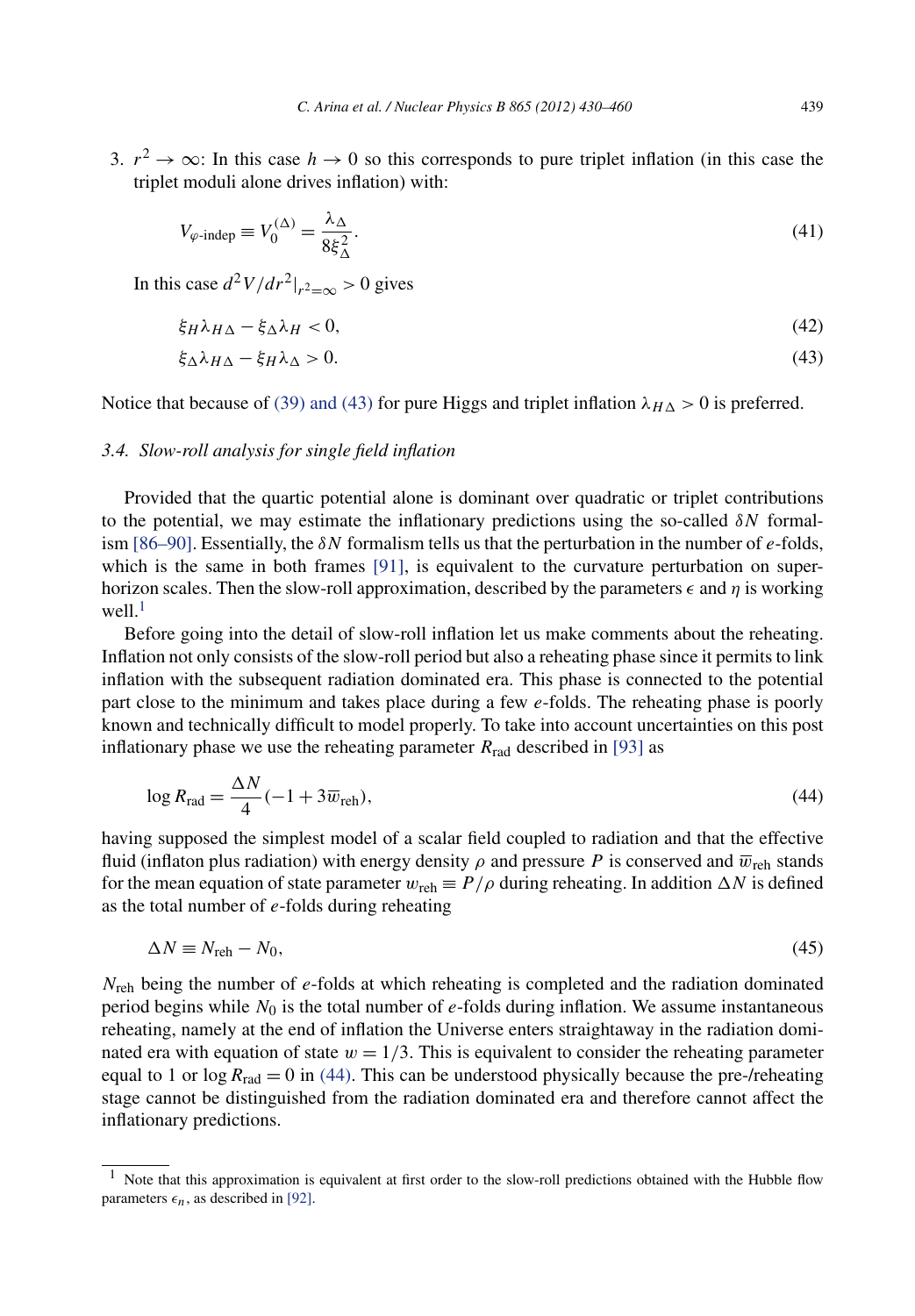<span id="page-10-0"></span>

Fig. 1. *Left*: Two slow-roll parameters (47) and (48) are shown as a function of the inflaton field *φ*. The magenta solid line denotes  $\epsilon$  while the black dotted line stands for  $\eta$ , as labeled. *Right*: The inflationary potential (46) is depicted as a function of the inflaton, solid gray line. In both panels the light red region indicates where the slow roll condition  $\epsilon$  < 1 break down.

After the analysis of the previous sections the actual potential is, with  $V_0 \equiv \lambda_{\text{eff}}/(4\xi_{\text{eff}}^2)$ ,

$$
V(\varphi) = V_0 \left( 1 - e^{-2\varphi/\sqrt{6}} \right)^2.
$$
\n(46)

Its behavior as a function of the field  $\varphi$  is shown in the right panel of Fig. 1. Note that inflation takes place for trans-Planckian values of the field. The shaded region denotes the breakdown of the slow-roll approximation, that we discuss straightaway. We can define the slow-roll parameters in terms of the potential as

$$
\epsilon = \frac{1}{2} \left( \frac{V'}{V} \right)^2 = \frac{4}{3} \frac{e^{-4\varphi/\sqrt{6}}}{(1 - e^{-2\varphi/\sqrt{6}})^2},\tag{47}
$$

$$
\eta = \frac{V''}{V} = -\frac{4}{3}e^{-2\varphi/\sqrt{6}} \frac{1 - 2e^{-2\varphi/\sqrt{6}}}{(1 - e^{-2\varphi/\sqrt{6}})^2}.
$$
\n(48)

Both parameters, as functions of  $\varphi$ , are shown in the left panel of Fig. 1, as labeled. Note that both are positive and monotonically increasing functions of the inflaton. The red region indicates the breakdown of slow-roll condition  $\epsilon$  < 1. Then, the number of *e*-folds becomes, using the slow-roll equation  $3H\dot{\varphi} + V' = 0$ ,

$$
N = \int_{e}^{t} \frac{V}{V'} d\varphi = \frac{3}{4} \bigg[ e^{2\varphi_{\star}/\sqrt{6}} - e^{2\varphi_{e}/\sqrt{6}} - \frac{2}{\sqrt{6}} (\varphi_{\star} - \varphi_{e}) \bigg]. \tag{49}
$$

To determine the latter, we identify this moment as when  $\epsilon(\varphi_e) = 1$ . Then we easily find

$$
\varphi_e = -\frac{\sqrt{6}}{2}\log(2\sqrt{3} - 3) = 0.940.
$$
\n(50)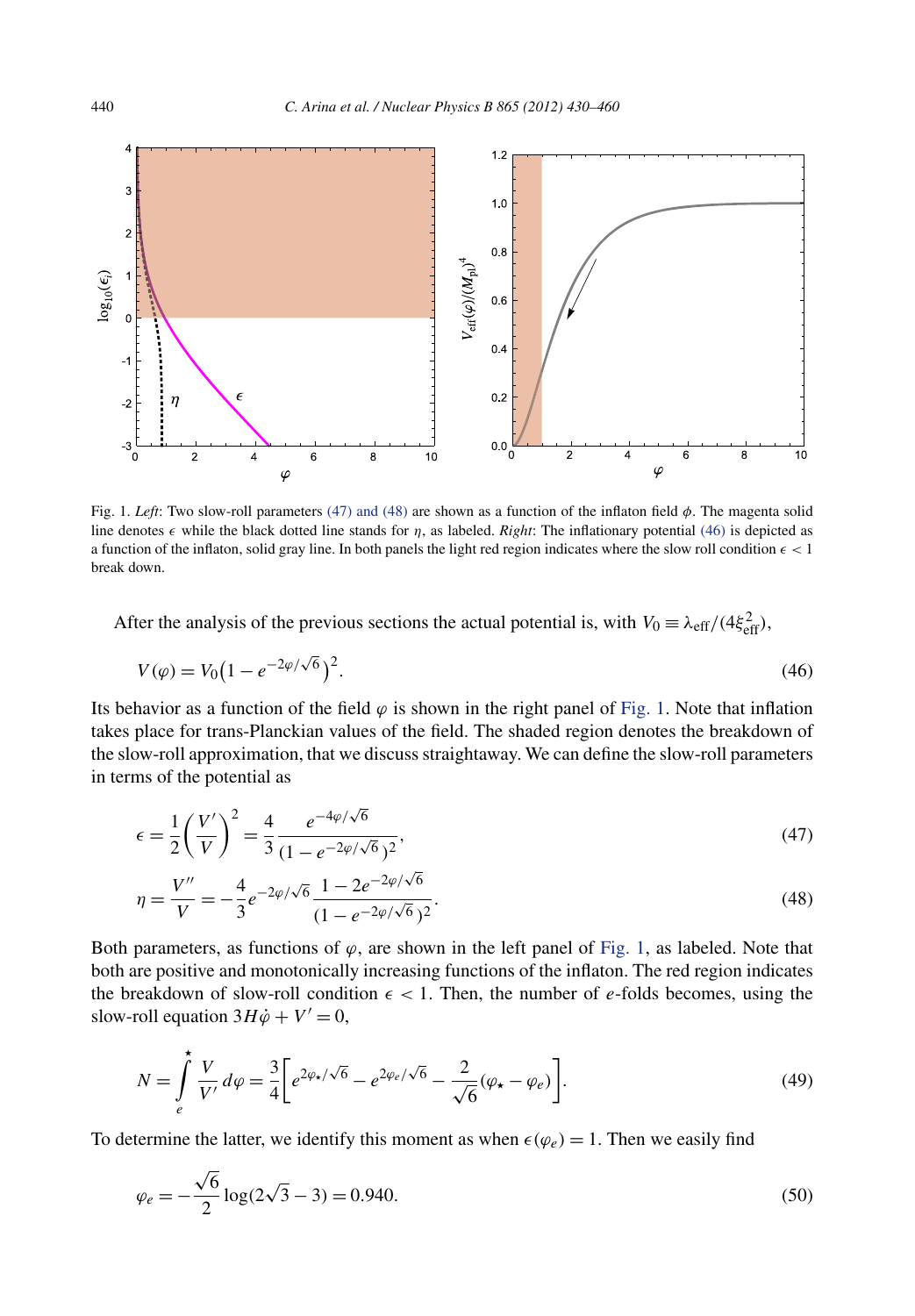<span id="page-11-0"></span>

Fig. 2. The CP asymmetry for leptogenesis and asymmetric DM generated by the interference of tree and one-loop self energy correction diagrams are shown in the first and second raw respectively.

The total number of *e*-folds after the Hubble length exit for instantaneous reheating is given by  $\Delta N_{\star}$  = 55.6, using [\(44\),](#page-9-0) enough to solve the flatness and horizon problems. We can find  $\varphi_{\star}$  by plugging *ϕe* into [\(49\)](#page-10-0) as

$$
\varphi_{\star} = 5.36. \tag{51}
$$

From [\(49\)](#page-10-0) we can immediately find

$$
\frac{\partial N}{\partial \varphi_{\star}} = \frac{\sqrt{6}}{4} \left( e^{2\varphi_{\star}/\sqrt{6}} - 1 \right) = 48.3. \tag{52}
$$

The power spectrum is normalized at the pivot scale of WMAP7,  $k_0 = 0.002 \text{ Mpc}^{-1}$ :  $\mathcal{P}_R(k_0)$  =  $(2.43 \pm 0.11) \times 10^{-9}$ . The power spectrum of scalar perturbation at the pivot scale is given by:

$$
\mathcal{P}_{\mathcal{R}}(k_0) = \frac{V(\varphi_\star)}{12\pi^2} \left(\frac{\partial N}{\partial \varphi_\star}\right)^2 = \frac{V(\varphi_\star)}{24\pi^2 \epsilon(\varphi_\star)}.
$$
\n(53)

Thus as quoted several times before, *λ*eff is fixed once we fix *ξ*eff or vice versa, as

$$
\xi_{\text{eff}} = \frac{\sqrt{\lambda_{\text{eff}}}}{\sqrt{96\pi^2 \epsilon(\varphi_\star)\mathcal{P}_\mathcal{R}(k_0)}} = 48646.2\sqrt{\lambda_{\text{eff}}} \sim 5 \times 10^4 \sqrt{\lambda_{\text{eff}}}.\tag{54}
$$

Also, the spectral index  $n_R$  is given by

$$
n_{\mathcal{R}} = 1 - 2\epsilon + 2\eta - \frac{2}{(\partial N/\partial \varphi_\star)^2} = 0.965,\tag{55}
$$

which lies well within the  $2\sigma$  range of WMAP7,  $n_{\mathcal{R}} = 0.963 \pm 0.0014$  [\[29\].](#page-28-0)

# **4. Asymmetric DM and leptogenesis**

From Eq. [\(3\)](#page-3-0) we see that there are three different channels available for the decay of scalar triplet  $\Delta: \Delta \to LL$ ,  $\Delta \to HH$  and  $\Delta \to \psi \psi$ . Since the couplings are in general complex, the quasi-equilibrium decay of  $\Delta$  via these channels produce asymmetries in lepton and DM sectors. The CP asymmetry in either sector arises via the interference of tree level with the one-loop self energy diagram as shown in Fig. 2. From these diagrams we see that to generate net CP asymmetry at least two scalar triplets  $\Delta_1$  and  $\Delta_2$  are required. As a result the interaction of  $\Delta_1$ and  $\Delta_2$  is described by a complex mass matrix instead of a single mass term as mentioned in [\(1\).](#page-2-0) The diagonalization of the flavour basis spanned by  $(\Delta_1, \Delta_2)$  gives rise to two mass eigenstates  $\zeta_{1,2}^+ = A_{1,2}^+ \Delta_1 + B_{1,2}^+ \Delta_2$  with masses  $M_1$  and  $M_2$ . The complex conjugate of  $\zeta_{1,2}^+$  are given by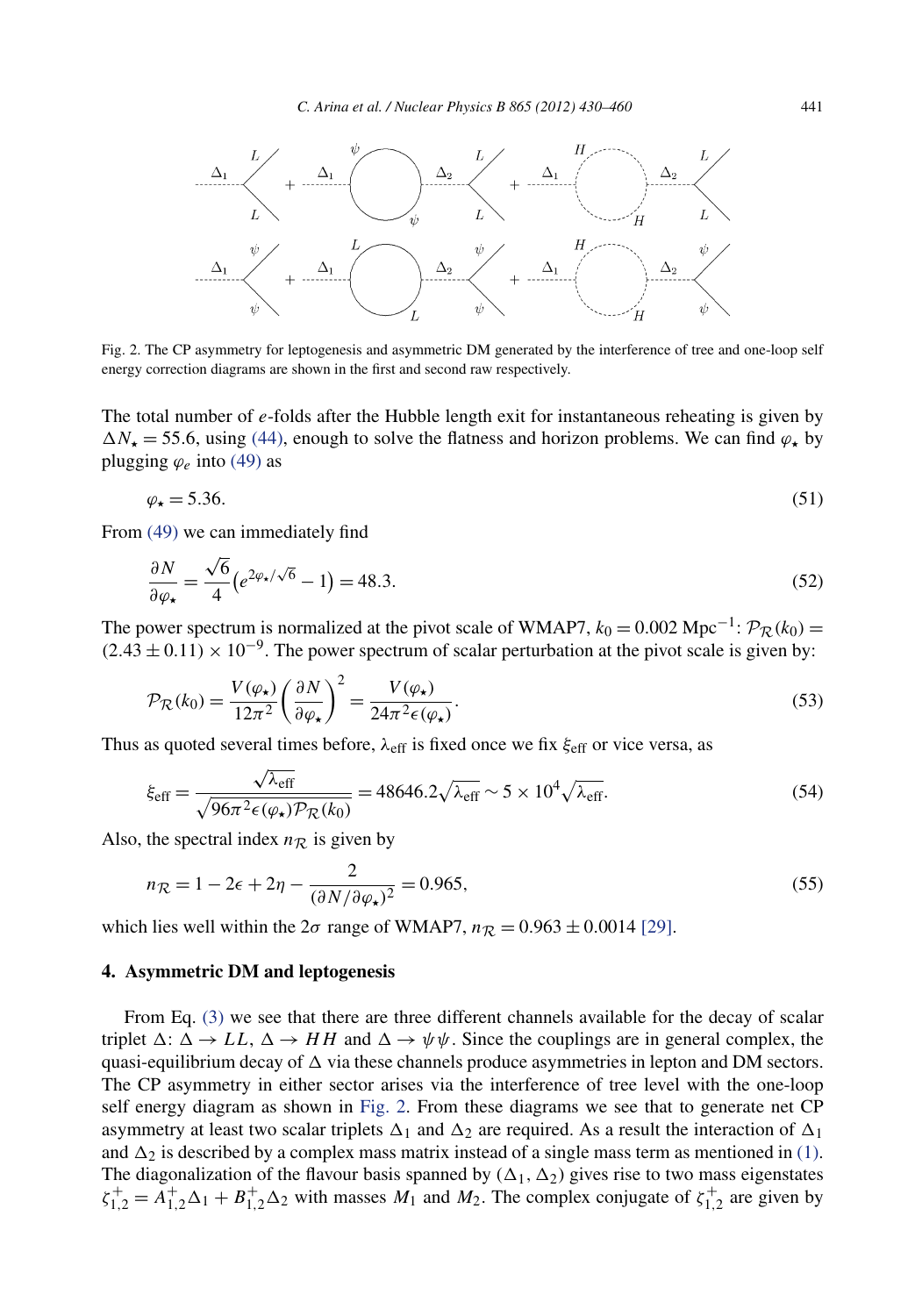<span id="page-12-0"></span> $\zeta_{1,2}^- = A_{1,2}^- \Delta_1 + B_{1,2}^- \Delta_2$ . Unlike the flavour eigenstates  $\Delta_1$  and  $\Delta_2$ , the mass eigenstates  $\zeta_{1,2}^+$ and  $\zeta_{1,2}^-$  are not CP eigenstates and hence their decay can give rise to CP asymmetry. Assuming a mass hierarchy in the mass eigenstates of the triplets, the final asymmetry arises by the decay of lightest triplet  $\zeta_1^+$  and  $\zeta_1^-$ . The CP asymmetries are defined as

$$
\epsilon_L = 2[BR(\zeta_1^- \to \ell\ell) - BR(\zeta_1^+ \to \ell^c\ell^c)],\tag{56}
$$

$$
\epsilon_{\psi} = 2[BR(\zeta_1^- \to \psi_{DM}\psi_{DM}) - BR(\zeta_1^+ \to \psi_{DM}^c\psi_{DM}^c)] \equiv \epsilon_{DM},\tag{57}
$$

where the front factor 2 takes into account of two similar particles are produced per decay. From [Fig. 2,](#page-11-0) the asymmetries are estimated to be:

$$
\epsilon_L = \frac{1}{8\pi^2} \frac{M_1 M_2}{M_2^2 - M_1^2} \left[ \frac{M_1}{\Gamma_1} \right] \text{Im} \left[ \left( f_{1\psi} f_{2\psi}^* + f_{1H} f_{2H}^* \right) \sum_{\alpha\beta} (f_{1L})_{\alpha\beta} \left( f_{2L}^* \right)_{\alpha\beta} \right],\tag{58}
$$

$$
\epsilon_{\rm DM} = \frac{1}{8\pi^2} \frac{M_1 M_2}{M_2^2 - M_1^2} \left[ \frac{M_1}{\Gamma_1} \right] \text{Im} \left[ f_{1\psi} f_{2\psi}^* \left( f_{1H} f_{2H}^* + \sum_{\alpha\beta} (f_{1L})_{\alpha\beta} (f_{2L}^*)_{\alpha\beta} \right) \right],\tag{59}
$$

where

$$
\Gamma_1 = \frac{M_1}{8\pi} \left( |f_{1H}|^2 + |f_{1\psi}|^2 + |f_{1L}|^2 \right),\tag{60}
$$

is the total decay rate of the lightest triplet. In the numerical calculations we will use this total decay rate as:  $\Gamma_1(m_v, B_L, B_H, M_1)$ , where  $B_L$  and  $B_H$  are the branching fractions in the decay channels  $\zeta_1 \to LL$  and  $\zeta_1 \to HH$  respectively. In the following we set  $m_v = 0.05$  eV and therefore the total decay rate depends only on three variables, namely  $B_L$ ,  $B_H$  and  $M_1$ .

When  $\Gamma_1$  fails to compete with the Hubble expansion scale of the Universe,  $\zeta_1$  decays away and produces asymmetries in either sectors. As a result the yield factors are given by:

$$
Y_L \equiv \frac{n_L}{s} = \epsilon_L X_\zeta \eta_L,\tag{61}
$$

$$
Y_{\rm DM} \equiv \frac{n_{\psi}}{s} = \epsilon_{\rm DM} X_{\zeta} \eta_{\rm DM},\tag{62}
$$

where  $X_{\zeta} = n_{\zeta_1^{-}}/s = n_{\zeta_1^{+}}/s$ ,  $s = 2\pi^2 g_* T^3/45$  is the entropy density and  $\eta_L$ ,  $\eta_{DM}$  are the efficiency factors, which take into account the depletion of asymmetries due to the number violating processes involving  $\psi$ , *L* and *H*. At a temperature above EW phase transition a part of the lepton asymmetry gets converted to the baryon asymmetry via the  $SU(2)_L$  sphaleron processes. As a result the baryon asymmetry is:

$$
Y_B = -\frac{8n + 4m}{14n + 9m} Y_L = -0.55Y_L,\tag{63}
$$

where *n* is the number of generations and *m* is the number of scalar doublets. From (62) and (63) the DM to baryon ratio is given by:

$$
\frac{\Omega_{\rm DM}}{\Omega_B} = \frac{1}{0.55} \frac{m_{\rm DM}}{m_p} \frac{\epsilon_{\rm DM}}{\epsilon_L} \frac{\eta_{\rm DM}}{\eta_L},\tag{64}
$$

where  $m_p \sim 1$  GeV is the proton mass. From this equation it is clear that the criteria  $\Omega_{DM} \sim 5 \Omega_B$ can be satisfied by adjusting the ratio  $\epsilon_{DM}/\epsilon_L$  and  $\eta_{DM}/\eta_L$ , where the efficiency factor:

$$
\eta_i = \frac{Y_i}{\epsilon_i X_{\zeta} |_{T \gg M_1}} \quad \text{with } i = \text{DM}, L \tag{65}
$$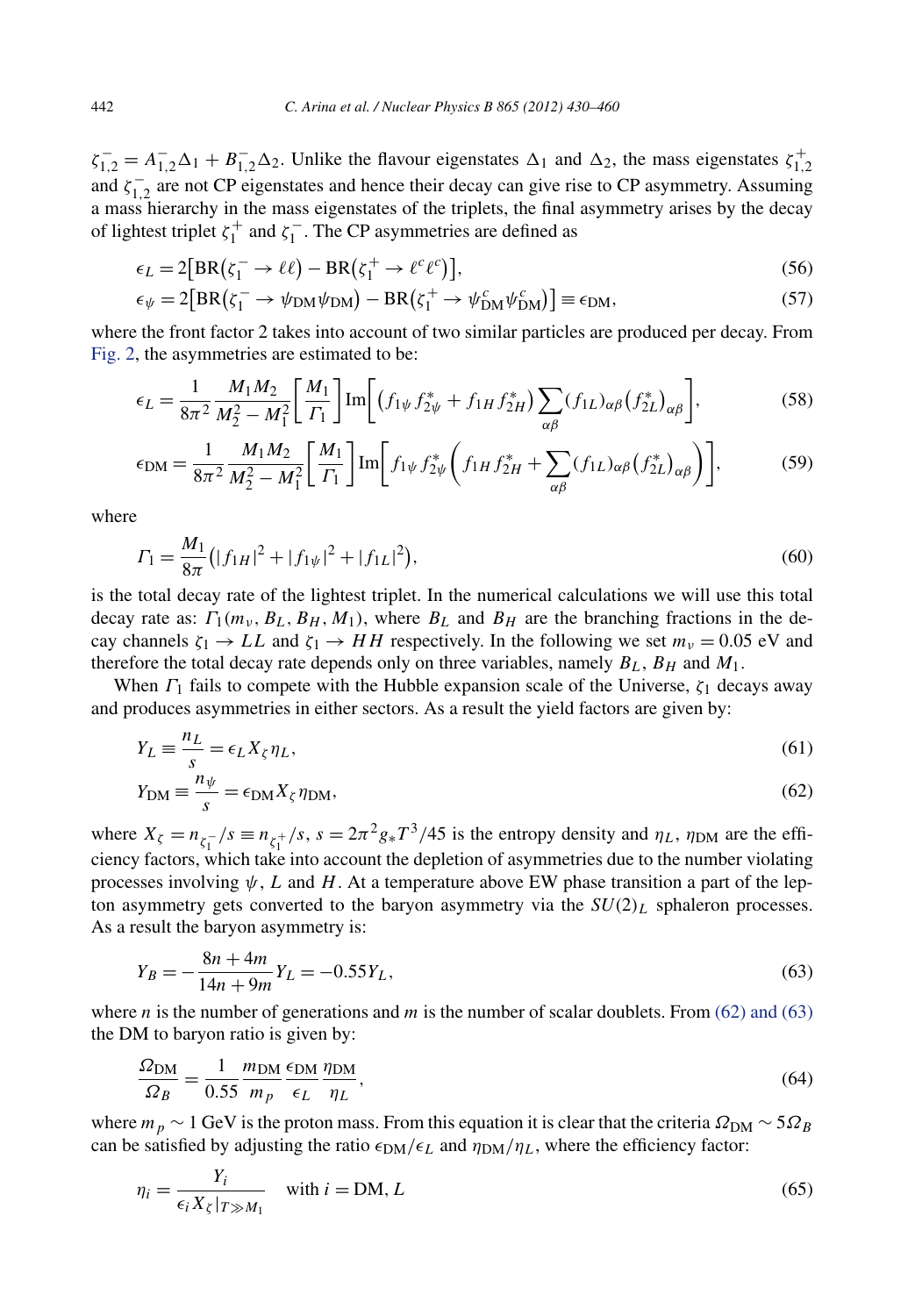<span id="page-13-0"></span>can be obtained by solving the relevant Boltzmann equations [\[58,94,95\]](#page-29-0) given in [Appendix A.](#page-26-0) The ratio of CP asymmetries is

$$
\frac{\epsilon_{\rm DM}}{\epsilon_L} = \frac{\text{Im}[f_{1\psi} f_{2\psi}^* (f_{1H} f_{2H}^* + \sum_{\alpha\beta} (f_{1L})_{\alpha\beta} (f_{2L}^* )_{\alpha\beta})]}{\text{Im}[ (f_{1\psi} f_{2\psi}^* + f_{1H} f_{2H}^* ) \sum_{\alpha\beta} (f_{1L})_{\alpha\beta} (f_{2L}^* )_{\alpha\beta}]}.
$$
(66)

From the above equation we observe that if  $f_{\psi} > f_H \gg f_L$ , then we get

$$
\frac{\epsilon_{\rm DM}}{\epsilon_L} \sim \frac{\mathcal{O}(f_H^2)}{\mathcal{O}(f_L^2)}.\tag{67}
$$

Taking  $10^{-5} < f_H < 0.1$  and  $f_L \sim 10^{-5}$  we get the ratio of CP asymmetries in a broad range:  $10^2 - 10^8$ 

### **5. Renormalization group equations in scalar triplet model**

The RG equations of the scalar, gauge and Yukawa couplings in SM have been extensively discussed in the literature, see for example [\[96,97\]](#page-30-0) for discussions relative to the cosmological framework. However, in the presence of scalar triplet the RG evolution of these couplings change because of the additional lepton number violating interactions of the scalar triplet with SM Higgs and leptons, as it has been described first in [\[98\]](#page-30-0) and then improved by [\[99,100\],](#page-30-0) which will be our main references. Moreover, in our case, the triplet couples to the inert fermion doublet dark matter  $\psi$ . In the following we list the modification to the standard running for  $\lambda_H$  as well as the RG equations for the different couplings pertaining to  $\Delta$  such as  $\lambda_{\Delta}$ ,  $\lambda_{H\Delta}$ ,  $\mu_H$ ,  $f_{\psi}$  and the non-minimal couplings to gravity  $ξ_Δ$  and  $ξ_H$ .

Having defined  $\beta_X = dX/d \ln \mu$ , where  $\mu$  is the renormalization scale, the RG equations of the quartic couplings in the scalar potential including the triplet are given by

$$
16\pi^2 \beta_{\lambda_H} = 12\lambda_H^2 + 6\lambda_{H\Delta}^2 - \left(\frac{9}{5}g_1^2 + 9g_2^2\right)\lambda_H + \frac{9}{4}\left(\frac{3}{25}g_1^4 + \frac{2}{5}g_1^2g_2^2 + g_2^4\right) + \left(12\lambda_H Y_t^2 - 12Y_t^4\right),
$$
  

$$
16\pi^2 \beta_{\lambda_{\Delta}} = -\left(\frac{36}{5}g_1^2 + 24g_2^2\right)\lambda_{\Delta} + \frac{108}{25}g_1^4 + 18g_2^4 + \frac{72}{5}g_1^2g_2^2 + 14\lambda_{\Delta}^2 + 4\lambda_{\Delta H}^2
$$
 (68)

$$
+4\lambda_{\Delta}\operatorname{Tr}\left(f_{L}^{\dagger}f_{L}+f_{\psi}^{\dagger}f_{\psi}\right)-8\operatorname{Tr}\left(f_{L}^{\dagger}f_{L}f_{L}^{\dagger}f_{L}+f_{\psi}^{\dagger}f_{\psi}f_{\psi}^{\dagger}f_{\psi}\right),\tag{69}
$$

$$
16\pi^2 \beta_{\lambda_{\Delta H}} = -\left(\frac{9}{2}g_1^2 + \frac{33}{2}g_2^2\right)\lambda_{\Delta H} + \frac{27}{25}g_1^4 + 6g_2^4 + (8\lambda_{\Delta} + 6\lambda_H + 4\lambda_{\Delta H} + 6Y_t^2)\lambda_{\Delta H}
$$

$$
+2\mathrm{Tr}\left(f_L^{\dagger}f_L+f_{\psi}^{\dagger}f_{\psi}\right)\lambda_{\Delta H}-4\mathrm{Tr}\left(f_L^{\dagger}f_Lf_L^{\dagger}f_L+f_{\psi}^{\dagger}f_{\psi}f_{\psi}^{\dagger}f_{\psi}\right),\tag{70}
$$

where we have assumed that the dominant contribution to RG evolution comes from the top quark Yukawa coupling  $Y_t$  in the SM. Note that the beta function for  $\lambda_H$  gets a positive contribution from  $\lambda_{H\Delta}$ , whose importance will be discussed later on.  $g_1$ ,  $g_2$  and  $g_3$  are the couplings corresponding to the gauge groups  $U(1)_Y$ ,  $SU(2)_L$  and  $SU(3)_C$  of the SM. In presence of the scalar triplet the evolution of gauge couplings are given by:

$$
16\pi^2\beta_{g_1} = \frac{47}{10}g_1^3,\tag{71}
$$

$$
16\pi^2 \beta_{g_2} = -\frac{5}{2} g_2^3,\tag{72}
$$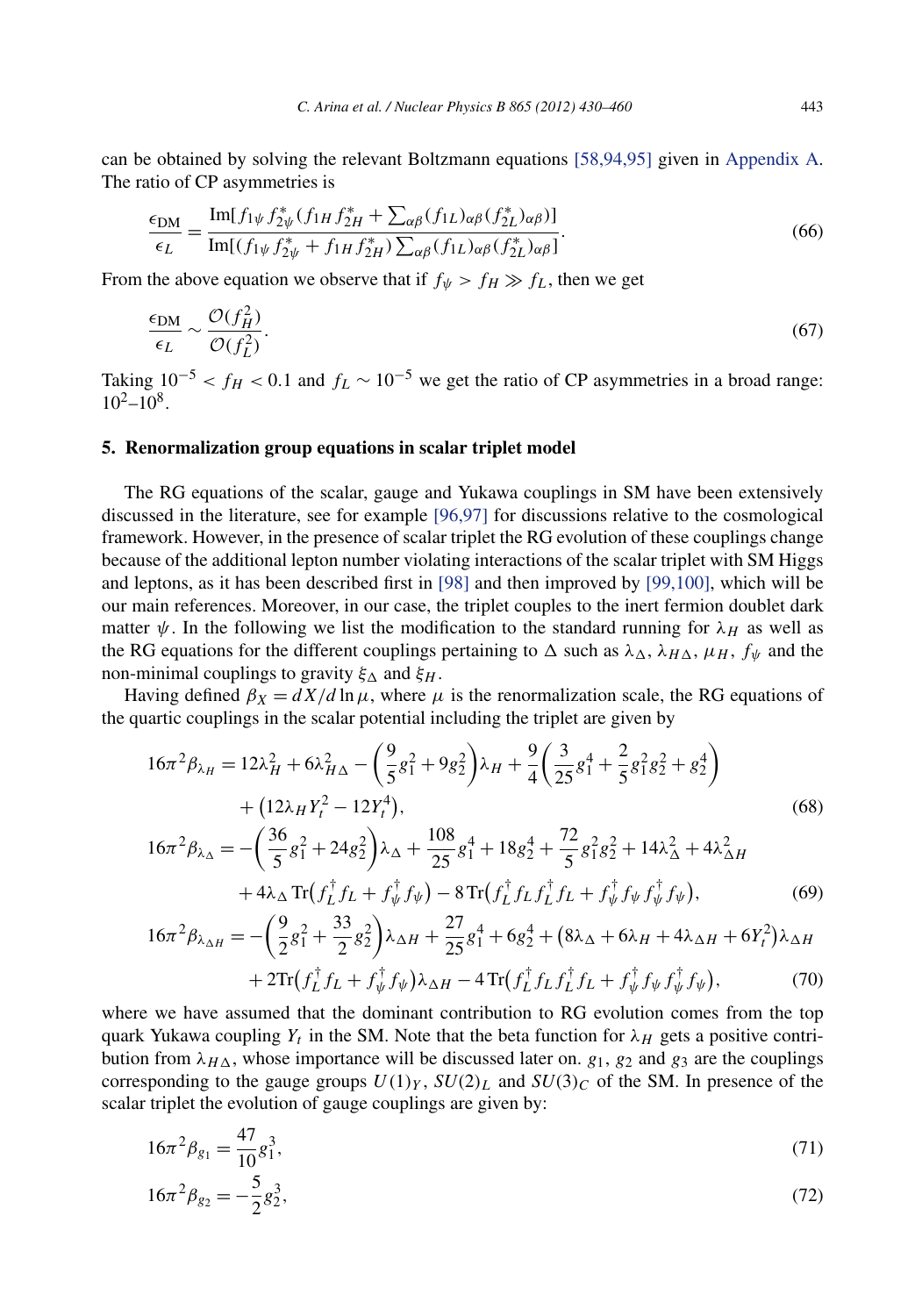$$
16\pi^2 \beta_{g_3} = -7g_3^3. \tag{73}
$$

Since the triplet is a singlet under  $SU(3)_C$ , the running of  $g_3$  is not affected. By the same argument the running of the Yukawa coupling for top quark is not affected either:

$$
16\pi^2 \beta_{Y_t} = \frac{9}{2} Y_t^3 - \left(\frac{17}{20} g_1^2 + \frac{9}{4} g_2^2 + 8 g_3^2\right) Y_t.
$$
 (74)

The RG evolution of the Majorana Yukawa couplings  $f_L$  and  $f_{\psi}$  are given by:

$$
16\pi^2 \beta_{f_L} = 3(f_L^{\dagger} f_L + f_{\psi}^{\dagger} f_{\psi}) f_L - \frac{3}{2} \left(\frac{3}{5} g_1^2 + 3 g_2^2\right) f_L + \left[\text{Tr}\left(f_L^{\dagger} f_L + f_{\psi}^{\dagger} f_{\psi}\right)\right] f_L, \tag{75}
$$

$$
16\pi^2 \beta_{f_{\psi}} = 3(f_L^{\dagger} f_L + f_{\psi}^{\dagger} f_{\psi}) f_{\psi} - \frac{3}{2} \left(\frac{3}{5} g_1^2 + 3 g_2^2\right) f_{\psi} + \left[\text{Tr}(f_L^{\dagger} f_L + f_{\psi}^{\dagger} f_{\psi})\right] f_{\psi}.
$$
 (76)

The RG equation of the coefficient of the trilinear  $\Delta^{\dagger} H H$  coupling is given by

$$
16\pi^2 \beta_{\mu} = \left(\lambda_H - 4\lambda_{\Delta H} - \frac{27}{10}g_1^2 - \frac{21}{2}g_2^2 + 6Y_t^2\right)\mu + \left[\text{Tr}\left(f_L^\dagger f_L + f_\psi^\dagger f_\psi\right)\right]\mu + \tag{77}
$$

The anomalous dimensions of  $\Delta$  and *H* are

$$
16\pi^2 \gamma_{M_{\Delta}} = \frac{9}{5} g_1^2 + 6g_2^2 - 4\lambda_{\Delta} - \text{Tr}\left(f_L^{\dagger} f_L + f_{\psi}^{\dagger} f_{\psi}\right) - \left(2\lambda_{\Delta H} \frac{M_H^2}{M_{\Delta}^2} + \frac{1}{2} \frac{|\mu_H|^2}{M_{\Delta}^2}\right),\tag{78}
$$

$$
16\pi^2 \gamma_{M_H} = \frac{9}{20} g_1^2 + \frac{9}{4} g_2^2 - \frac{3}{2} \lambda_H - 3Y_t^2 - 3 \left( \lambda_{\Delta H} \frac{M_A^2}{M_H^2} + \frac{|\mu_H|^2}{M_H^2} \right),\tag{79}
$$

where the symbol  $\gamma_X$  is defined by  $\gamma_X \equiv -X^{-1}dX/d\ln\mu$ . The anomalous dimensions have a key role in determining the RG equations for the non-minimal couplings  $\xi_H$  and  $\xi_{\Delta}$ . As described in [\[101\],](#page-30-0) for a general theory of scalars  $\phi_i$  coupled non-minimally to gravity via  $\xi_i$ , the one-loop bare and renormalized non-minimal couplings are defined as

$$
\xi_{0ij} = \left(\xi_{kl} - \frac{1}{6}\delta_{kl}\right) Z_{2ij}^{kl} + \frac{1}{6}\delta_{ij},\tag{80}
$$

where  $Z_{2ij}^{kl}$  denotes the mass renormalization term  $m_{0ij}^2 = Z_{2ij}^{kl}m_{kl}^2$ . The RG equations for the  $\xi_{ij}$ are linked to the mass anomalous dimensions by

$$
\beta_{\xi_{ij}} = \left(\xi_{mn} - \frac{1}{6}\delta_{mn}\right) \gamma_{ij}^{kl}.\tag{81}
$$

Consequently, plugging (78) into the definition (81), the beta function for the non-minimal couplings are

$$
16\pi^2 \beta_{\xi_H} = \left(\xi_H + \frac{1}{6}\right) \left(-\frac{9}{20}g_1^2 - \frac{9}{4}g_2^2 + \frac{3}{2}\lambda_H + 3Y_t^2\right) + 3\left(\xi_\Delta + \frac{1}{6}\right) \left(\lambda_{H\Delta} + \frac{\mu_H^2}{M_\Delta^2}\right),
$$
(82)

$$
16\pi^{2}\beta_{\xi_{\Delta}} = 2\left(\xi_{H} + \frac{1}{6}\right)\lambda_{H\Delta} + \left(\xi_{\Delta} + \frac{1}{6}\right)\left[4\lambda_{\Delta} + \frac{1}{2}\frac{\mu_{H}^{2}}{M_{\Delta}^{2}} + \text{Tr}(f_{L}^{\dagger}f_{L} + f_{\psi}^{\dagger}f_{\psi}) - \frac{9}{5}g_{1}^{2} - 6g_{2}^{2}\right].
$$
 (83)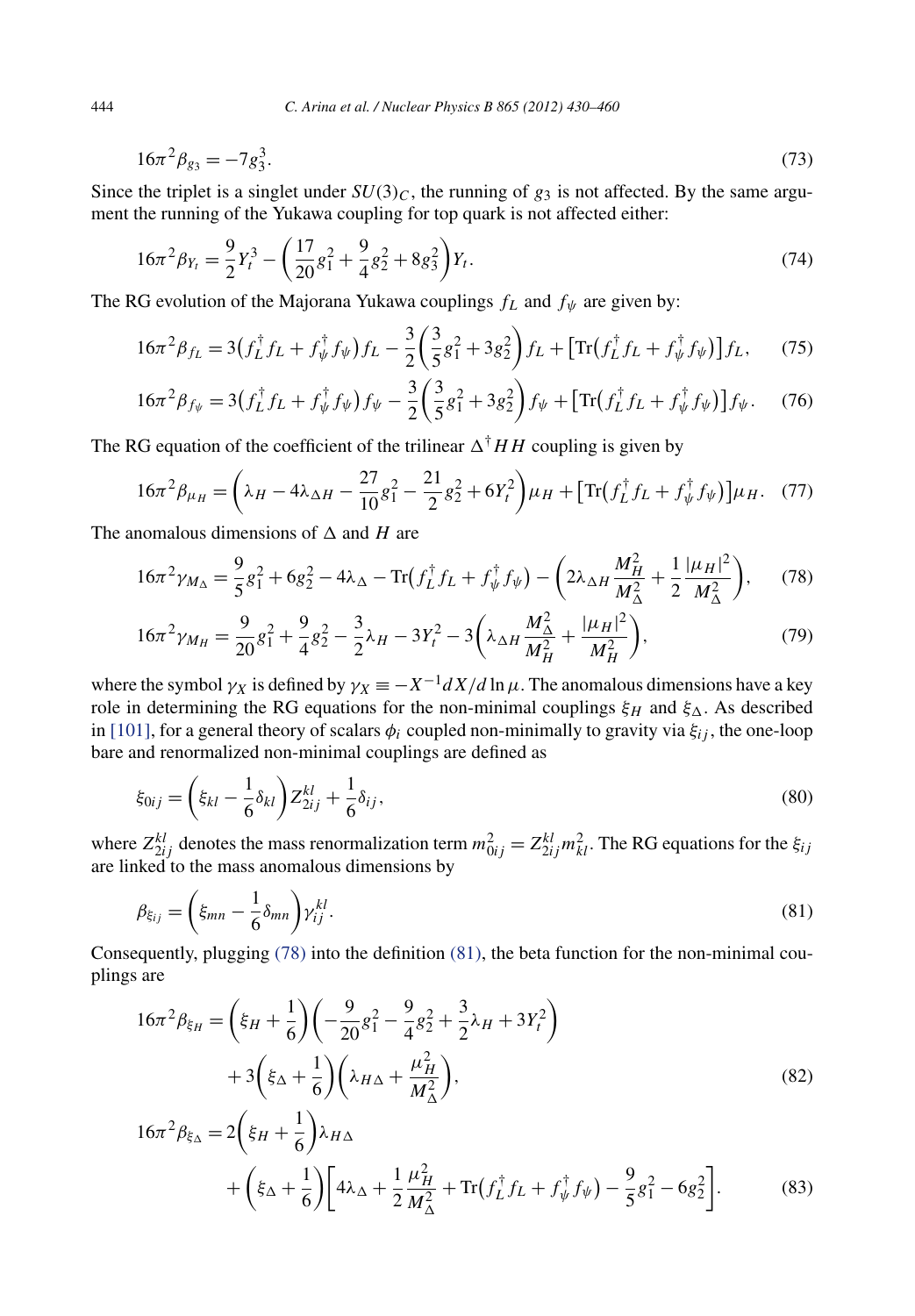<span id="page-15-0"></span>For renormalization scales below  $M_{\Delta}$ , the triplet is decoupled and should be integrated out. Therefore, the set of equations reduces to the SM ones with one important modification. Indeed in the decoupling limit ( $\mu < M_{\Lambda}$ ) we see that the trilinear  $\Delta^{\dagger} H H$  term provides an effective term

$$
-\frac{1}{2}\left(\frac{\mu_H^{\dagger}\mu_H}{M_{\Delta}^2}\right)(H^{\dagger}H)^2.
$$
\n(84)

As a result the effective quartic coupling of the SM Higgs is modified as

$$
\Lambda = \lambda_H - \frac{1}{2} \left( \frac{\mu_H^{\dagger} \mu_H}{M_{\Delta}^2} \right),\tag{85}
$$

with a beta function equivalent to the SM one following the prescription<sup>2</sup>  $\lambda_H \to \Lambda$ :

$$
16\pi^2 \beta_A = 12A^2 - \left(\frac{9}{5}g_1^2 + 9g_2^2\right)A + \frac{9}{4}\left(\frac{3}{25}g_1^4 + \frac{2}{5}g_1^2g_2^2 + g_2^4\right) + (12AY_t^2 - 12Y_t^4).
$$
\n(86)

In the decoupling limit, the beta functions of the gauge couplings are also given by

$$
16\pi^2\beta_{g_1} = \frac{41}{10}g_1^3,\tag{87}
$$

$$
16\pi^2 \beta_{g_2} = -\frac{19}{6} g_2^3,\tag{88}
$$

$$
16\pi^2 \beta_{g_3} = -7g_3^3. \tag{89}
$$

The RG equations above and below the mass scale of the triplet are matched at  $M_{\Lambda}$ , with particular care of the condition in (85) for the quartic coupling of the Higgs. For the initial conditions at EW scale we use the renormalization scale  $\mu = m_t$  as suggested in [\[102\],](#page-30-0) with  $m_t = 172.9$  GeV [\[103\]](#page-30-0) and  $v = 246.22$  GeV. The gauge coupling constants are fixed at the following values:  $α_1(m_t) = 0.01027$ ,  $α_2(m_t) = 0.03344$  and  $α_3(m_t) = 0.1071$ . We use the pole matching scheme for  $\lambda_H(m_t)$  and  $Y_t(m_t)$  as detailed in [\[100\]](#page-30-0) and references therein, to relate the physical pole masses to the couplings in the  $\overline{\text{MS}}$  renormalization scheme. The free parameters  $\lambda_{\Delta}$ ,  $\lambda_{H\Delta}$ ,  $f_{\Delta}$ ,  $f_{\psi}$  and  $\mu_H$  are fixed as well at  $\mu = m_t$ , the only difference being that their running will start only at  $\mu = M_{\Delta}$ . Below  $M_{\Delta}$  only  $\Lambda$  will have an effect on the  $\xi_i$ , fixed at  $m_t$  as well. The running of the coupling is stopped at the unitarity scale  $\mu_U = \min(M_{\text{pl}}/\xi_H, M_{\text{pl}}/\xi_\Delta)$ .

The Higgs mass is taken to be 125 GeV, the value at which CMS [\[20\]](#page-28-0) has reported an excess for a Higgs like particle with a significance of about 5*σ* (and Tevatron [\[104\]](#page-30-0) with a smaller significance), similarly to the 5*σ* significance of the Higgs boson like found by ATLAS [\[19\]](#page-28-0) at around 126 GeV. The Higgs quartic coupling will then have a definite value ( $\lambda_H = 0.26$  at  $m_t$ ) through the matching pole condition. The running of this coupling in the SM is then fixed and goes negative at around  $10^9$  GeV. A possible way of avoiding such a metastable vacuum of the SM is to introduce the scalar triplet at that scale. As a result the positive correction proportional to  $\lambda_{H\Delta}$  in [\(68\)](#page-13-0) prevent the Higgs quartic coupling to run towards negative values. The role played by the triplet is illustrated in [Fig. 3.](#page-16-0) The blue solid line stands for the running of  $\lambda_H$  in the SM:

<sup>&</sup>lt;sup>2</sup> We will use both *Λ* and  $\lambda_H$  to indicate the Higgs quartic coupling. It should be intended that in the decoupling limits the two are strictly equivalent, while above the triplet mass scale both notations refer to  $\lambda_H$ .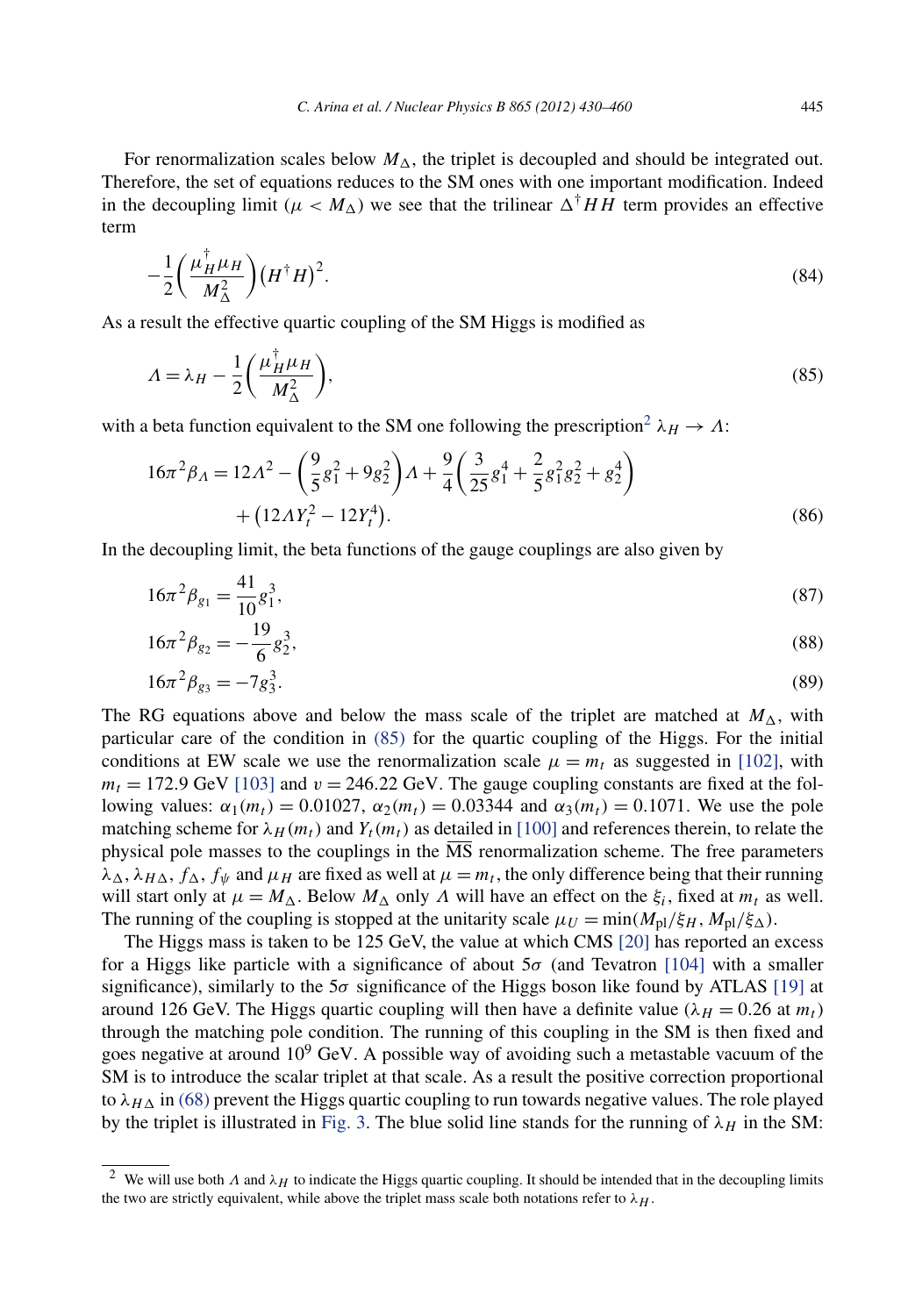<span id="page-16-0"></span>

Fig. 3. Evolution of the Higgs quartic coupling  $Λ$  as a function of the renormalization scale  $μ$  until the unitarity scale. In both panels, the blue solid line denotes the SM evolution with  $\lambda_H \equiv \Lambda$  and the horizontal gray line denotes the metastability bound. The Higgs mass is fixed at  $M_H = 125$  GeV and hence  $\lambda_H = 0.26$  at the matching scale  $\mu = m_t$ . The common triplet parameters are  $\lambda_{\Delta} = 0.4$  and  $\lambda_{H\Delta} = 0.33$ ,  $f_L = f_{\psi} = 0.01$  and  $\xi_{\Delta} = \xi_H = 10^4$ . *Left, effect of*  $\mu_H$ : the green dashed curve stands for  $\mu_H = 0.1 M_\text{A}$ , while the magenta dotted line is for  $\mu_H = 0.05 M_\text{A}$ . In both cases the triplet mass is  $M_{\Delta} = 10^8$  GeV. *Right, effect of*  $M_{\Delta}$ : the cyan dashed line denotes the running for  $M_{\Delta} = 5 \times 10^8$  GeV, while the brown dot-dashed line is for  $M_{\Delta} = 10^{10}$  GeV. Both curves have  $\mu_H$  fixed at 0.01 $M_{\Delta}$ . (For interpretation of the references to color in this figure legend, the reader is referred to the web version of this article.)

it is clear that at  $10^9$  GeV this coupling goes below zero, denoted by the gray horizontal line. Additionally to this curve, in the left panel we show the running of  $\Lambda$  for different values of  $\mu_H$ taking  $M_A = 10^8$  GeV. Since the contribution of  $\mu_H$  in [\(85\)](#page-15-0) is always negative, the larger its value the sooner *Λ* becomes negative: the magenta dotted curve is for  $f<sub>H</sub> = 0.05$ , while the green dashed line stands for  $f_H = 0.1$ , which is the upper bound on this parameter in order to prevent instability below 10<sup>8</sup> GeV. The small step is due to the matching condition at  $M_{\Delta}$  of *Λ* and *λ<sub>H</sub>*. In the right panel, together with the SM running of  $λ$ <sub>*H*</sub>, we illustrate the role of the triplet mass: the cyan dashed line shows that taking the triplet mass at  $5 \times 10^8$  GeV and  $\lambda_{H\Lambda}$  at least larger than 0.33 will permit the quartic coupling of the Higgs to stay positive until unitarity scale, at which it has the value of  $\mathcal{O}(0.1)$ . On the contrary, if the triplet mass scale is too high, as shown by the brown dot-dashed line with  $M_{\Delta} = 10^{10}$  GeV, the theory cannot be rescued from vacuum instability. In the above discussions, the values of other parameters can be read from caption.

Assuming the Higgs mass is fixed at 125 GeV, the following conclusions can be drawn:

- 1. *Effect of*  $\mu_H$ : The contribution of  $\mu_H$  to  $\Lambda$  is always negative, therefore it lowers the instability threshold. In order not to loose the interest of the seesaw mechanism to produce neutrino masses in the sub-eV range, we keep the mass of the triplet at around  $10^8$  GeV. In addition the ratio  $f_H \equiv \mu_H / M_{\Delta}$  gives the neutrino mass via type-II seesaw, which cannot be negligibly small, hence  $f_H$  should be at least  $O(10^{-2})$ . We note that those values of  $f_H$ have negligible effect on the running of  $\lambda_H$  and hence on the Higgs mass (a large  $\mu_H$  could shift the Higgs mass via the tree level relation  $M_H = \sqrt{\Lambda v}$  however may not be too small for neutrino masses.
- 2. *Effect of*  $M_{\Delta}$ : In order to avoid instability of the potential, the mass of the triplet should be lower than the instability point. Therefore, masses of the triplet larger than  $7 \times 10^8$  GeV are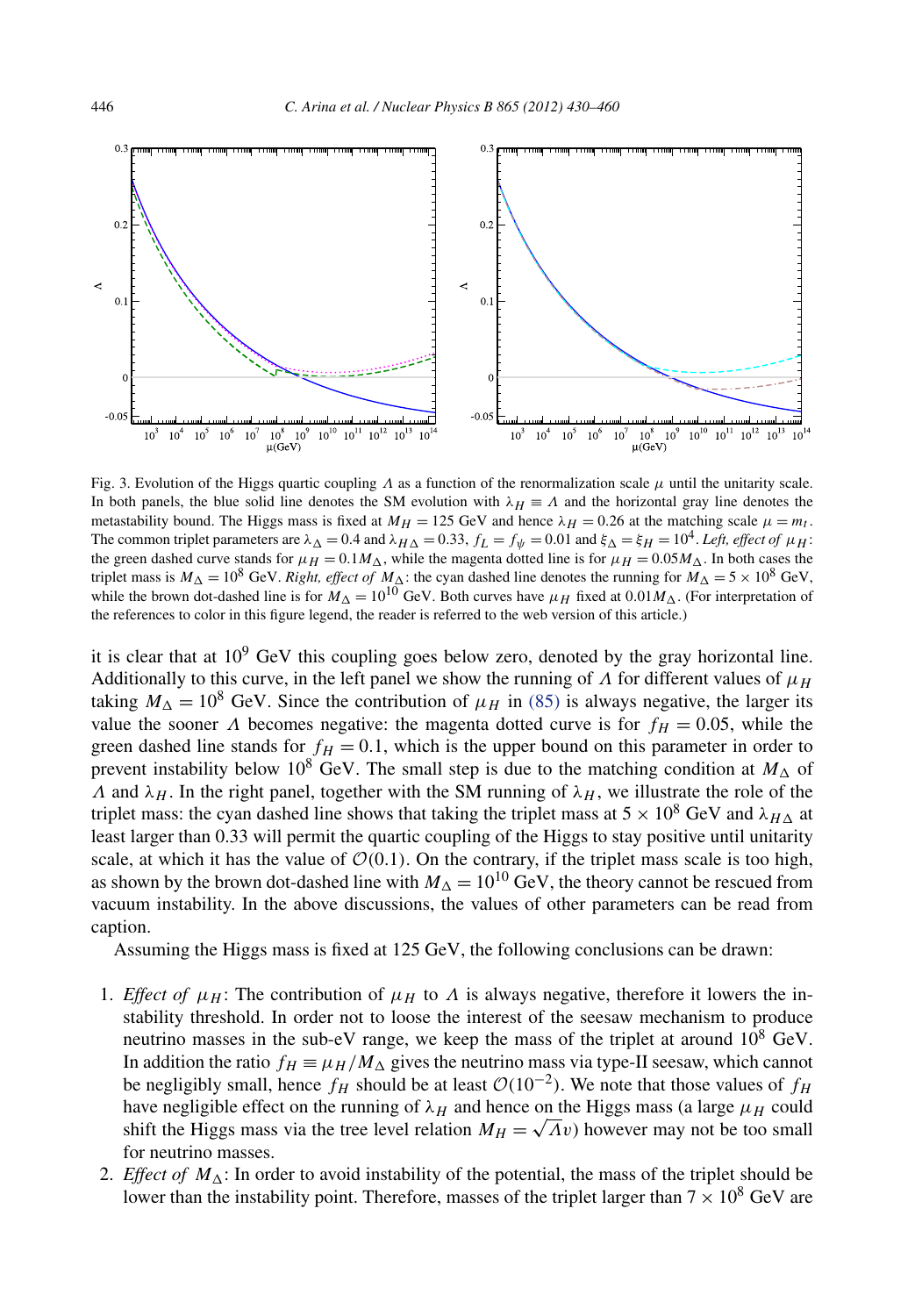<span id="page-17-0"></span>

Fig. 4. An example of RG evolution as a function of  $\mu$  from  $m_t$  to the unitary scale  $\mu_U$ . The fixed parameters are:  $M_H = 125$  GeV,  $\lambda_H = 0.26$ ,  $f_L = f_{\psi} = 0.5$ ,  $\mu_H / M_{\Delta} = 0.09$ . *Left*: Running of the coupling constants in the scalar potential as labeled in the plot. *Right*: RG evolution of the non-minimal couplings to gravity as labeled.

disfavored. In the following we fix  $M<sub>\Delta</sub> = 10<sup>8</sup>$  GeV, which is still in the ballpark to get the correct sub-eV neutrino masses, with a corresponding upper bound on  $f_H$  of  $\mathcal{O}(0.1)$ .

In the left panel of Fig. 4, we show an example of RG running of various quartic couplings in the scalar potential, while on the right panel we show the running of non-minimal couplings to gravity, as labeled in the plots. Below the mass scale of triplet  $M_{\Delta}$  the quartic couplings  $\lambda_{H\Delta}$ and  $\lambda_{\Delta}$  remain constant and start to running above  $M_{\Delta}$  due to the globally positive correction from  $g_i$  and  $f_i$ . The non-minimal coupling of the Ricci scalar with the Higgs receives a negative contribution from the SM parameters below the triplet mass scale, while above  $M_{\Lambda}$  the corrections due to the triplet parameters set on and increase the value of  $\xi_H$ , which ends up to be larger than its EW value. On the other hand,  $\xi_{\Delta}$  does not receive any contribution from the SM parameters and therefore remains constant up to  $M_{\Delta}$  and then increases.

We note that for numerical purpose, we use the RG equations with two-loop corrections for SM variables while one-loop level corrections for the running of triplet scalar couplings, as de-scribed in [\[100\].](#page-30-0)

## **6. Results and discussions**

In this section we discuss the model parameter space which satisfy the inflationary, DM and leptogenesis constraints. The following points are in order:

- The requirement of a positive definite scalar potential leads to a negligible contribution of the angular mode  $\theta$  for inflation (see [Table 1\)](#page-7-0), that is  $\mu_H \le 10^{-7}$ ;
- The scalar potential for single field inflation takes the form:  $V(\varphi) = V_0^{(i)}(1 e^{-2\varphi/\sqrt{6}})^2$ , with  $i = H$ ,  $\Delta$  and mixed;
- The constraints from neutrino masses and Higgs mass (see discussion on  $\mu$ <sub>H</sub> and  $M_{\Delta}$  in the previous section) sets  $M_{\Delta} \lesssim \mathcal{O}(10^8)$  GeV and  $\mu_H/M_{\Delta} = f_H < 0.1$ .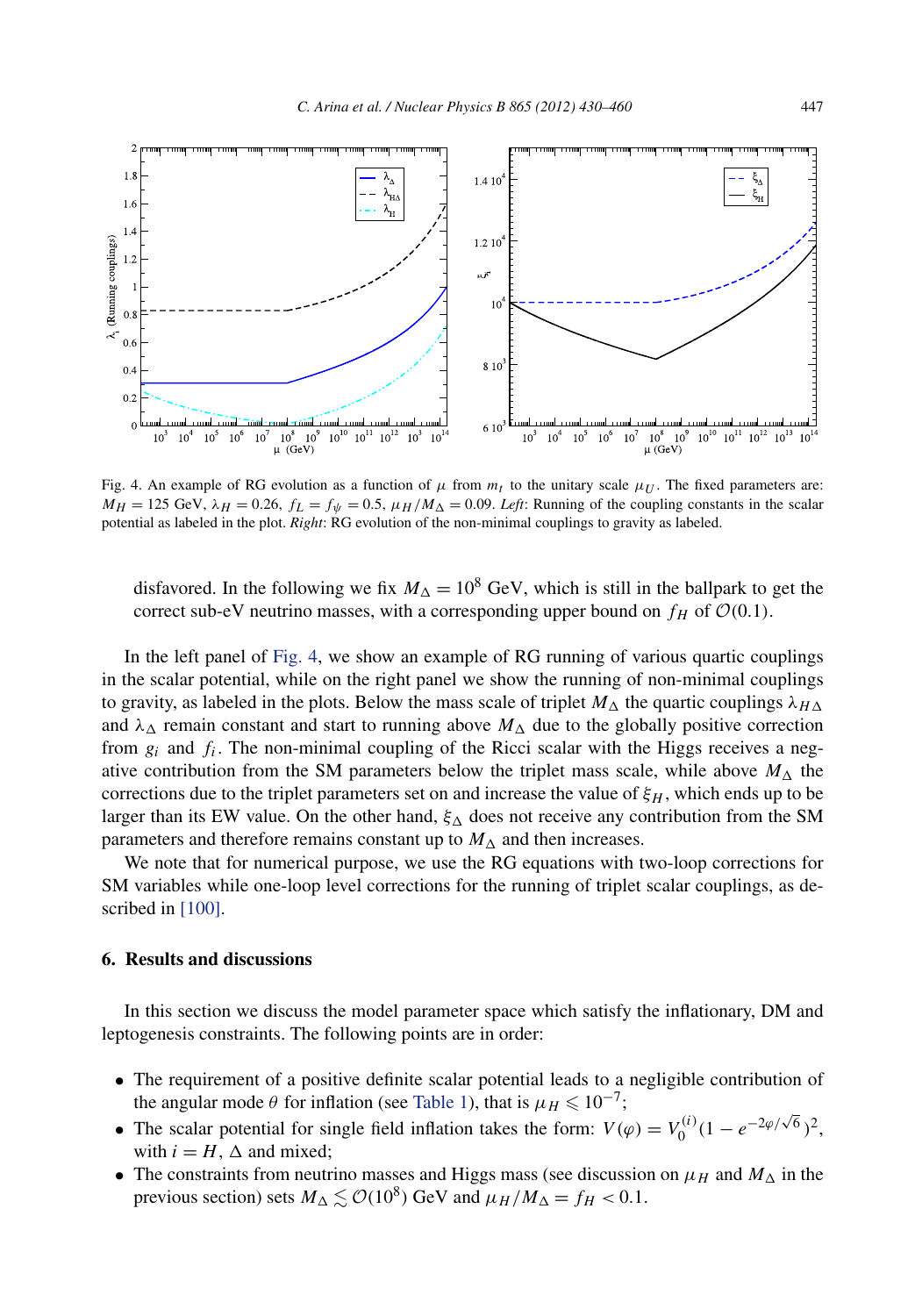Table 2 MCMC parameters and priors for the scalar potential parameters and non-minimal coupling to gravity at EW scale  $\mu = m_t$ . All priors are uniform over the indicated range.

| MCMC parameter                         | Prior                    |  |
|----------------------------------------|--------------------------|--|
| $\lambda_{\Lambda}$                    | $0.1 \rightarrow 1$      |  |
| $\lambda$ H $\Lambda$                  | $-1 \rightarrow 1.2$     |  |
| $\log_{10} \xi_i$ with $i = H, \Delta$ | $0 \rightarrow 6$        |  |
| $f_L, f_{\psi}$                        | $0.005 \rightarrow 1$    |  |
| $\mu_H/M_\Lambda$                      | $0.009 \rightarrow 0.09$ |  |

We see that the inflationary constraints are not capable to put stringent limits for the generation of the CP asymmetries and vice versa, because different couplings are involved in each step. We therefore discuss separately the inflationary and DM-leptogenesis constraints. The sampling of the parameter space is performed via Markov-Chain Monte Carlo (MCMC) techniques, using a modified version of the public codes CosmoMC [\[105,106\]](#page-30-0) and SuperBayes [\[107\].](#page-30-0) In all plots the triplet mass is fixed at  $10^8$  GeV and  $M_H = 125$  GeV.

## *6.1. High energy scale – single field inflation*

The region of the parameter space compatible with inflation is obtained by solving the RG equations from EW scale up to unitarity scale ( $\mu_U \equiv \min(M_{\rm pl}/\xi_H, M_{\rm pl}/\xi_\Delta)$ ), and by imposing the constraints on both the power spectrum measured by WMAP7 [\(53\),](#page-11-0) and the positivity of the scalar potential. The likelihood follows a Gaussian distribution centered on the measured value of the primordial density perturbations. Further constraints are:

- 1. All couplings at the unitary scale should satisfy the perturbativity bound:  $\lambda_i < \sqrt{4\pi}$ ;
- 2. All quartic couplings should be definite positive at all scales, the run down to negative values is forbidden:  $\lambda_{\Delta}$ ,  $\lambda_H > 0$  (below  $M_{\Delta}$ ,  $\lambda_H = \Lambda$ );
- 3.  $\lambda_{H\Lambda} + \sqrt{\lambda_{H}\lambda_{\Lambda}} > 0$ ;
- 4. The vacuum energy should be positive:  $V(\varphi) \geq 0$ .

The sampling is performed over 7 parameters, listed in Table 2, together with their uniform prior ranges.

# *6.1.1. Mixed inflaton*  $\equiv V_0^{(\text{mixed})}$

We require additionally the conditions [\(35\)–\(37\)](#page-8-0) should be satisfied, in order  $r = r_0$  to be a positive minimum of the potential *V (r)* given by [\(33\).](#page-8-0) [Fig. 5](#page-19-0) shows the 1D marginal posterior probability distribution functions (pdf) for all the MCMC parameters at EW scale plus the results for  $\lambda_H$  at the unitarity scale. The preferred values for  $\lambda_\Delta$  span all the sampled range with a preference for the central values from 0.2 up to 0.8, while  $\lambda_{H\Delta}$  is very constrained. This is a result of [\(35\).](#page-8-0) The 2D credible region in the plane  $\{\lambda_{\Delta}(\mu_{EW}), \lambda_{H\Delta}(\mu_{EW})\}$  is shown in the left panel of [Fig. 6,](#page-19-0) which ultimately indicates that  $\lambda_{H\Delta}$  is constrained to be in the range  $0.2 \rightarrow 0.4$  and positive definite. Even though the non-minimal couplings to gravity are not observable, we show their preferred value in the third and fourth panels of the first raw of [Fig. 5:](#page-19-0)  $\xi_{\Delta}$  follows a distribution sharply peaked around 10<sup>4</sup>, while  $\xi_H$  prefers smaller values than  $\xi_{\Delta}$  in a much broader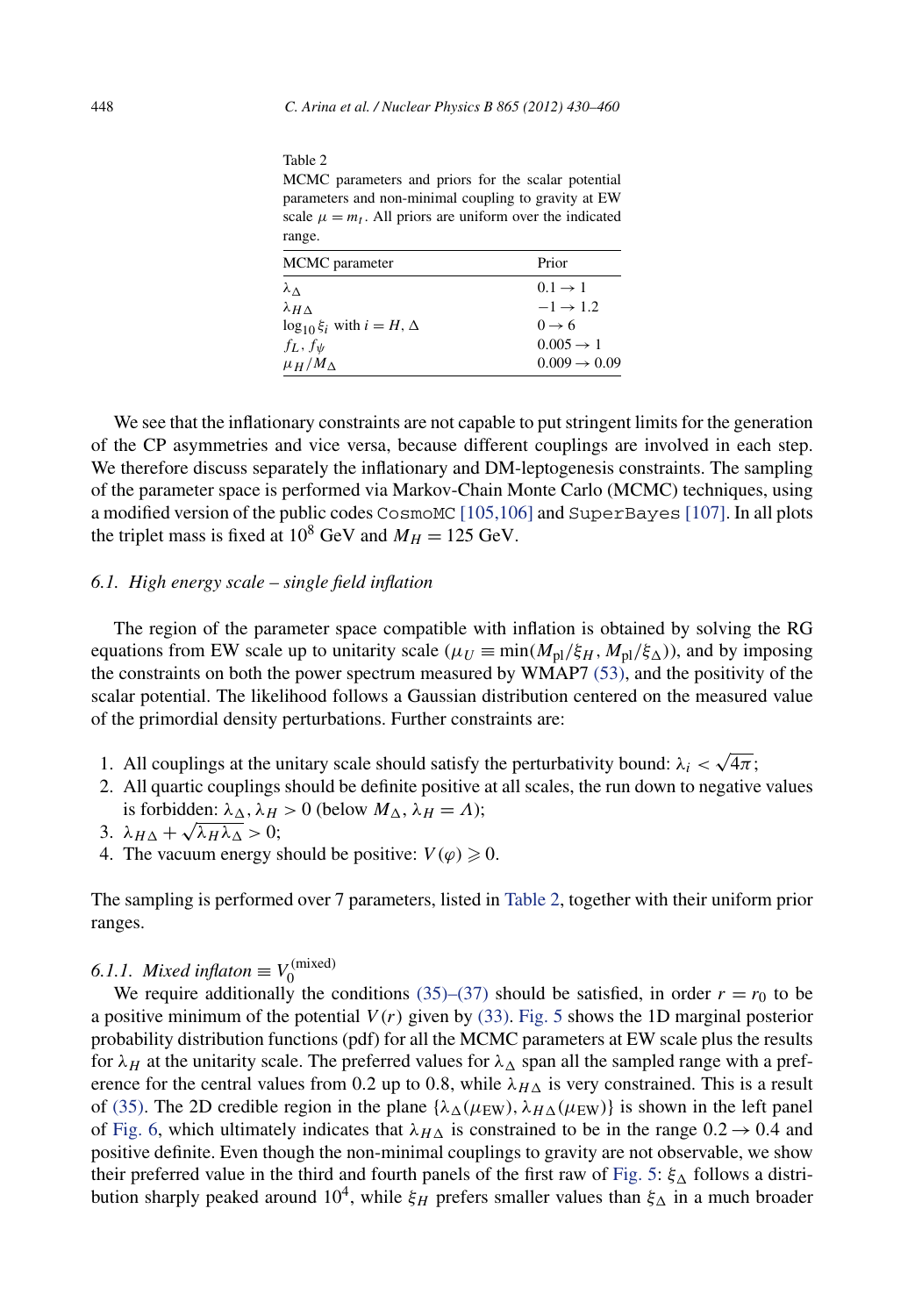<span id="page-19-0"></span>

Fig. 5. 1D marginal posterior for  $\lambda_{\Delta}$ ,  $\lambda_{H\Delta}$ , log<sub>10</sub>  $\xi_i$  (with  $i = H$ , Δ),  $\mu_H/M_\Delta$ ,  $f_L$  and  $f_\psi$  at EW scale. In addition we show the 1D marginal posterior for  $\lambda_H$  at the unitarity scale  $\mu_U$ , while at EW scale  $\lambda_H = 0.26$ . All of other parameters in each plane have been marginalized over.



Fig. 6. *Left*: 2D marginal posterior in the  $\{\lambda \Lambda(\mu_{EW}), \lambda \mu \Lambda(\mu_{EW})\}$ -plane for mixed inflation. The black solid lines enclose the 68% and 95% credible region. *Center and right*: Same as left for pure Higgs and pure triplet inflation respectively. All of other parameters in each plane have been marginalized over.

range: from 1 up to  $10<sup>4</sup>$ . Those values prevent the unitarity scale to be too low and insure the requirement that the quartic term dominates the potential. The parameter for lepton violation (second raw, first panel) is loosely constrained: no value is found to be significantly preferred. Same for the Yukawa couplings  $f_L$  and  $f_{\psi}$  (second and third panels, second raw), except that values close to one are slightly disfavored. Eventually the last panel shows  $\lambda_H(\mu_U)$ , which is positive definite of course and can reach at most values of about 0*.*3.

# *6.1.2. Pure Higgs as inflaton*  $\equiv V_0^{(H)}$

We require additionally the conditions [\(39\) and \(40\)](#page-8-0) should be satisfied for the positivity and stability of the vacuum energy. The 1D marginalized posterior pdfs are shown in [Fig. 7:](#page-20-0)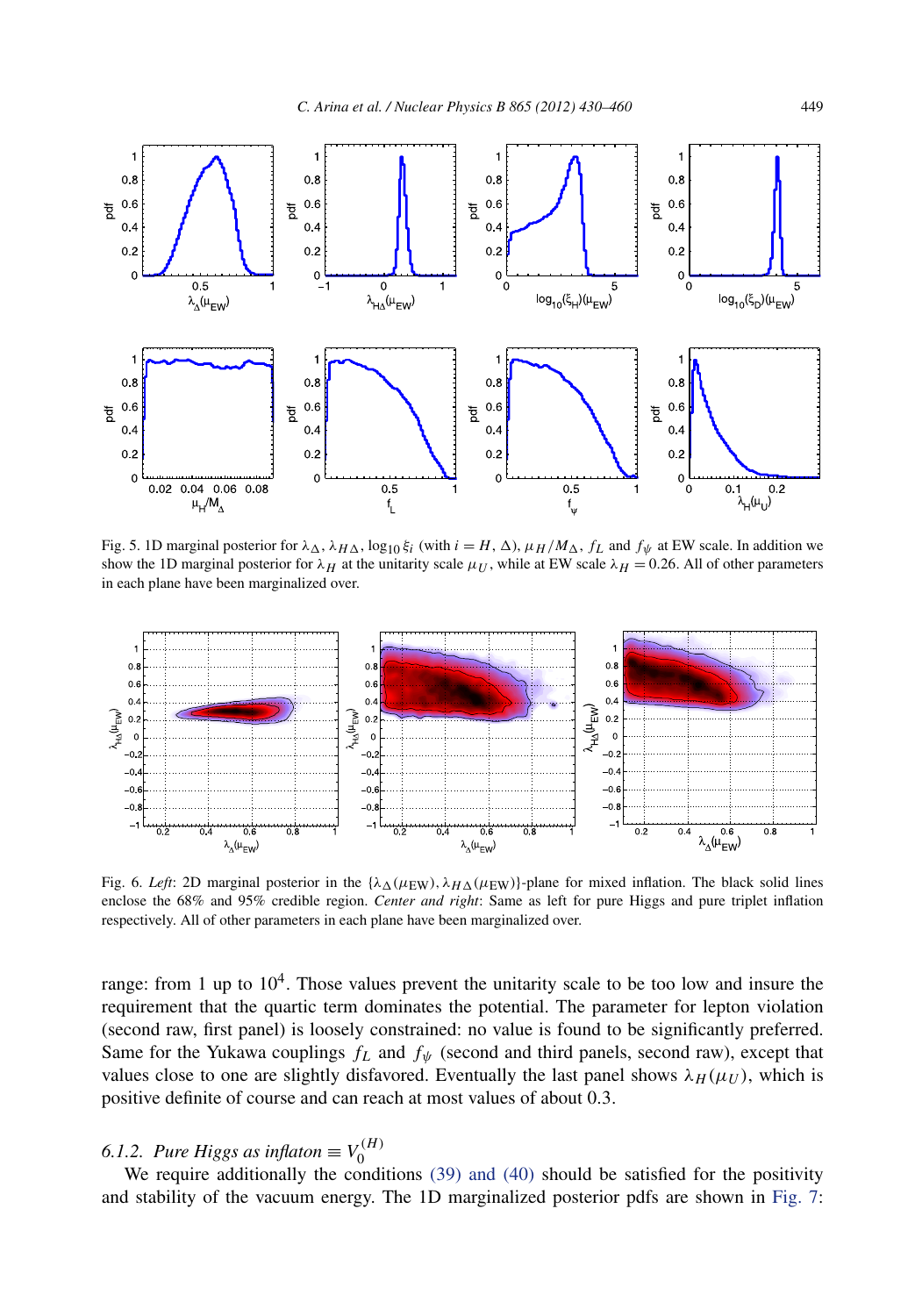<span id="page-20-0"></span>

Fig. 7. Same as [Fig. 5](#page-19-0) for pure Higgs inflation.

the first and second panel denote the preferred values for  $\lambda_{\Lambda}$  and  $\lambda_{H\Lambda}$ . These couplings are less constrained than the mixed case, since  $\lambda_{H\Delta}$  can acquire any positive values from 0.2 up to 1, although the pdf is peaked for values of about 0.5–0.6. The 2D credible region as a function of both couplings is plotted in [Fig. 6,](#page-19-0) middle panel: note that it is larger than the mixed case. The non-minimal coupling of the Higgs to gravity is well constrained and its pdf is peaked at  $10^4$ , while  $\xi_{\Delta}$  can span a broad range of values from 1 up to  $10^4$ . The parameters related to DM and leptons are unconstrained as in the previous case. The Higgs quartic coupling can reach large values up to perturbativity bound. Similar pdfs for all the couplings are obtained setting *ξ* to zero.

# *6.1.3. Pure triplet as inflaton*  $\equiv V_0^{(\Delta)}$

Here we require additionally the conditions [\(42\) and \(43\)](#page-9-0) should be satisfied. For all parameters but  $\xi_H$  and  $\xi_{\Delta}$ , the 1D marginal posterior pdfs are very similar to the case pure Higgs inflation [\(Fig. 8\)](#page-21-0) as well as the 2D credible region for  $\lambda_A$ ,  $\lambda_{H\Lambda}$  [\(Fig. 6,](#page-19-0) right panel). From [Fig. 8,](#page-21-0) the third and fourth panel (first raw) depict the behavior of the non-minimal couplings to gravity.  $\xi_H$  is essentially unconstrained and can vary with almost equal probability from 1 up to 10<sup>4</sup>, while  $\xi_{\Delta}$  is described by a narrow Gaussian centered on its mean value  $\mathcal{O}(10^4)$ , a case similar to mixed inflation. Note that the case of  $\xi_H = 0$  gives equivalent results.

#### *6.2. Low energy scale – DM and visible sectors*

The abundances of matter in the dark and visible sectors satisfying [\(64\)](#page-12-0) are produced by the quasi-equilibrium decay of the triplet scalar  $\zeta_1$ . The free parameters are the CP asymmetries  $\epsilon_i$  for all the species, the branching ratios  $B_i$  and the dark matter mass  $m_{DM}$ . The following constraints apply: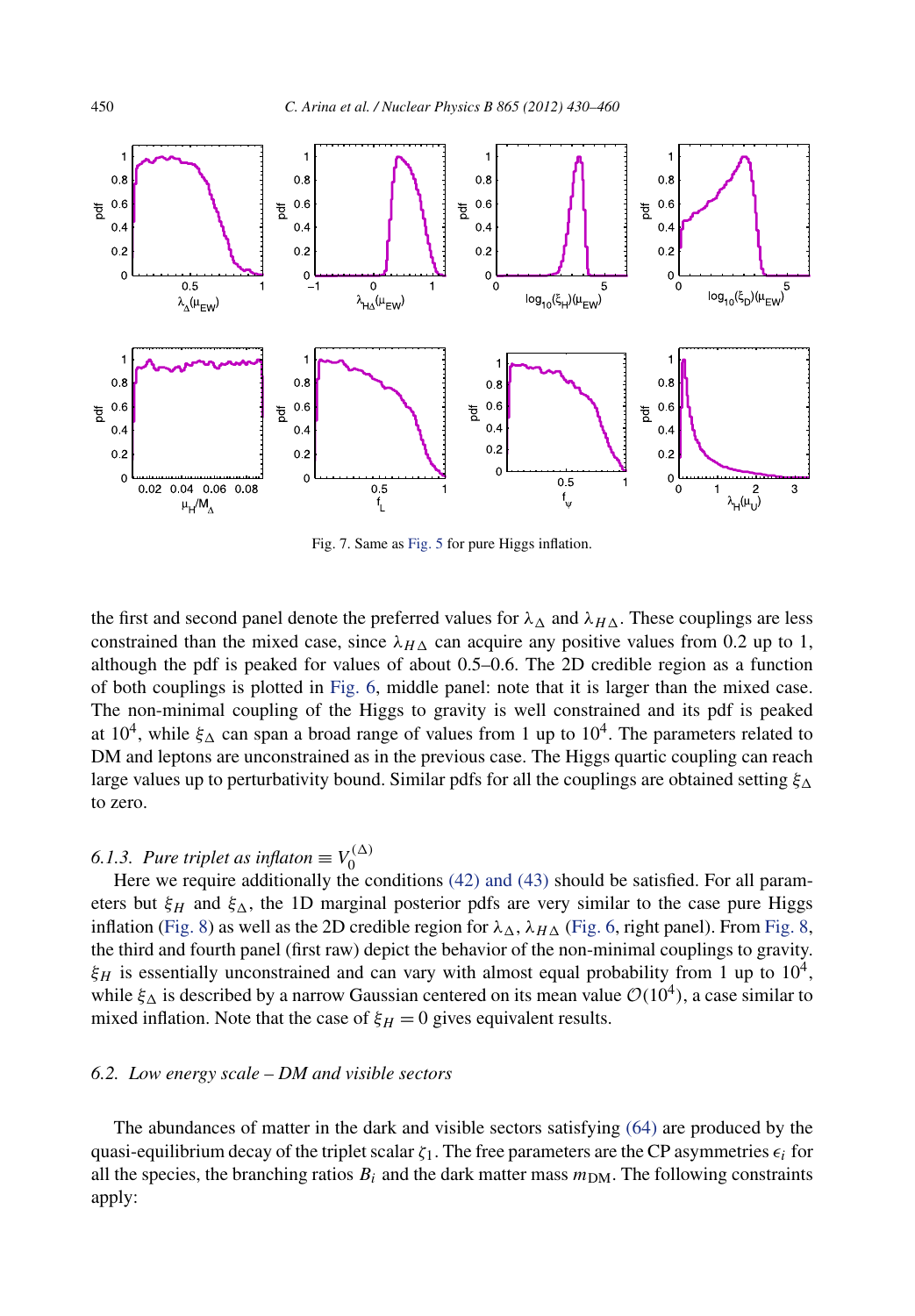<span id="page-21-0"></span>

Fig. 8. Same as [Fig. 5](#page-19-0) for pure triplet inflation.

Table 3

MCMC parameters and priors for the CP asymmetries, branching ratios and  $m_{\text{DM}}$ . All priors are uniform over the indicated range.

| MCMC parameter                      | Prior                 |  |
|-------------------------------------|-----------------------|--|
| $log_{10}(m_{DM}/GeV)$              | $1.66 \rightarrow 3$  |  |
| $log_{10}$ $\epsilon$ <sub>DM</sub> | $-5 \rightarrow -2$   |  |
| $log_{10} \epsilon_L$               | $-9 \rightarrow -4$   |  |
| $log_{10} B_{DM}$                   | $-2 \rightarrow 0$    |  |
| $\log_{10} B_L$                     | $-4.5 \rightarrow -3$ |  |

$$
\sum_{j} \epsilon_{j} = 0,
$$
\n
$$
\sum_{j} B_{j} = 1,
$$
\n
$$
|\epsilon_{j}| \leq 2B_{j}.
$$
\n(90)\n(91)

The first and third conditions ensure that all amplitudes are physical and the total amount of CP violation cannot exceed 100% in each channel, while the second one simply demands unitarity of the model. The five free parameters are  $\epsilon_L$ ,  $\epsilon_{DM}$ ,  $B_L$ ,  $B_{DM}$  and  $m_{DM}$ . In addition to that we allow a hierarchy between the CP asymmetries:  $\epsilon_H \simeq \epsilon_{DM} \sim 10^2 - 10^5 \epsilon_L$ , as remarked in Section [4.](#page-11-0) From RG evolution and vacuum stability above  $10^8$  GeV we require  $f_H < 0.1$ . Those are the main novelties with respect to the analysis in [\[58\].](#page-29-0)

The sampling of the parameter space is done via MCMC methods and the parameter inference is Bayesian, following the same setup of [\[58\].](#page-29-0) We note that the likelihood is given by the product of a ratio function satisfying [\(64\),](#page-12-0) that is  $r = \Omega_{DM}/\Omega_b$ , and a Gaussian distribution describing the baryon to photon ratio, centered on  $\bar{\eta}_b \pm \sigma_{nb} = (6.15 \pm 0.25) \times 10^{-10}$ . The prior ranges are given in Table 3. The DM allowed range starts at 45 GeV: doublet candidates are excluded below this value by the invisible decay width of the *Z* boson.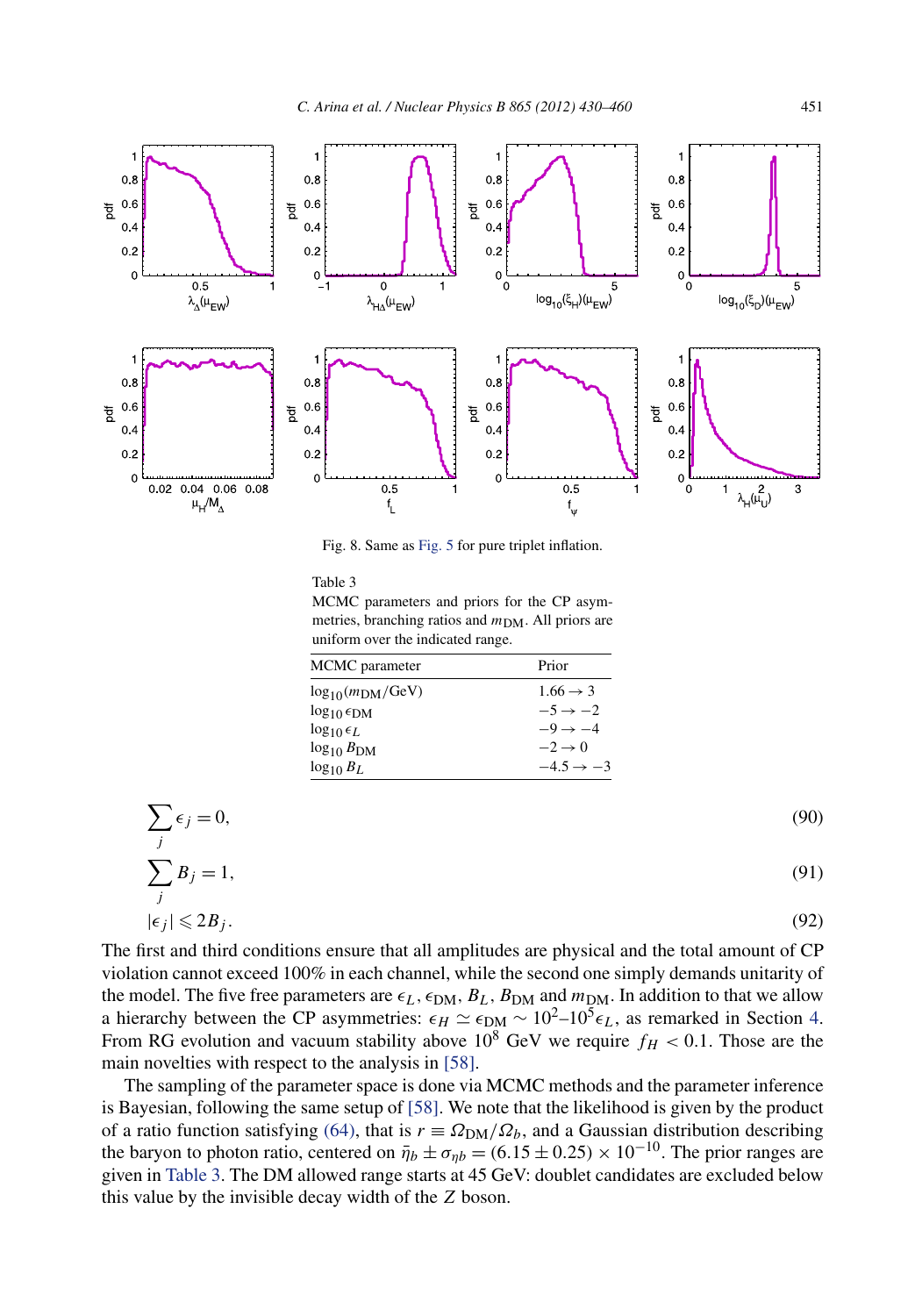

Fig. 9. *Left*: 1D posterior pdf for the DM mass  $m_{DM}$ . *Right*: 2D credible regions at 68% and 95% C.L. in the {*m*DM*,η*DM*/ηL*}-plane. All of other parameters in each plane have been marginalized over.

In the left panel of Fig. 9 we show the 1D posterior pdf for  $m_{DM}$ , while all other parameters are marginalized over. We see that all the mass range from 45 GeV up to 1 TeV can lead to successful leptogenesis, namely  $Y_L \sim 10^{-10}$  and an asymmetric dark matter candidate satisfying [\(64\).](#page-12-0) Note from the posterior pdf that the most favored region is for low mass candidates, even though there are candidates viable up to 1 TeV with smaller statistical significance. On the right panel of Fig. 9 the 68% and 95% credible regions are shown in the  $\{m_{DM}, \eta_{DM}/\eta_L\}$ plane. From there we see that for DM mass up to around 150 GeV, the preferred values of the ratio  $\eta_{DM}/\eta_L$  are of  $O(10^{-4}-10^{-5})$ , which compensate the large CP asymmetry ratio:  $\epsilon_{DM}/\epsilon_L$ . However, for DM masses around  $\mathcal{O}$  (TeV),  $\epsilon_{DM}/\epsilon_L$  is even larger for the preferred values of  $\eta_{DM}/\eta_L$ , which decreases down to 10<sup>-6</sup>. For a triplet mass of 10<sup>8</sup> GeV the important quantities which drive Boltzmann equations are the branching ratios. In [Fig. 10](#page-23-0) we show the correlation of  $\eta_{\text{DM}}/\eta_L$  versus  $B_{\text{DM}}$  and  $B_L$  respectively in the left and right panels, within the 68% and 95% credible regions. We see that the largest efficiency ratio  $\eta_{DM}/\eta_L$  is preferred when  $B_{DM} \rightarrow 1$  and small  $B_L \rightarrow 10^{-3}$ –10<sup>-4</sup>. This is because of the required hierarchy between the sub-eV neutrino mass and the Majorana mass splitting between the DM mass eigenstates. We note that without this constraint the preferred values would be the opposite ones, as shown in [\[58\].](#page-29-0) Since  $B_{\text{DM}}$ is large, which implies small  $B_L$  as  $\sum_i B_i = 1$  (with  $i = L, H, DM$ ), the washout is large as well, which leads to small  $\eta_{DM}$ . On the contrary smaller is the  $B_L$  the washout effect is small due to inverse decay and hence large *ηL* is preferred. Note that in either case the production of and to inverse decay and nence large  $\eta_L$  is preferred. Note that in either case the production of asymmetry is proportional to  $\Gamma_1 \propto 1/\sqrt{B_L B_H}$ . Therefore when  $B_L$  approaches towards 10<sup>-5</sup> the asymmetry  $(Y_L)$  as well as the efficiency  $(\eta_L)$  get increased. On the other hand when  $B_{DM}$ approaches towards 1, which implies small  $B_L$ , the asymmetry  $Y_{DM}$  gets increased but efficiency gets decreased. These behaviors of  $\eta_{DM}$  and  $\eta_L$  can be confirmed from [Fig. 11](#page-23-0) where we have shown the 2D credible regions at 68% and 95% C.L. The extreme left one, which constitutes the summary of middle and right ones, reveals that a successful asymmetric dark matter and lepton asymmetry can be generated with small  $\eta_{DM}$  and large  $\eta_L$ . For large  $B_{DM}$  and small  $B_L$ , the CP asymmetry in the DM sector should be larger by more than an order of magnitude with respect to  $\epsilon_L$  to compensate the small value of  $\eta_{DM}/\eta_L$ . The same behavior is recovered for large DM masses.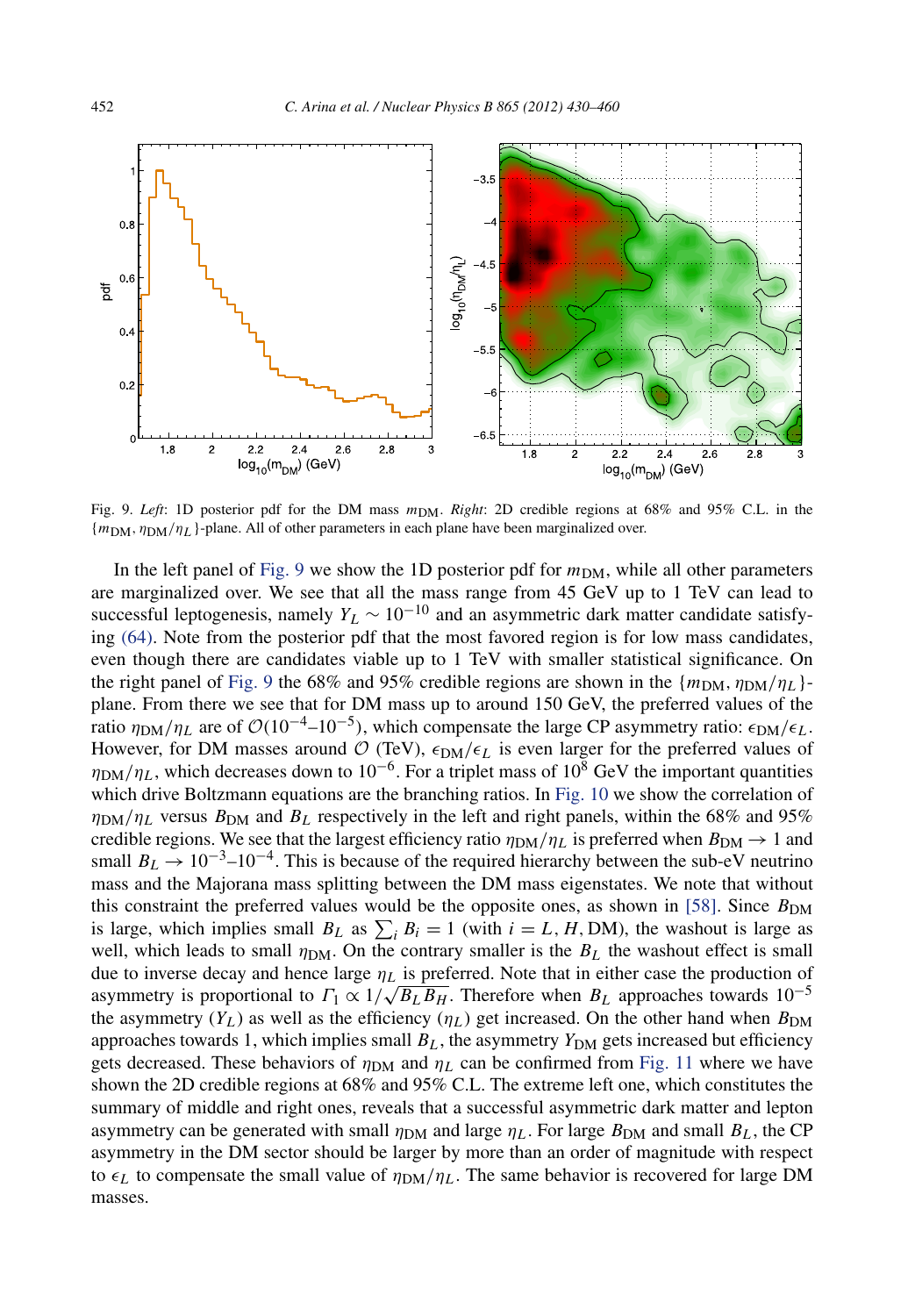<span id="page-23-0"></span>

Fig. 10. *Left*: 2D posterior pdf in the {*B*DM*,η*DM*/ηL*}-plane. *Right*: Same as left in the {*B*L*,η*DM*/ηL*}-plane. The credible regions are given at 68% and 95% C.L. All of other parameters in each plane have been marginalized over.



Fig. 11. *Left*: 2D posterior pdf in the { $η<sub>DM</sub>, η<sub>L</sub>$ }-plane. *Central*: 2D posterior pdf in the { $B<sub>DM</sub>, η<sub>DM</sub>$ }-plane. *Right*: same as left in the  ${B_L, \eta_L}$ -plane. The credible regions are given at 68% and 95% C.L. All of other parameters in each plane have been marginalized over.

To illustrate the mechanism of the generation of the asymmetries via triplet decay we show two benchmark points in [Fig. 12,](#page-24-0) which are representative examples from our sampling. In all cases the slow channel that builds and conserves the asymmetry is the leptonic one: the smallness of its branching ratio is due to the hierarchy between neutrino and DM Majorana masses. The fast channels are both the Higgs, to compensate the neutrino mass in *Γ*1, and the DM one. Since the DM channel is not related to the neutrino mass via  $\Gamma_1$ , its branching ratio can assume different values all along the DM mass range. The first point in the parameter space is shown in the left panel, which leads to a successful model for the DM with a mass of  $\sim$  76 GeV,  $r \sim 4.7$  and  $Y_L = 1.5 \times 10^{-10}$ . The second point in the parameter space is depicted in the right panel and accounts for a DM candidate with  $m_{DM} \sim 60$  GeV,  $r \sim 5.1$  and successful baryon asymmetry  $Y_L = 1.6 \times 10^{-10}$ . The details about the parameters are given in the caption. For the left panel the branching ratios are  $B_L = 9 \times 10^{-5}$  and  $B_{DM} = 0.51$ , which implies large  $\eta_L$ and small  $\eta_{DM}$ . Therefore, the ratio of  $\eta_{DM}/\eta_L \simeq 6 \times 10^{-6}$  is small and can be confirmed from Fig. 10. The fastest channel will be the DM one, with the largest branching ratio. For the figure in right panel the branching ratio for leptons is comparable with the other benchmark,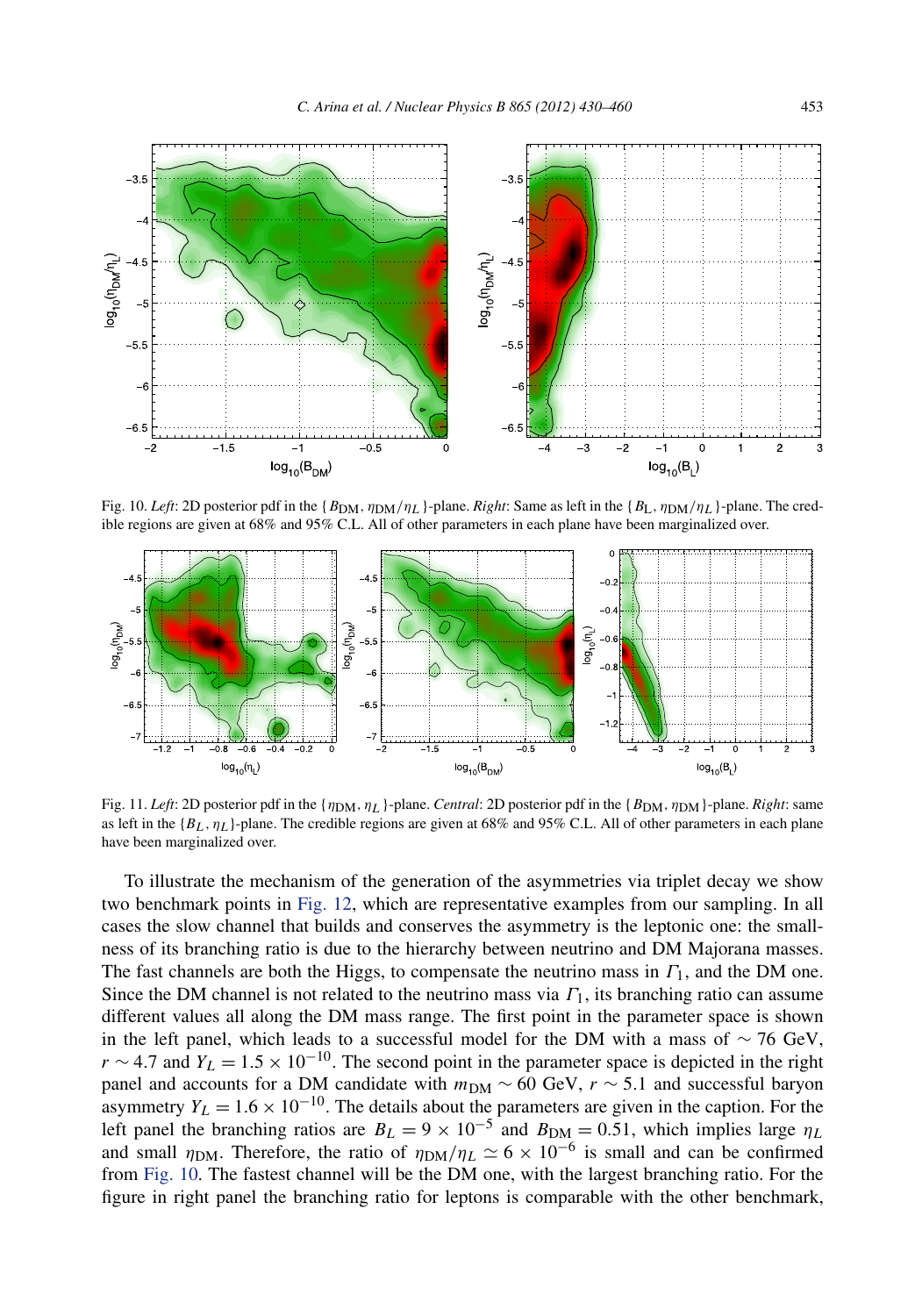<span id="page-24-0"></span>

Fig. 12. Absolute value for the yield of leptons (cyan solid), DM (dotted magenta), Higgs (dashed black), *ζ* asymmetry (solid red) plus scalar triplet abundancy (black solid) for two successful points as follows. *Left*:  $m_{DM} = 76$  GeV,  $B_L$  $9.1 \times 10^{-5}$ ,  $B_{\text{DM}} = 0.51$ ,  $\epsilon_L = 6.8 \times 10^{-8}$ ,  $\epsilon_{\text{DM}} = 3.3 \times 10^{-4}$  which leads to  $r = \Omega_{\text{DM}}/\Omega_b = 4.7$ ,  $Y_L = 1.53 \times 10^{-10}$ and  $\eta_{DM}/\eta_L = 6.49 \times 10^{-6}$ . *Right*:  $m_{DM} = 60$  GeV,  $B_L = 8.6 \times 10^{-5}$ ,  $B_{DM} = 0.017$ ,  $\epsilon_L = 8.9 \times 10^{-8}$ ,  $\epsilon_{DM} = 0.017$  $1.4 \times 10^{-5}$ ,  $\Omega_{DM}/\Omega_b = 5.1$  and  $Y_L = 1.64 \times 10^{-10}$  and  $\eta_{DM}/\eta_L = 2.8 \times 10^{-4}$ . The  $|Y_i|$  are rescaled in terms of CP asymmetries. (For interpretation of the references to color in this figure legend, the reader is referred to the web version of this article.)

 $B_L = 8.5 \times 10^{-5}$ , while the DM one,  $B_{DM} = 0.017$ , is much smaller. This implies a larger value for the ratio  $\eta_{DM}$  and  $\eta_L$ , because in this case the fastest channel is the Higgs one. The small values for the efficiency ratio are compensated by the large CP asymmetry ratio, as already discussed and confirmed from [Fig. 10.](#page-23-0)

The DM symmetric component is depleted by the efficient gauge interactions before it freezes out and is totally negligible at present day [\[56\],](#page-29-0) while the asymmetric DM abundance in accordance with WMAP is proportional to the yield  $Y_{DM}$ .

Thus we see that in a large portion of the parameter space, in particular around DM masses of  $\mathcal{O}(100)$  GeV the constraints of having sub-eV neutrino masses and keV mass splitting for mass eigenstates of  $\psi$  are satisfied. In this case, the ratio of the CP asymmetries ranges from  $10<sup>3</sup>$  up to  $10<sup>5</sup>$  and [\(67\)](#page-13-0) is easily satisfied. We note that those values of the Yukawa couplings are perfectly compatible with the inflationary constraints.

Regarding detection constraints for the DM particles, our asymmetric candidate may scatter off nuclei in underground terrestrial detectors, giving rise to direct detection signature. Due to the particularity of inert fermion DM, the interaction will be inelastic and mediated by the *Z* boson. For this kind of scattering, a Majorana splitting of about 100 keV can explain the DAMA modulated signal and is only partially excluded by the upper limit of Xenon100 [\[82\]](#page-29-0) released in 2011 and which is the most stringent bound up to now. Therefore  $\psi_{DM}$  as inelastic candidate is allowed in all the range from 45 GeV up to 350 GeV. Further details about direct detection of fermion doublet DM can be read from [\[58\].](#page-29-0)

# **7. Conclusions**

The indication at the Large Hadron Collider (LHC) of a SM like Higgs boson with mass around 125–126 GeV suggests that the SM vacuum might be metastable at around  $10^9$  GeV,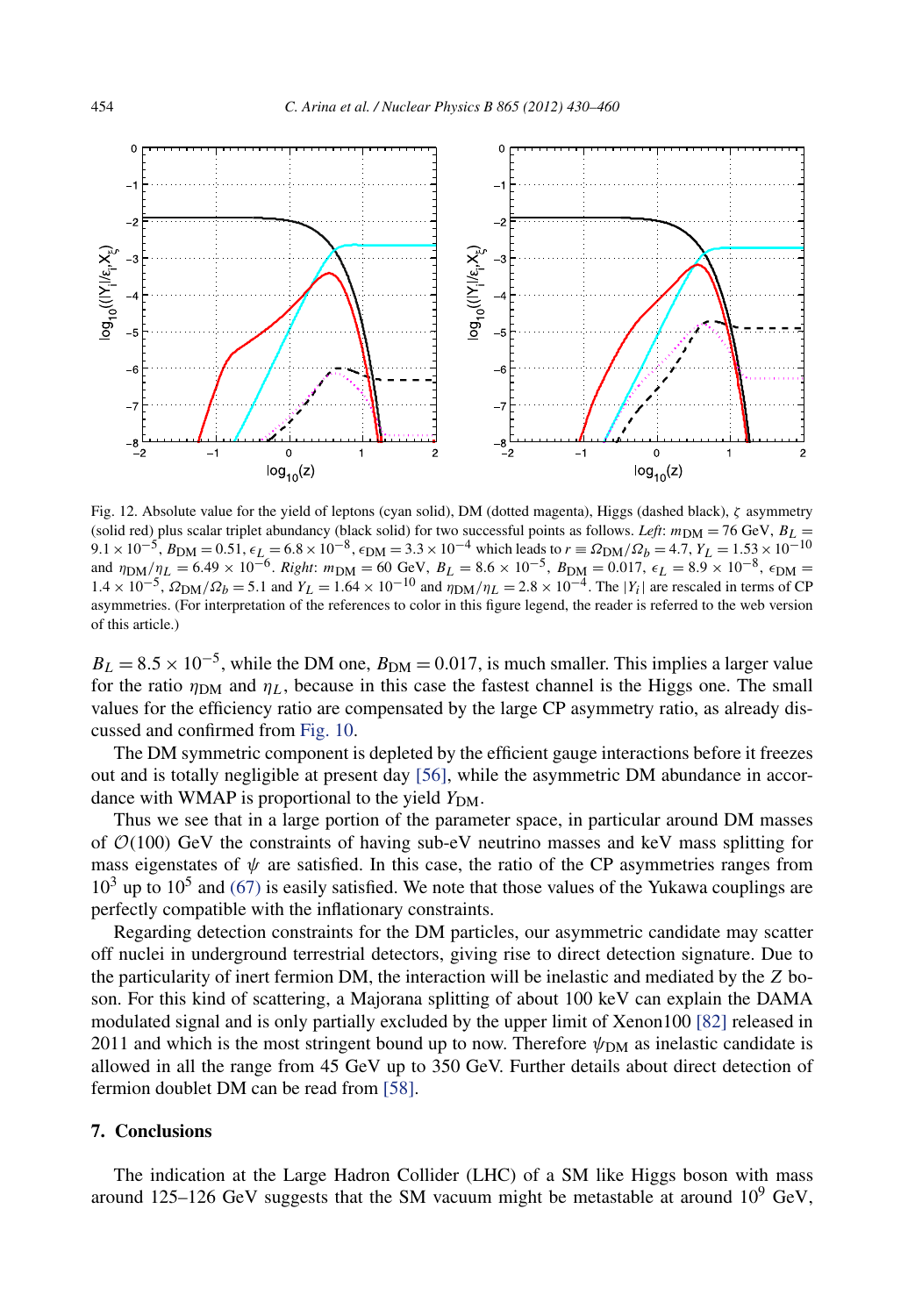although it can be extended up Planck scale by considering the present theoretical and experimental uncertainties. In this paper we studied the scalar triplet extension of the SM which not only evades the possibility of having a metastable vacuum at least up to the unitarity scale,  $O(10^{14})$  GeV, of the theory but also has a rich phenomenology in presence of a vectorial fermionic doublet stabilized by means of a remnant  $Z_2$  flavour symmetry and thereby playing the role of a DM candidate.

We introduced non-minimal couplings to gravity for both scalar triplet and the SM Higgs. In presence of these couplings the scalar triplet, mixed with the SM Higgs, drives inflation in the early Universe. We showed that the extended scalar potential gives rise to slow-roll single field inflation, once the heavy field is stabilized at a minimum of the potential. In general the inflaton is an admixture of triplet scalar and the SM Higgs. However, depending on the minimum, the inflaton could either be a triplet scalar or be a SM Higgs. Taking into account that the potential should be positive definite, these three scenarios give different constraints on the quartic couplings, namely  $\lambda_{\Delta}$  and  $\lambda_{H\Delta}$ . We recall that the quartic coupling  $\lambda_H$  is fixed assuming that the Higgs mass is around 125 GeV.

Unfortunately it is not possible to measure the quartic couplings of the triplet at the LHC, because of its large mass. Hence it is not possible to distinguish between the three type of inflationary pictures. Also the inflationary scenario does not constrain the Yukawa couplings of scalar triplet to DM and leptons. It only constrains the dimensionful coupling  $\mu$ <sub>H</sub> between scalar triplet and the SM Higgs to be smaller than  $10^{-7} M_{pl}$  in order not to destabilize the scalar potential. This is also in agreement with another constraint arises from the RG evolution of the quartic coupling of the SM Higgs, which shows that the scale of new physics should be order of  $10<sup>8</sup>$  GeV in order not to jeopardize the stability of the SM Higgs potential. Based on these constraints we set the mass scale of triplet to be  $\simeq \mathcal{O}(10^8)$  GeV such that it not only stabilized the scalar potential but also gave masses to active neutrinos via type-II seesaw.

Since the triplet couples to leptons and fermion doublet DM and in general these couplings are complex, its out-of-equilibrium decay produce asymmetries simultaneously in either sectors. The lepton asymmetry produced by the triplet decay can be converted to observed baryon asymmetry in presence of the EW sphalerons. The relic abundance of DM can be accounted by an asymmetric component rather than the symmetric component which is usually generated by the freeze-out mechanism. Since DM is a doublet its mass is necessary to be larger than 45 GeV in order not to increase the invisible *Z* width. Moreover, DM is inelastic and therefore scatteredoff nuclei through *Z* boson. Since the mass splitting between the two companions of DM is about 100 keV, an order of 100 GeV DM can explain the annual modulation signal at DAMA and the null result of Xenon100.

An interesting possibility will be to perform a detailed numerical treatment of the inflation scenarios taking into account the variation due to the reheating parameter and of multi-field dynamics, on the lines of [\[108,93\].](#page-30-0) Another attractive possibility is to lower the triplet mass scale down to TeV scale, in that case same sign dilepton signal will be accessible at the LHC. The neutrino masses are preserved by means of a variant of the type-II seesaw, which involves two scalar triplets [\[109,110\].](#page-30-0) We leave these investigations for further works.

### **Acknowledgements**

C.A. acknowledges use of the cosmo computing resource at CP3 of Louvain University. J.G. is partially supported by a Korean–CERN Fellowship.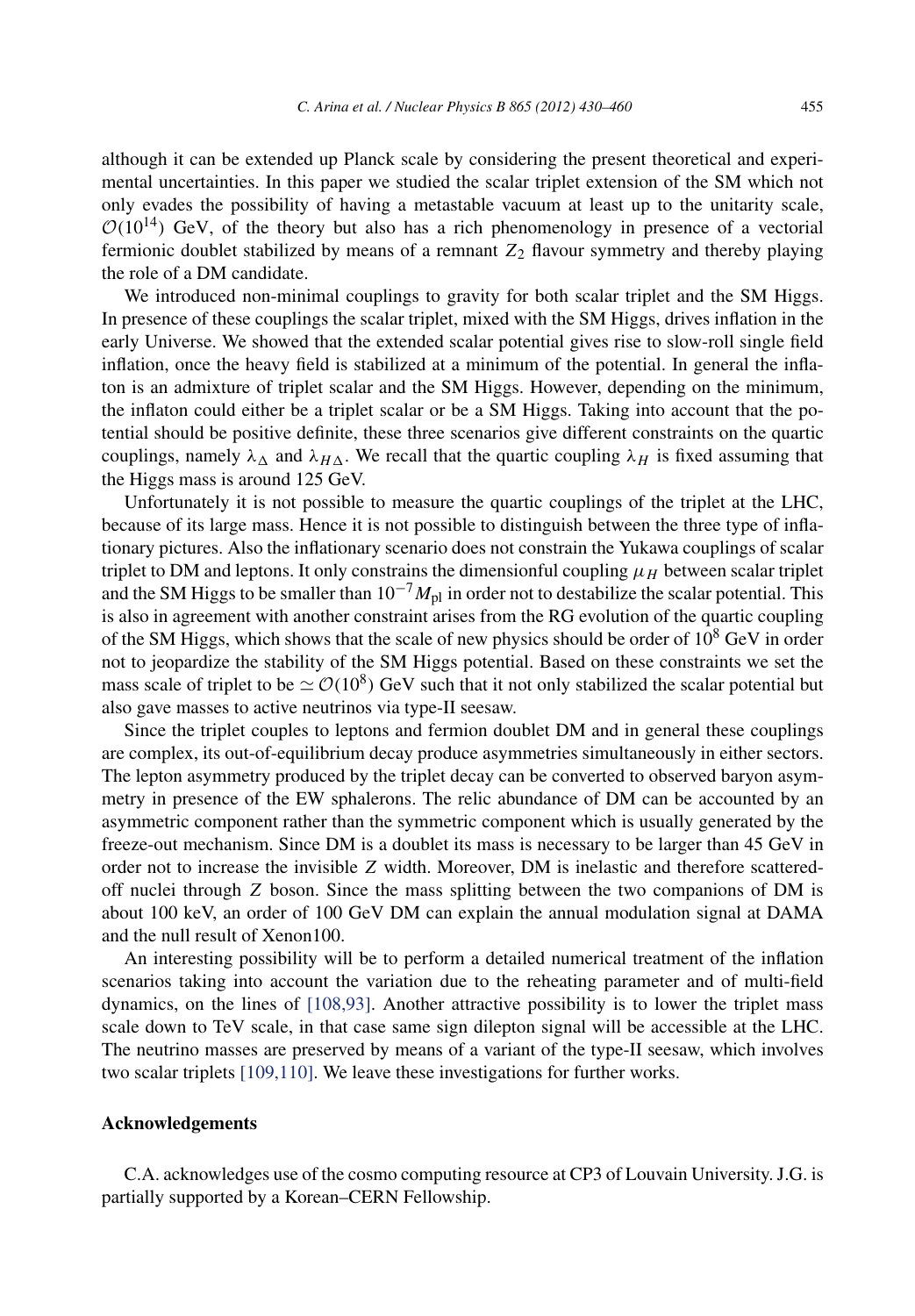## <span id="page-26-0"></span>**Appendix A. Boltzmann equations for quasi-equilibrium evolution of triplet scalars**

We briefly report the relevant Boltzmann equations relating the generation of the CP asymmetries in the dark and leptonic sectors. A more in depth discussion can be found in [\[58\]](#page-29-0) and references therein.

The evolution of  $\zeta_1^{\pm}$  density is described the following Boltzmann equation:

$$
\frac{dX_{\zeta}}{dz} = -\frac{\Gamma_D}{zH(z)}\left(X_{\zeta} - X_{\zeta}^{\text{eq}}\right) - \frac{\Gamma_A}{zH(z)}\left(\frac{X_{\zeta}^2 - X_{\zeta}^{\text{eq}2}}{X_{\zeta}^{\text{eq}}}\right),\tag{A.1}
$$

with  $z = M_1/T$  and  $X_\zeta = n_{\zeta_1^-}/s = n_{\zeta_1^+}/s$ , if the mass of the triplet stays the same after EW symmetry breaking. The decay term is described by

$$
\Gamma_D = \Gamma_1 \frac{K_1(z)}{K_2(z)},\tag{A.2}
$$

where  $K_1$  and  $K_2$  are the modified Bessel functions. The scattering term and the scattering densities are given by:

$$
\Gamma_A = \frac{\gamma_A}{n_{\zeta_1}^{\text{eq}}},\tag{A.3}
$$

$$
\gamma(\zeta_1^+ \zeta_1^- \to \bar{f}f) = \frac{M_1^4 (6g_2^4 + 5g_Y^4)}{128\pi^5 z} \int_{x_{\text{min}}}^{\infty} dx \sqrt{x} K_1(z\sqrt{x}) r^3,
$$
\n(A.4)

$$
\gamma(\zeta_1^+ \zeta_1^- \to H^\dagger H) = \frac{M_1^4 (g_2^4 + g_Y^4 / 2)}{512\pi^5 z} \int_{x_{\text{min}}}^{\infty} dx \sqrt{x} K_1(z\sqrt{x}) r^3,
$$
\n(A.5)

$$
\gamma(\zeta_1^+ \zeta_1^- \to W^a W^b) = \frac{M_1^4 g_2^4}{64\pi^5 z} \int_{x_{\text{min}}}^{\infty} dx \sqrt{x} K_1(z\sqrt{x})
$$
  
 
$$
\times \left[ r\left(5 + \frac{34}{x}\right) - \frac{24}{x^2} (x - 1) \log\left(\frac{1+r}{1-r}\right) \right],
$$
 (A.6)

$$
\gamma(\zeta_1^+ \zeta_1^- \to BB) = \frac{3M_1^4 g_Y^4}{128\pi^5 z} \int_{x_{\text{min}}}^{\infty} dx \sqrt{x} K_1(z\sqrt{x})
$$
  
 
$$
\times \left[ r \left( 1 + \frac{4}{x} \right) - \frac{4}{x^2} (x - 2) \log \left( \frac{1+r}{1-r} \right) \right],
$$
 (A.7)

$$
\gamma(\zeta_1^+ \zeta_1^- \to \bar{\psi}\psi) = \frac{M_1^4 (6g_2^4 + 5g_Y^4)}{128\pi^5 z} \int_{x_{\text{min}}}^{\infty} dx \sqrt{x} K_1(z\sqrt{x}) r^3,
$$
\n(A.8)

where  $H(z) = H(T = M_1)/z^2$ ,  $r = \sqrt{1 - 4/x}$  and  $x = \hat{s}/M_1^2$ , where  $\hat{s}$  is the center of mass energy of the process.

The asymmetry  $Y_{\zeta} = (n_{\zeta_1^-} - n_{\zeta_1^+})/s$  evolves due to the decay and inverse decay of  $\zeta_1^{\pm}$  particles. The corresponding Boltzmann equation is given by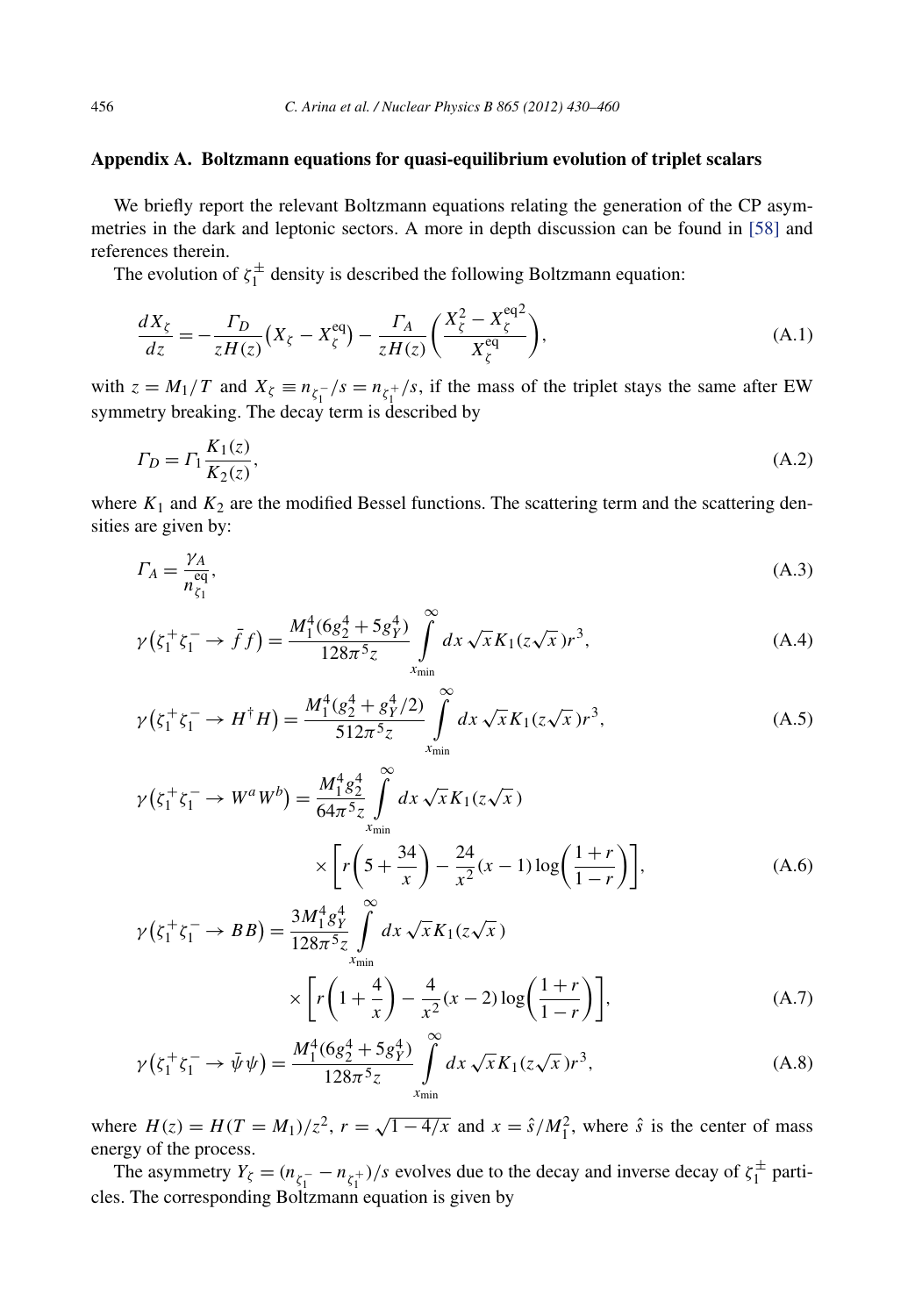<span id="page-27-0"></span>
$$
\frac{dY_{\zeta}}{dz} = -\frac{\Gamma_D}{zH(z)}Y_{\zeta} + \sum_{j} \frac{\Gamma_{ID}^{j}}{zH(z)} 2B_j Y_j, \tag{A.9}
$$

where  $Y_j = (n_j - n_{\overline{j}})/s$ , with  $j = L, H, \psi$  and

$$
\Gamma_{ID}^j = \Gamma_D \frac{X_{\zeta}^{\text{eq}}}{X_j^{\text{eq}}} \quad \text{and} \quad B_j = \frac{\Gamma_j}{\Gamma_1},\tag{A.10}
$$

where  $X_i = n_i/s$ . The evolution of the asymmetries  $Y_i$  is given by the Boltzmann equation:

$$
\frac{dY_j}{dz} = 2\left\{\frac{\Gamma_D}{zH(z)}\left[\epsilon_j\left(X_\zeta - X_\zeta^{eq}\right)\right] + B_j\left(\frac{\Gamma_D}{zH(z)}Y_\zeta - \frac{\Gamma_{ID}^j}{zH(z)}2Y_j\right) - \sum_k \frac{\Gamma_S^k}{zH(z)}\frac{X_\zeta^{eq}}{X_k^{eq}}2Y_k\right\},\tag{A.11}
$$

where  $\Gamma_S = \gamma_S / n_{\zeta_1}^{\text{eq}}$  is the scattering rate involving the number violating processes, such as  $LL \rightarrow \zeta_1 \rightarrow HH$ . The front factor in (A.11) takes into account of the two similar particles produced in each decay. Note that because of the conservation of hypercharge the Boltzmann equations [\(A.1\), \(A.9\) and \(A.11\)](#page-26-0) satisfy the relation:  $2Y_\zeta + \sum_j Y_j = 0$ .

#### **References**

- [1] A.H. Guth, The inflationary universe: A possible solution to the horizon and flatness problems, Phys. Rev. D 23 (1981) 347–356.
- [2] A.D. Linde, A new inflationary universe scenario: A possible solution of the horizon, flatness, homogeneity, isotropy and primordial monopole problems, Phys. Lett. B 108 (1982) 389–393.
- [3] A. Albrecht, P.J. Steinhardt, Cosmology for grand unified theories with radiatively induced symmetry breaking, Phys. Rev. Lett. 48 (1982) 1220–1223.
- [4] D.H. Lyth, A. Riotto, Particle physics models of inflation and the cosmological density perturbation, Phys. Rept. 314 (1999) 1–146, arXiv:hep-ph/9807278.
- [5] V. Mukhanov, Physical Foundations of Cosmology, Cambridge Univ. Press, Cambridge, UK, 2005, pp. 1–421.
- [6] J. Martin, Inflationary perturbations: The cosmological Schwinger effect, Lect. Notes Phys. 738 (2008) 193–241, arXiv:0704.3540.
- [7] D.H. Lyth, A.R. Liddle, The Primordial Density Perturbation: Cosmology, Inflation and the Origin of Structure, Cambridge Univ. Press, Cambridge, UK, 2009, pp. 1–497.
- [8] A. Mazumdar, J. Rocher, Particle physics models of inflation and curvaton scenarios, Phys. Rept. 497 (2011) 85–215, arXiv:1001.0993.
- [9] B. Spokoiny, Inflation and generation of perturbations in broken symmetric theory of gravity, Phys. Lett. B 147 (1984) 39–43.
- [10] F.S. Accetta, D.J. Zoller, M.S. Turner, Induced gravity inflation, Phys. Rev. D 31 (1985) 3046.
- [11] D. Salopek, J. Bond, J.M. Bardeen, Designing density fluctuation spectra in inflation, Phys. Rev. D 40 (1989) 1753.
- [12] C. Burgess, H.M. Lee, M. Trott, Power-counting and the validity of the classical approximation during inflation, JHEP 0909 (2009) 103, arXiv:0902.4465.
- [13] J. Barbon, J. Espinosa, On the naturalness of Higgs inflation, Phys. Rev. D 79 (2009) 081302, arXiv:0903.0355.
- [14] M.P. Hertzberg, On inflation with non-minimal coupling, JHEP 1011 (2010) 023, arXiv:1002.2995.
- [15] R.N. Lerner, J. McDonald, A unitarity-conserving Higgs inflation model, Phys. Rev. D 82 (2010) 103525, arXiv: 1005.2978.
- [16] F. Bezrukov, M. Shaposhnikov, The Standard Model Higgs boson as the inflaton, Phys. Lett. B 659 (2008) 703– 706, arXiv:0710.3755.
- [17] F. Bezrukov, D. Gorbunov, M. Shaposhnikov, On initial conditions for the Hot Big Bang, JCAP 0906 (2009) 029, arXiv:0812.3622.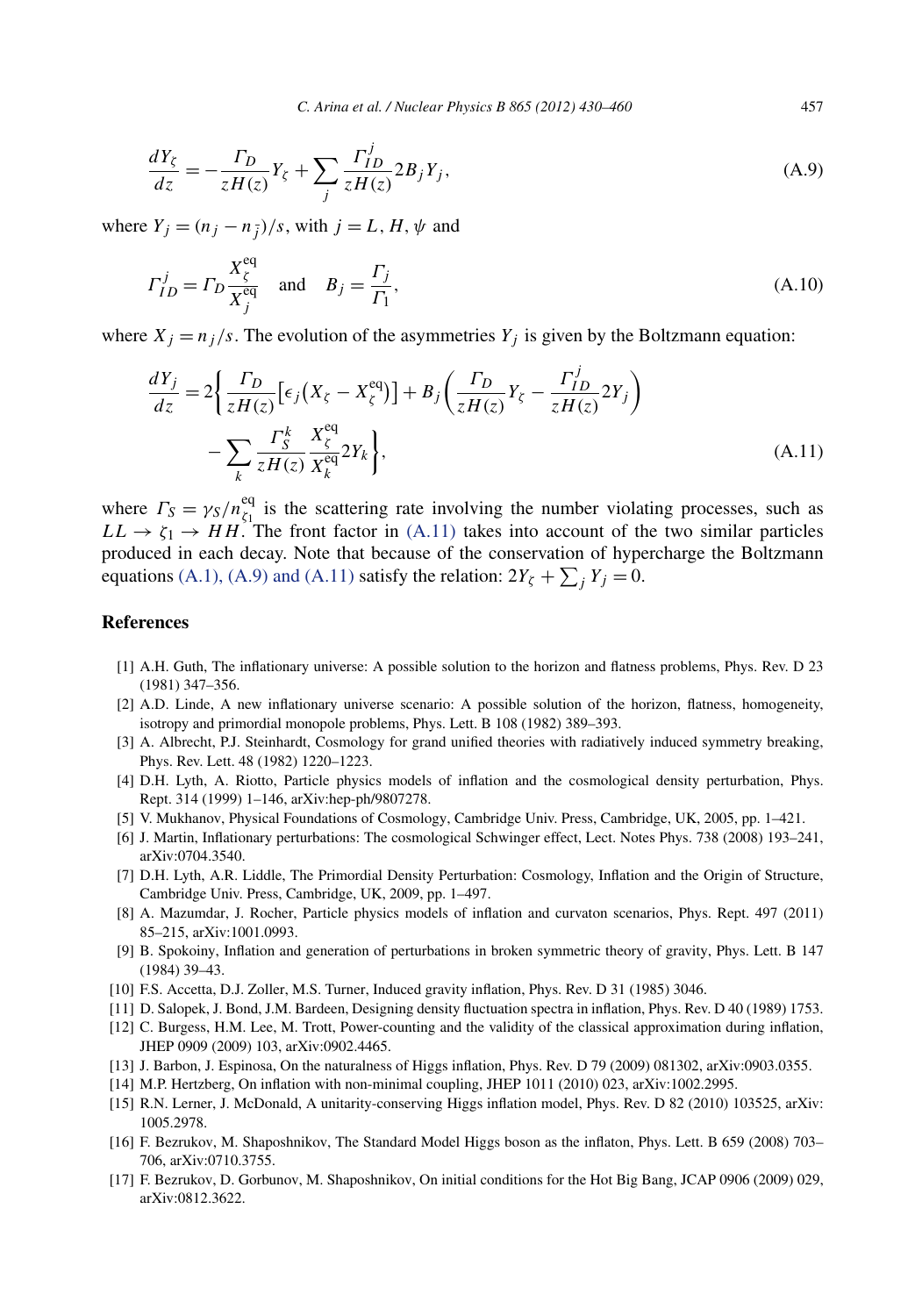- <span id="page-28-0"></span>[18] F. Bezrukov, A. Magnin, M. Shaposhnikov, S. Sibiryakov, Higgs inflation: Consistency and generalisations, JHEP 1101 (2011) 016, arXiv:1008.5157.
- [19] F. Gianotti, Latest update in the search for the Higgs boson, Talk given at CERN.
- [20] J. Incandela, Latest update in the search for the Higgs boson, Talk given at CERN.
- [21] J. Elias-Miro, J.R. Espinosa, G.F. Giudice, G. Isidori, A. Riotto, et al., Higgs mass implications on the stability of the electroweak vacuum, Phys. Lett. B 709 (2012) 222–228, arXiv:1112.3022.
- [22] N. Arkani-Hamed, S. Dubovsky, L. Senatore, G. Villadoro, (No) eternal inflation and precision Higgs physics, JHEP 0803 (2008) 075, <http://dx.doi.org/10.1088/1126-6708/2008/03/075>, arXiv:0801.2399.
- [23] R.N. Lerner, J. McDonald, Gauge singlet scalar as inflaton and thermal relic dark matter, Phys. Rev. D 80 (2009) 123507, arXiv:0909.0520.
- [24] O. Lebedev, H.M. Lee, Higgs portal inflation, Eur. Phys. J. C 71 (2011) 1821, arXiv:1105.2284.
- [25] J.-O. Gong, S.K. Kang, H.M. Lee, Inflation and dark matter in two Higgs doublet models, arXiv:1202.0288.
- [26] O. Lebedev, On stability of the electroweak vacuum and the Higgs portal, arXiv:1203.0156.
- [27] J. Elias-Miro, J.R. Espinosa, G.F. Giudice, H.M. Lee, A. Strumia, Stabilization of the electroweak vacuum by a scalar threshold effect, arXiv:1203.0237.
- [28] G. Bertone, D. Hooper, J. Silk, Particle dark matter: Evidence, candidates and constraints, Phys. Rept. 405 (2005) 279–390, arXiv:hep-ph/0404175.
- [29] E. Komatsu, et al., Seven-year Wilkinson Microwave Anisotropy Probe (WMAP) observations: Cosmological interpretation, Astrophys. J. Suppl. 192 (2011) 18, arXiv:1001.4538.
- [30] E.W. Kolb, M.S. Turner, The early universe, Front. Phys. 69 (1990) 1–547.
- [31] S. Nussinov, Technocosmology: Could a technibaryon excess provide a 'natural' missing mass candidate? Phys. Lett. B 165 (1985) 55.
- [32] S.M. Barr, R. Chivukula, E. Farhi, Electroweak fermion number violation and the production of stable particles in the early Universe, Phys. Lett. B 241 (1990) 387–391.
- [33] S. Dodelson, B.R. Greene, L.M. Widrow, Baryogenesis, dark matter and the width of the *Z*, Nucl. Phys. B 372 (1992) 467–493.
- [34] D.B. Kaplan, A single explanation for both the baryon and dark matter densities, Phys. Rev. Lett. 68 (1992) 741– 743.
- [35] V.A. Kuzmin, A simultaneous solution to baryogenesis and dark matter problems, Phys. Part. Nucl. 29 (1998) 257–265, arXiv:hep-ph/9701269.
- [36] M. Fujii, T. Yanagida, A solution to the coincidence puzzle of  $\Omega_B$  and  $\Omega_{DM}$ , Phys. Lett. B 542 (2002) 80–88, arXiv:hep-ph/0206066.
- [37] D.H. Oaknin, A. Zhitnitsky, Baryon asymmetry, dark matter and quantum chromodynamics, Phys. Rev. D 71 (2005) 023519, arXiv:hep-ph/0309086.
- [38] D. Hooper, J. March-Russell, S.M. West, Asymmetric sneutrino dark matter and the Omega(b)/Omega(DM) puzzle, Phys. Lett. B 605 (2005) 228–236, arXiv:hep-ph/0410114.
- [39] R. Kitano, I. Low, Dark matter from baryon asymmetry, Phys. Rev. D 71 (2005) 023510, arXiv:hep-ph/0411133.
- [40] N. Cosme, L. Lopez Honorez, M.H. Tytgat, Leptogenesis and dark matter related? Phys. Rev. D 72 (2005) 043505, arXiv:hep-ph/0506320.
- [41] G.R. Farrar, G. Zaharijas, Dark matter and the baryon asymmetry, Phys. Rev. Lett. 96 (2006) 041302, arXiv:hep-ph/ 0510079.
- [42] L. Roszkowski, O. Seto, Axino dark matter from Q-balls in Affleck–Dine baryogenesis and the *Ω*b–*Ω*DM coincidence problem, Phys. Rev. Lett. 98 (2007) 161304, arXiv:hep-ph/0608013.
- [43] J. McDonald, Right-handed sneutrino condensate cold dark matter and the baryon-to-dark matter ratio, JCAP 0701 (2007) 001, arXiv:hep-ph/0609126.
- [44] K. Kohri, A. Mazumdar, N. Sahu, P. Stephens, Probing unified origin of dark matter and baryon asymmetry at PAMELA/Fermi, Phys. Rev. D 80 (2009) 061302, arXiv:0907.0622.
- [45] H. An, S.-L. Chen, R.N. Mohapatra, Y. Zhang, Leptogenesis as a common origin for matter and dark matter, JHEP 1003 (2010) 124, arXiv:0911.4463.
- [46] D.E. Kaplan, M.A. Luty, K.M. Zurek, Asymmetric dark matter, Phys. Rev. D 79 (2009) 115016, arXiv:0901.4117.
- [47] J. Shelton, K.M. Zurek, Darkogenesis: A baryon asymmetry from the dark matter sector, Phys. Rev. D 82 (2010) 123512, arXiv:1008.1997.
- [48] H. Davoudiasl, D.E. Morrissey, K. Sigurdson, S. Tulin, Hylogenesis: A unified origin for baryonic visible matter and antibaryonic dark matter, Phys. Rev. Lett. 105 (2010) 211304, arXiv:1008.2399.
- [49] N. Haba, S. Matsumoto, Baryogenesis from dark sector, arXiv:1008.2487.
- [50] P.-H. Gu, M. Lindner, U. Sarkar, X. Zhang, WIMP dark matter and baryogenesis, arXiv:1009.2690.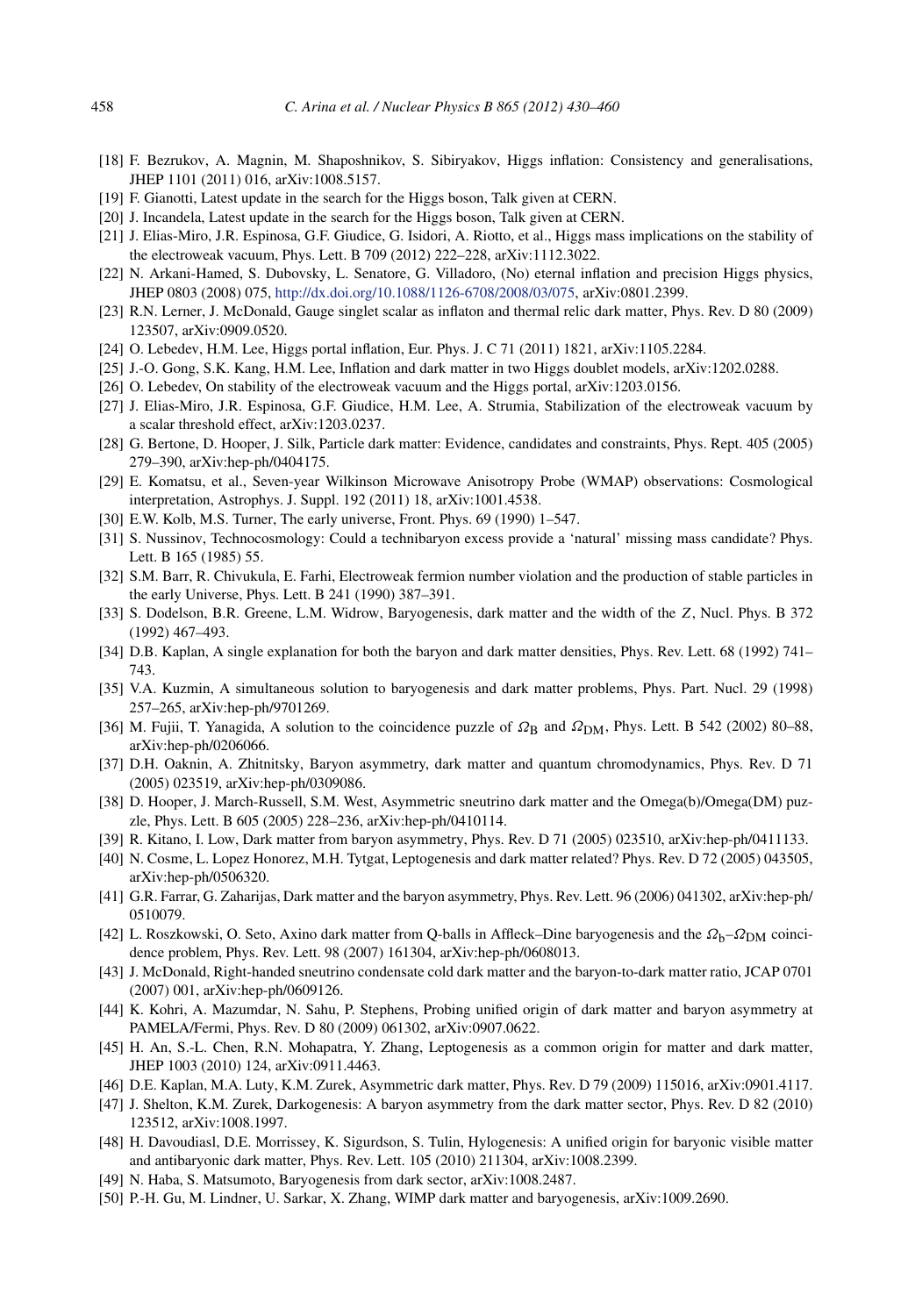- <span id="page-29-0"></span>[51] M. Blennow, B. Dasgupta, E. Fernandez-Martinez, N. Rius, Aidnogenesis via leptogenesis and dark sphalerons, JHEP 1103 (2011) 014, arXiv:1009.3159.
- [52] J. McDonald, Baryomorphosis: Relating the baryon asymmetry to the 'WIMP Miracle', arXiv:1009.3227.
- [53] L.J. Hall, J. March-Russell, S.M. West, A unified theory of matter genesis: Asymmetric freeze-in, arXiv: 1010.0245.
- [54] B. Dutta, J. Kumar, Asymmetric dark matter from hidden sector baryogenesis, Phys. Lett. B 699 (2011) 364–367, arXiv:1012.1341.
- [55] A. Falkowski, J.T. Ruderman, T. Volansky, Asymmetric dark matter from leptogenesis, JHEP 1105 (2011) 106, arXiv:1101.4936.
- [56] E.J. Chun, Minimal dark matter and leptogenesis, JHEP 1103 (2011) 098, arXiv:1102.3455.
- [57] Y. Cui, L. Randall, B. Shuve, A WIMPy baryogenesis miracle, JHEP 1204 (2012) 075, arXiv:1112.2704.
- [58] C. Arina, N. Sahu, Asymmetric inelastic inert doublet dark matter from triplet scalar leptogenesis, Nucl. Phys. B 854 (2012) 666–699, arXiv:1108.3967.
- [59] S. Barr, The unification and cogeneration of dark matter and baryonic matter, Phys. Rev. D 85 (2012) 013001, arXiv:1109.2562.
- [60] K. Petraki, M. Trodden, R.R. Volkas, Visible and dark matter from a first-order phase transition in a baryonsymmetric universe, JCAP 1202 (2012) 044, arXiv:1111.4786.
- [61] H. Iminniyaz, M. Drees, X. Chen, Relic abundance of asymmetric dark matter, JCAP 1107 (2011) 003, arXiv: 1104.5548.
- [62] M.L. Graesser, I.M. Shoemaker, L. Vecchi, Asymmetric WIMP dark matter, JHEP 1110 (2011) 110, arXiv: 1103.2771.
- [63] M.R. Buckley, Asymmetric dark matter and effective operators, Phys. Rev. D 84 (2011) 043510, arXiv: 1104.1429.
- [64] C. Kouvaris, Limits on self-interacting dark matter, Phys. Rev. Lett. 108 (2012) 191301, arXiv:1111.4364.
- [65] M. Cirelli, P. Panci, G. Servant, G. Zaharijas, Consequences of DM/antiDM oscillations for asymmetric WIMP dark matter, JCAP 1203 (2012) 015, arXiv:1110.3809.
- [66] B. von Harling, K. Petraki, R.R. Volkas, Affleck–Dine dynamics and the dark sector of pangenesis, JCAP 1205 (2012) 021, arXiv:1201.2200.
- [67] H. Davoudiasl, R.N. Mohapatra, On relating the genesis of cosmic baryons and dark matter, Invited review for the New Journal of Physics focus issue on 'Origin of Matter', arXiv:1203.1247.
- [68] S. Tulin, H.-B. Yu, K.M. Zurek, Oscillating asymmetric dark matter, JCAP 1205 (2012) 013, arXiv:1202.0283.
- [69] M. Blennow, E. Fernandez-Martinez, O. Mena, J. Redondo, P. Serra, Asymmetric dark matter and dark radiation, arXiv:1203.5803.
- [70] K. Kohri, A. Mazumdar, N. Sahu, Inflation, baryogenesis and gravitino dark matter at ultra low reheat temperatures, Phys. Rev. D 80 (2009) 103504, arXiv:0905.1625.
- [71] D.G. Walker, Dark baryogenesis, arXiv:1202.2348.
- [72] J.J. Heckman, S.-J. Rey, Baryon and dark matter genesis from strongly coupled strings, JHEP 1106 (2011) 120, [http://dx.doi.org/10.1007/JHEP06\(2011\)120,](http://dx.doi.org/10.1007/JHEP06(2011)120) arXiv:1102.5346.
- [73] J. March-Russell, J. Unwin, S.M. West, Closing in on asymmetric dark matter I: Model independent limits for interactions with quarks, arXiv:1203.4854.
- [74] M.T. Frandsen, S. Sarkar, K. Schmidt-Hoberg, Light asymmetric dark matter from new strong dynamics, Phys. Rev. D 84 (2011) 051703, arXiv:1103.4350.
- [75] A. Belyaev, M.T. Frandsen, S. Sarkar, F. Sannino, Mixed dark matter from technicolor, Phys. Rev. D 83 (2011) 015007, <http://dx.doi.org/10.1103/PhysRevD.83.015007>, arXiv:1007.4839.
- [76] E. Ma, U. Sarkar, Neutrino masses and leptogenesis with heavy Higgs triplets, Phys. Rev. Lett. 80 (1998) 5716– 5719, arXiv:hep-ph/9802445.
- [77] T. Hambye, E. Ma, U. Sarkar, Supersymmetric triplet Higgs model of neutrino masses and leptogenesis, Nucl. Phys. B 602 (2001) 23–38, arXiv:hep-ph/0011192.
- [78] C.-S. Chen, C.-M. Lin, Type II seesaw Higgs triplet as the inflaton for chaotic inflation and leptogenesis, Phys. Lett. B 695 (2011) 9–12, arXiv:1009.5727.
- [79] R. Bernabei, P. Belli, F. Cappella, R. Cerulli, C. Dai, et al., New results from DAMA/LIBRA, Eur. Phys. J. C 67 (2010) 39–49, arXiv:1002.1028.
- [80] D. Tucker-Smith, N. Weiner, Inelastic dark matter, Phys. Rev. D 64 (2001) 043502, arXiv:hep-ph/0101138.
- [81] C. Arina, F.-S. Ling, M.H. Tytgat, IDM and iDM or the inert doublet model and inelastic dark matter, JCAP 0910 (2009) 018, arXiv:0907.0430.
- [82] E. Aprile, et al., Implications on inelastic dark matter from 100 live days of XENON100 data, Phys. Rev. D 84 (2011) 061101, arXiv:1104.3121.